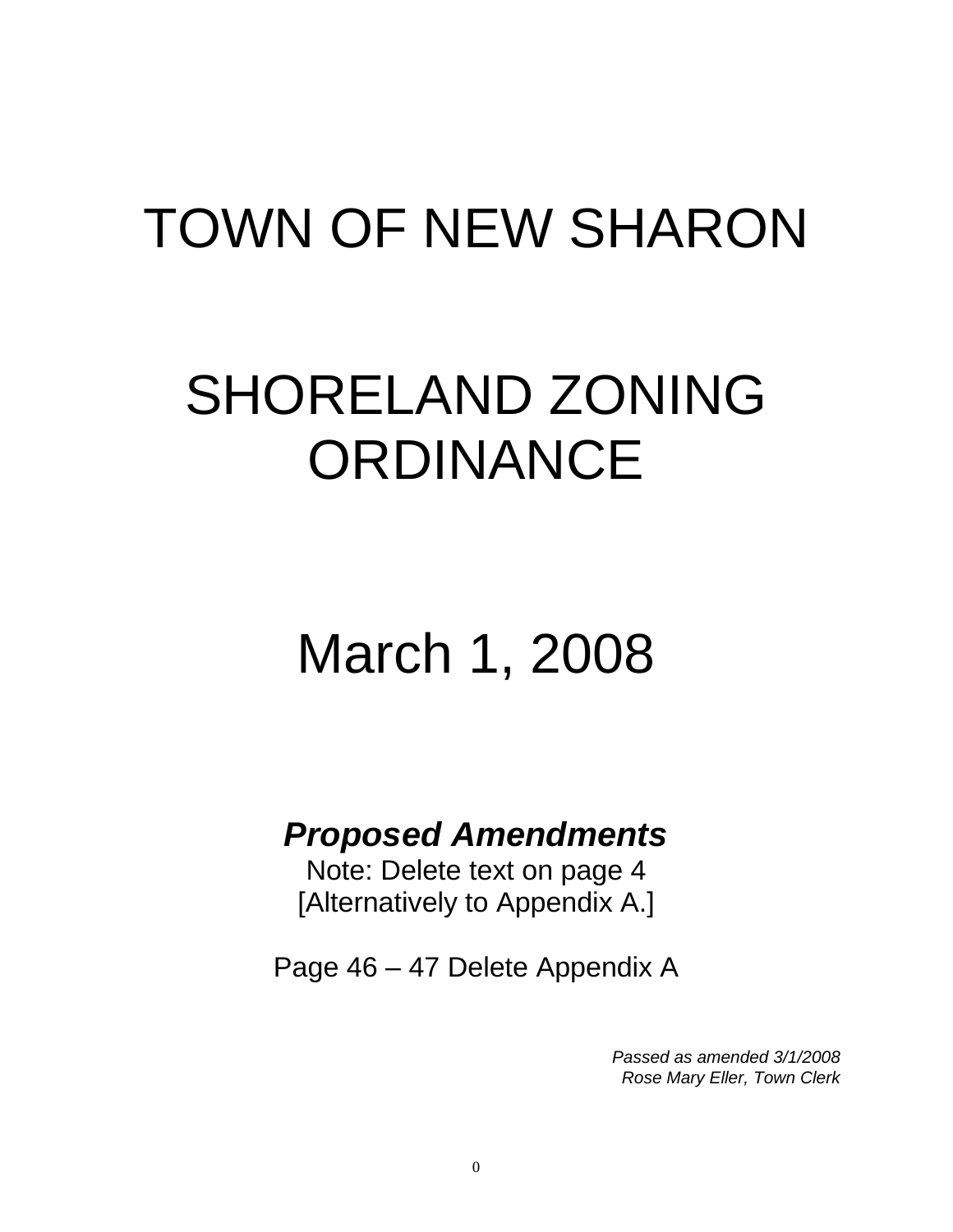### NEW SHARON SHORELAND ZONING ORDINANCE

## TABLE OF CONTENTS

## Page

| 5.             |                                                                                   |  |
|----------------|-----------------------------------------------------------------------------------|--|
| 6.             |                                                                                   |  |
| 7 <sub>1</sub> |                                                                                   |  |
|                |                                                                                   |  |
|                |                                                                                   |  |
|                |                                                                                   |  |
|                |                                                                                   |  |
|                |                                                                                   |  |
|                |                                                                                   |  |
|                |                                                                                   |  |
|                |                                                                                   |  |
|                |                                                                                   |  |
|                |                                                                                   |  |
|                |                                                                                   |  |
|                |                                                                                   |  |
|                |                                                                                   |  |
|                |                                                                                   |  |
|                |                                                                                   |  |
|                |                                                                                   |  |
|                |                                                                                   |  |
|                |                                                                                   |  |
|                |                                                                                   |  |
|                |                                                                                   |  |
|                |                                                                                   |  |
|                |                                                                                   |  |
|                |                                                                                   |  |
|                |                                                                                   |  |
|                |                                                                                   |  |
|                | C. Piers, Docks, Wharves, Bridges and Other Structures and Uses Extending Over or |  |
|                | Beyond the Normal High-Water Line of a Water body or Within a Wetland15           |  |
|                |                                                                                   |  |
|                |                                                                                   |  |
|                |                                                                                   |  |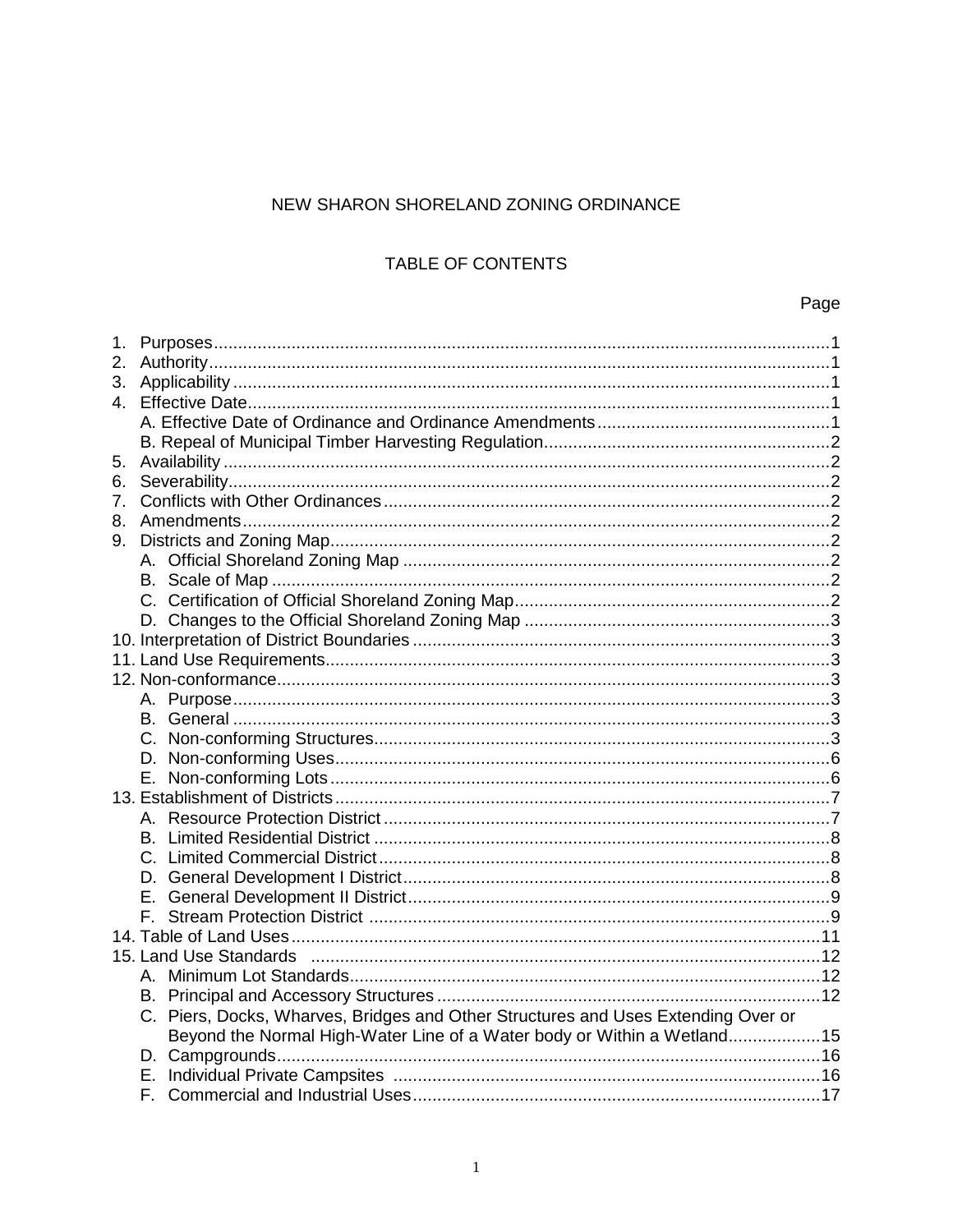| L.          |                                                                                     |  |
|-------------|-------------------------------------------------------------------------------------|--|
| . L         |                                                                                     |  |
|             |                                                                                     |  |
|             |                                                                                     |  |
|             |                                                                                     |  |
|             |                                                                                     |  |
|             |                                                                                     |  |
|             | P. Clearing or Removal of Vegetation for Activities Other than Timber Harvesting 25 |  |
|             |                                                                                     |  |
|             |                                                                                     |  |
|             |                                                                                     |  |
|             |                                                                                     |  |
|             |                                                                                     |  |
|             |                                                                                     |  |
|             |                                                                                     |  |
|             |                                                                                     |  |
|             |                                                                                     |  |
| Е.          |                                                                                     |  |
|             |                                                                                     |  |
|             |                                                                                     |  |
|             |                                                                                     |  |
|             |                                                                                     |  |
|             |                                                                                     |  |
|             |                                                                                     |  |
| Appendix A: |                                                                                     |  |

Appendix A:<br>Alternative to 30% Expansion Rule pursuant to 38 M.R.S.A. section 439-A, subsection 4-A ...46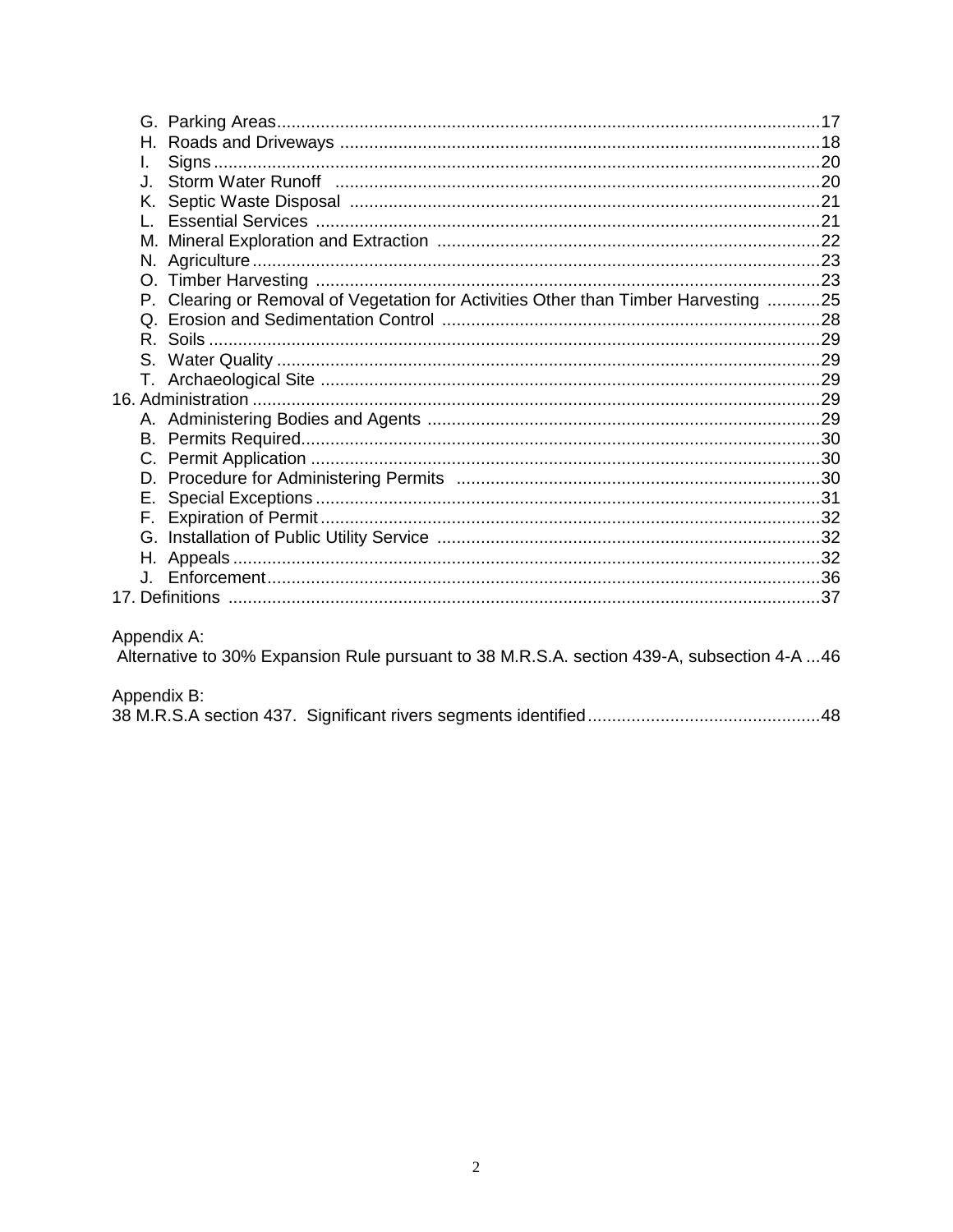# **New Sharon Shoreland Zoning Ordinance**

- **1**. Purposes. The purposes of this Ordinance are to further the maintenance of safe and healthful conditions; to prevent and control water pollution; to protect fish spawning grounds, aquatic life, bird and other wildlife habitat; to protect buildings and lands from flooding and accelerated erosion; to protect archaeological and historic resources; to protect freshwater wetlands; to control building sites, placement of structures and land uses; to conserve shore cover, and visual as well as actual points of access to inland waters; to conserve natural beauty and open space; and to anticipate and respond to the impacts of development in shoreland areas.
- **2.** Authority. This Ordinance has been prepared in accordance with the provisions of Title 38 sections 435-449 of the Maine Revised Statutes Annotated (M.R.S.A.).
- **3.** Applicability. This Ordinance repeals and supersedes all previous Shoreland Ordinances for the Municipality of New Sharon

This Ordinance applies to all land areas within 250 feet, horizontal distance, of the

- normal high-water line of any great pond or river, or
- upland edge of a freshwater wetland.

and all land areas within 75 feet, horizontal distance, of the normal high-water line of a stream.

This Ordinance also applies to any structure built on, over or abutting a dock, wharf or pier, or other structure extending or located below the normal high-water line of a water body or within a wetland.

4. Effective Date

A. Effective Date of Ordinance and Ordinance Amendments. This Ordinance, which was adopted by the municipal legislative body on March 3, 2007 shall not be effective unless approved by the Commissioner of the Department of Environmental Protection. A certified copy of the Ordinance, or Ordinance Amendment, attested and signed by the Municipal Clerk, shall be forwarded to the Commissioner for approval. If the Commissioner fails to act on this Ordinance or Ordinance Amendment, within forty-five (45) days of his/her receipt of the Ordinance, or Ordinance Amendment, it shall be automatically approved.

Any application for a permit submitted to the municipality within the forty-five (45) day period shall be governed by the terms of this Ordinance, or Ordinance Amendment, if the Ordinance, or Ordinance Amendment, is approved by the Commissioner.

B. Repeal of Municipal Timber Harvesting Regulation. The municipal regulation of timber harvesting activities is repealed on the statutory date established under 38 M.R.S.A. section 438-A(5), at which time the State of Maine Department of Conservation's Bureau of Forestry shall administer timber harvesting standards in the shoreland zone. On the date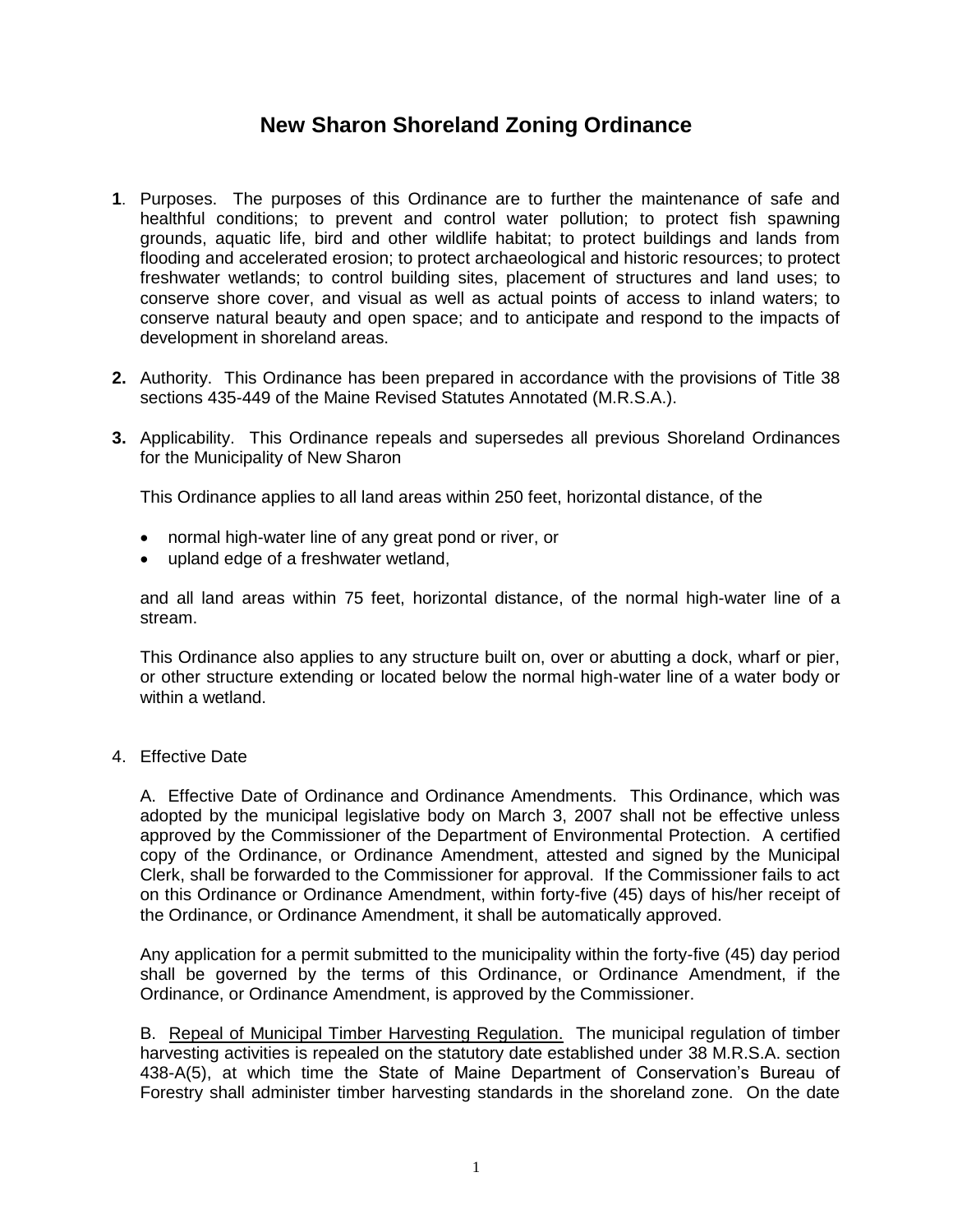established under 38 M.R.S.A section 438-A(5), the following provisions of this Ordinance are repealed:

- Section 14. Table of Land Uses, Column 3 (Forest management activities except for timber harvesting) and Column 4 (Timber harvesting);
- Section 15(O) in its entirety; and
- Section 17. Definitions, the definitions of "forest management activities" and "residual basal area".
- 5. Availability. A certified copy of this Ordinance shall be filed with the Municipal Clerk and shall be accessible to any member of the public. Copies shall be made available to the public at reasonable cost at the expense of the person making the request. Notice of availability of this Ordinance shall be posted.
- 6. Severability. Should any section or provision of this Ordinance be declared by the courts to be invalid, such decision shall not invalidate any other section or provision of the Ordinance.
- 7. Conflicts with Other Ordinances. Whenever a provision of this Ordinance conflicts with or is inconsistent with another provision of this Ordinance or of any other ordinance, regulation or statute administered by the municipality, the more restrictive provision shall control.
- 8. Amendments. This Ordinance may be amended by majority vote of the legislative body. Copies of amendments, attested and signed by the Municipal Clerk, shall be submitted to the Commissioner of the Department of Environmental Protection following adoption by the municipal legislative body and shall not be effective unless approved by the Commissioner. If the Commissioner fails to act on any amendment within forty-five (45) days of his/her receipt of the amendment, the amendment is automatically approved. Any application for a permit submitted to the municipality within the forty-five (45) day period shall be governed by the terms of the amendment, if such amendment is approved by the Commissioner.
- 9. Districts and Zoning Map
	- A. Official Shoreland Zoning Map. The areas to which this Ordinance is applicable are hereby divided into the following districts as shown on the Official Shoreland Zoning Map(s) which is (are) made a part of this Ordinance:
		- (1) Resource Protection
		- (2) Limited Residential
		- (3) Limited Commercial
		- (4) General Development I
		- (5) General Development II
		- (6) Stream Protection

B Scale of Map. The Official Shoreland Zoning Map shall be drawn at a scale of not less than: 1 inch = 2000 feet. District boundaries shall be clearly delineated and a legend indicating the symbols for each district shall be placed on the map.

C. Certification of Official Shoreland Zoning Map. The Official Shoreland Zoning Map shall be certified by the attested signature of the Municipal Clerk and shall be located in the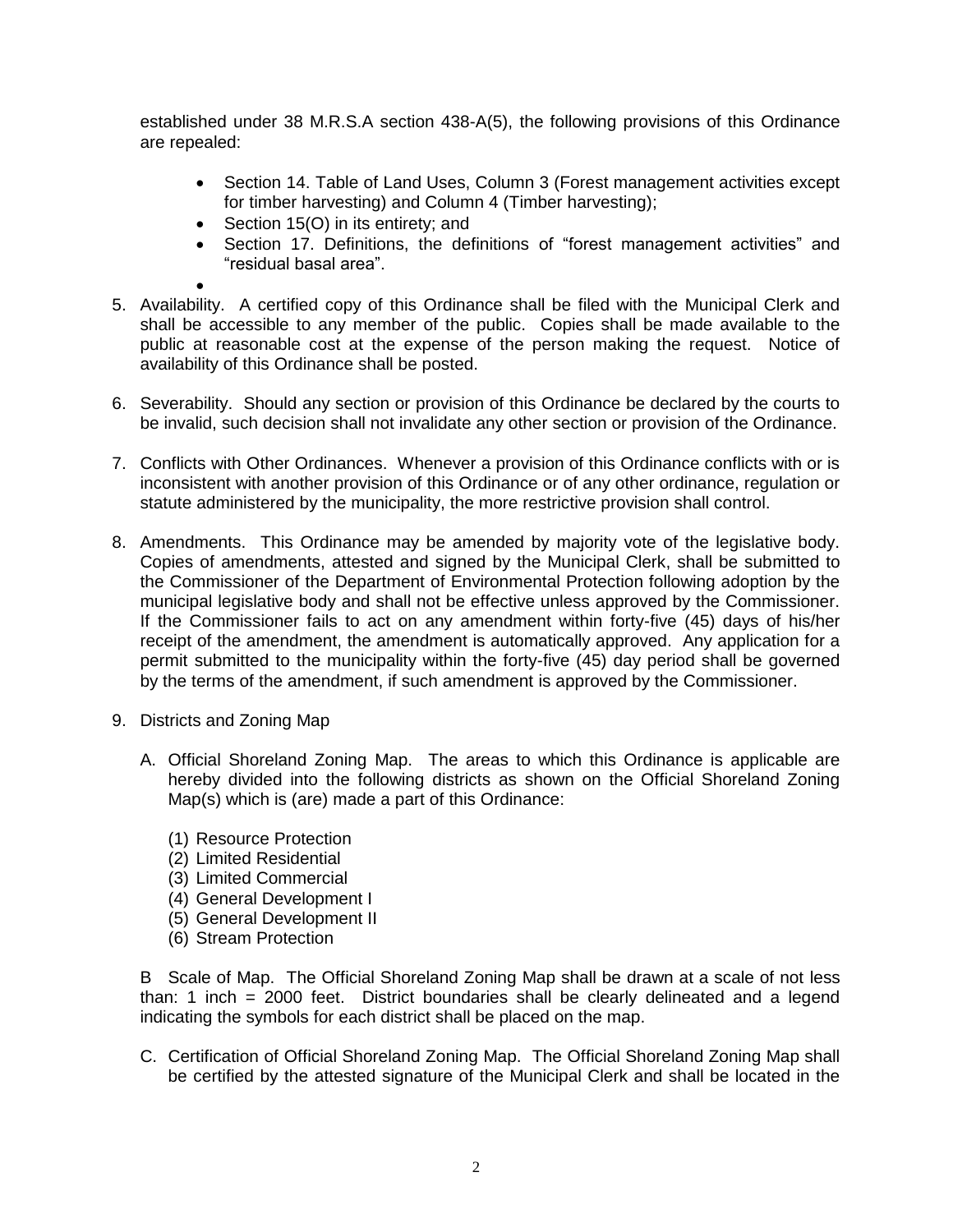municipal office. In the event the municipality does not have a municipal office, the Municipal Clerk shall be the custodian of the map.

- D. Changes to the Official Shoreland Zoning Map. If amendments, in accordance with Section 8, are made in the district boundaries or other matter portrayed on the Official Shoreland Zoning Map, such changes shall be made on the Official Shoreland Zoning Map within thirty (30) days after the amendment has been approved by the Commissioner of the Department of Environmental Protection.
- 10. Interpretation of District Boundaries. Unless otherwise set forth on the Official Shoreland Zoning Map, district boundary lines are property lines, the centerlines of streets, roads and rights of way, and the boundaries of the shoreland area as defined herein. Where uncertainty exists as to the exact location of district boundary lines, the Board of Appeals shall be the final authority as to location.
- 11. Land Use Requirements. Except as hereinafter specified, no building, structure or land shall hereafter be used or occupied, and no building or structure or part thereof shall hereafter be erected, constructed, expanded, moved, or altered and no new lot shall be created except in conformity with all of the regulations herein specified for the district in which it is located, unless a variance is granted.
- 12. Non-conformance.
	- A. Purpose. It is the intent of this Ordinance to promote land use conformities, except that non-conforming conditions that existed before the effective date of this Ordinance or amendments thereto shall be allowed to continue, subject to the requirements set forth in Section 12. Except as otherwise provided in this Ordinance, a non-conforming condition shall not be permitted to become more non-conforming.
	- B. General
		- (1) Transfer of Ownership. Non-conforming structures, lots, and uses may be transferred, and the new owner may continue the non-conforming use or continue to use the non-conforming structure or lot, subject to the provisions of this Ordinance.
		- (2) Repair and Maintenance. This Ordinance allows, without a permit, the normal upkeep and maintenance of non-conforming uses and structures including repairs or renovations that do not involve expansion of the non-conforming use or structure, and such other changes in a non-conforming use or structure as federal, state, or local building and safety codes may require.

NOTE: See Section 17 for the definitions of non-conforming structures, non-conforming uses and non-conforming lots.

- C. Non-conforming Structures
	- (1) Expansions. A non-conforming structure may be added to or expanded after obtaining a permit from the same permitting authority as that for a new structure, if such addition or expansion does not increase the non-conformity of the structure and is in accordance with subparagraphs (a) and (b) below.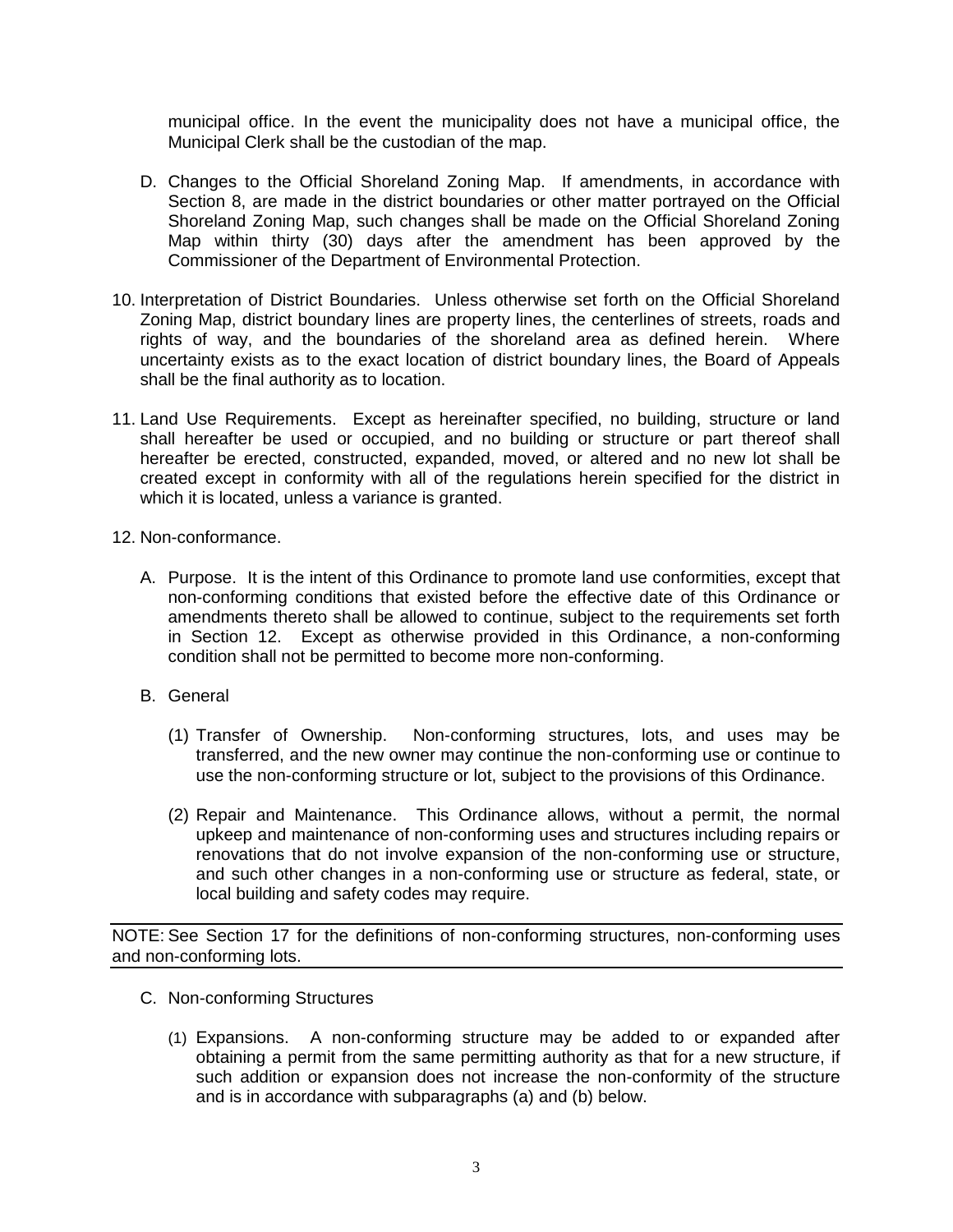[Alternatively, a municipality may, by local ordinance, regulate expansions of nonconforming structures in accordance with Appendix A, *Alternative to 30% Expansion Rule Pursuant to 38 M.R.S.A Section 439-A*. In adopting the alternative provisions contained in Appendix A, a municipality may choose not to include the "special expansion allowance" provision contained in paragraphs (1-A), (1-B), and (1-C) of Appendix A.]

- (a) After January 1, 1989 if any portion of a structure is less than the required setback from the normal high-water line of a water body or tributary stream or the upland edge of a wetland, that portion of the structure shall not be expanded, as measured in floor area or volume, by 30% or more, during the lifetime of the structure. If a replacement structure conforms with the requirements of Section 12(C)(3), and is less than the required setback from a water body, tributary stream or wetland, the replacement structure may not be expanded if the original structure existing on January 1, 1989 had been expanded by 30% in floor area and volume since that date.
- (b) Whenever a new, enlarged, or replacement foundation is constructed under a non-conforming structure, the structure and new foundation must be placed such that the setback requirement is met to the greatest practical extent as determined by the Planning Board or its designee, basing its decision on the criteria specified in Section 12(C)(2) Relocation, below. If the completed foundation does not extend beyond the exterior dimensions of the structure, except for expansion in conformity with Section  $12(C)(1)(a)$  above, and the foundation does not cause the structure to be elevated by more than three (3) additional feet, as measured from the uphill side of the structure (from original ground level to the bottom of the first floor sill), it shall not be considered to be an expansion of the structure.
- (2) Relocation. A non-conforming structure may be relocated within the boundaries of the parcel on which the structure is located provided that the site of relocation conforms to all setback requirements to the greatest practical extent as determined by the Planning Board or its designee, and provided that the applicant demonstrates that the present subsurface sewage disposal system meets the requirements of State law and the State of Maine Subsurface Wastewater Disposal Rules (Rules), or that a new system can be installed in compliance with the law and said Rules. In no case shall a structure be relocated in a manner that causes the structure to be more non-conforming.

In determining whether the building relocation meets the setback to the greatest practical extent, the Planning Board or its designee shall consider the size of the lot, the slope of the land, the potential for soil erosion, the location of other structures on the property and on adjacent properties, the location of the septic system and other on-site soils suitable for septic systems, and the type and amount of vegetation to be removed to accomplish the relocation. When it is necessary to remove vegetation within the water or wetland setback area in order to relocate a structure, the Planning Board shall require replanting of native vegetation to compensate for the destroyed vegetation. In addition, the area from which the relocated structure was removed must be replanted with vegetation. Replanting shall be required as follows: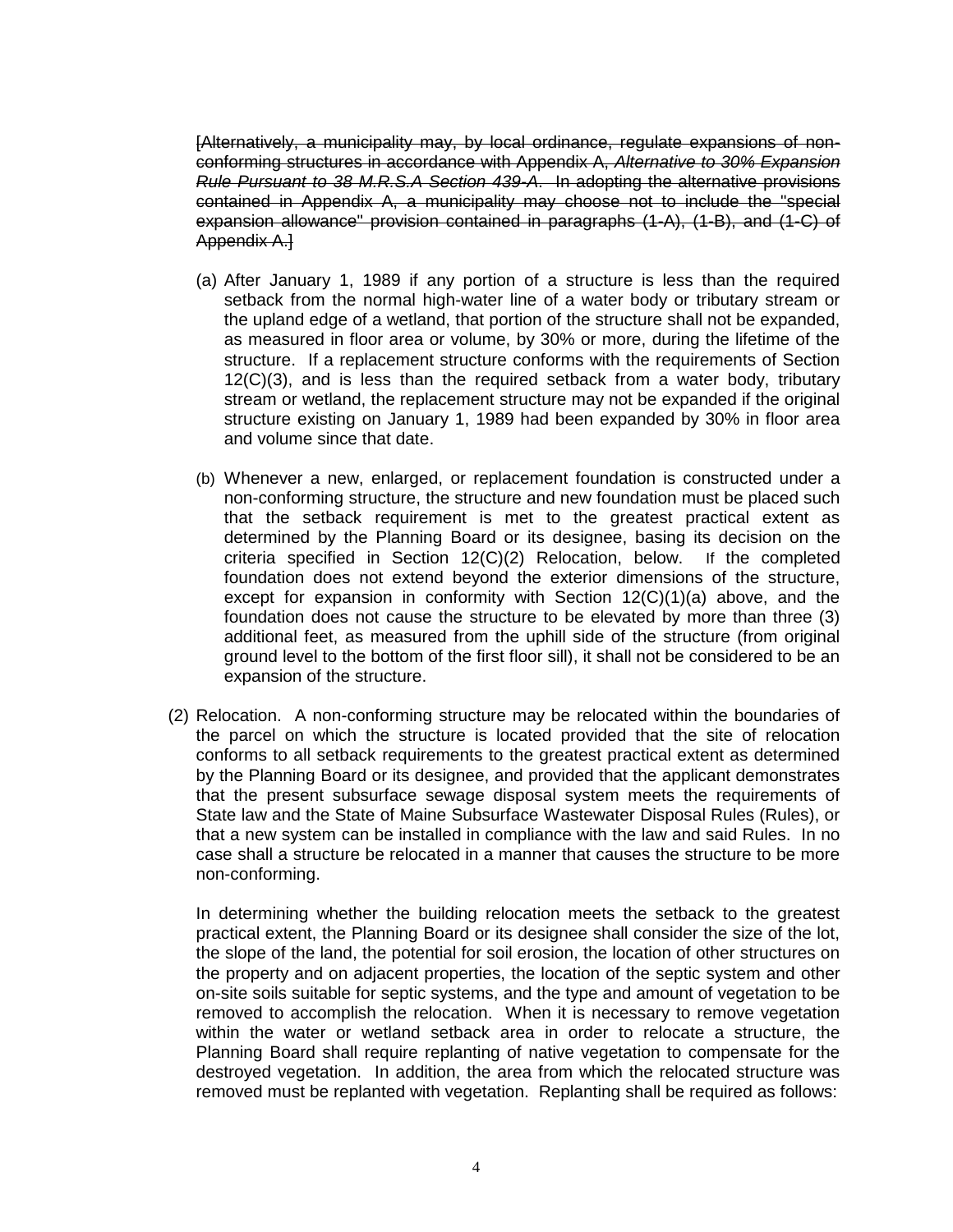(a) Trees removed in order to relocate a structure must be replanted with at least one native tree, three (3) feet in height, for every tree removed. If more than five trees are planted, no one species of tree shall make up more than 50% of the number of trees planted. Replaced trees must be planted no further from the water or wetland than the trees that were removed.

Other woody and herbaceous vegetation, and ground cover, that are removed or destroyed in order to relocate a structure must be re-established. An area at least the same size as the area where vegetation and/or ground cover was disturbed, damaged, or removed must be reestablished within the setback area. The vegetation and/or ground cover must consist of similar native vegetation and/or ground cover that was disturbed, destroyed or removed.

- (b) Where feasible, when a structure is relocated on a parcel the original location of the structure shall be replanted with vegetation which may consist of grasses, shrubs, trees, or a combination thereof.
- (3) Reconstruction or Replacement. Any non-conforming structure which is located less than the required setback from a water body, tributary stream, or wetland and which is removed, or damaged or destroyed, regardless of the cause, by more than 50% of the market value of the structure before such damage, destruction or removal, may be reconstructed or replaced provided that a permit is obtained within eighteen (18) months of the date of said damage, destruction, or removal, and provided that such reconstruction or replacement is in compliance with the water body, tributary stream or wetland setback requirement to the greatest practical extent as determined by the Planning Board or its designee in accordance with the purposes of this Ordinance. In no case shall a structure be reconstructed or replaced so as to increase its nonconformity. If the reconstructed or replacement structure is less than the required setback it shall not be any larger than the original structure, except as allowed pursuant to Section 12(C)(1) above, as determined by the non-conforming floor area and volume of the reconstructed or replaced structure at its new location. If the total amount of floor area and volume of the original structure can be relocated or reconstructed beyond the required setback area, no portion of the relocated or reconstructed structure shall be replaced or constructed at less than the setback requirement for a new structure. When it is necessary to remove vegetation in order to replace or reconstruct a structure, vegetation shall be replanted in accordance with Section 12(C)(2) above.

Any non-conforming structure which is located less than the required setback from a water body, tributary stream, or wetland and which is removed by 50% or less of the market value, or damaged or destroyed by 50% or less of the market value of the structure, excluding normal maintenance and repair, may be reconstructed in place if a permit is obtained from the Code Enforcement Officer within one year of such damage, destruction, or removal.

In determining whether the building reconstruction or replacement meets the setback to the greatest practical extent the Planning Board or its designee shall consider, in addition to the criteria in Section 12(C)(2) above, the physical condition and type of foundation present, if any.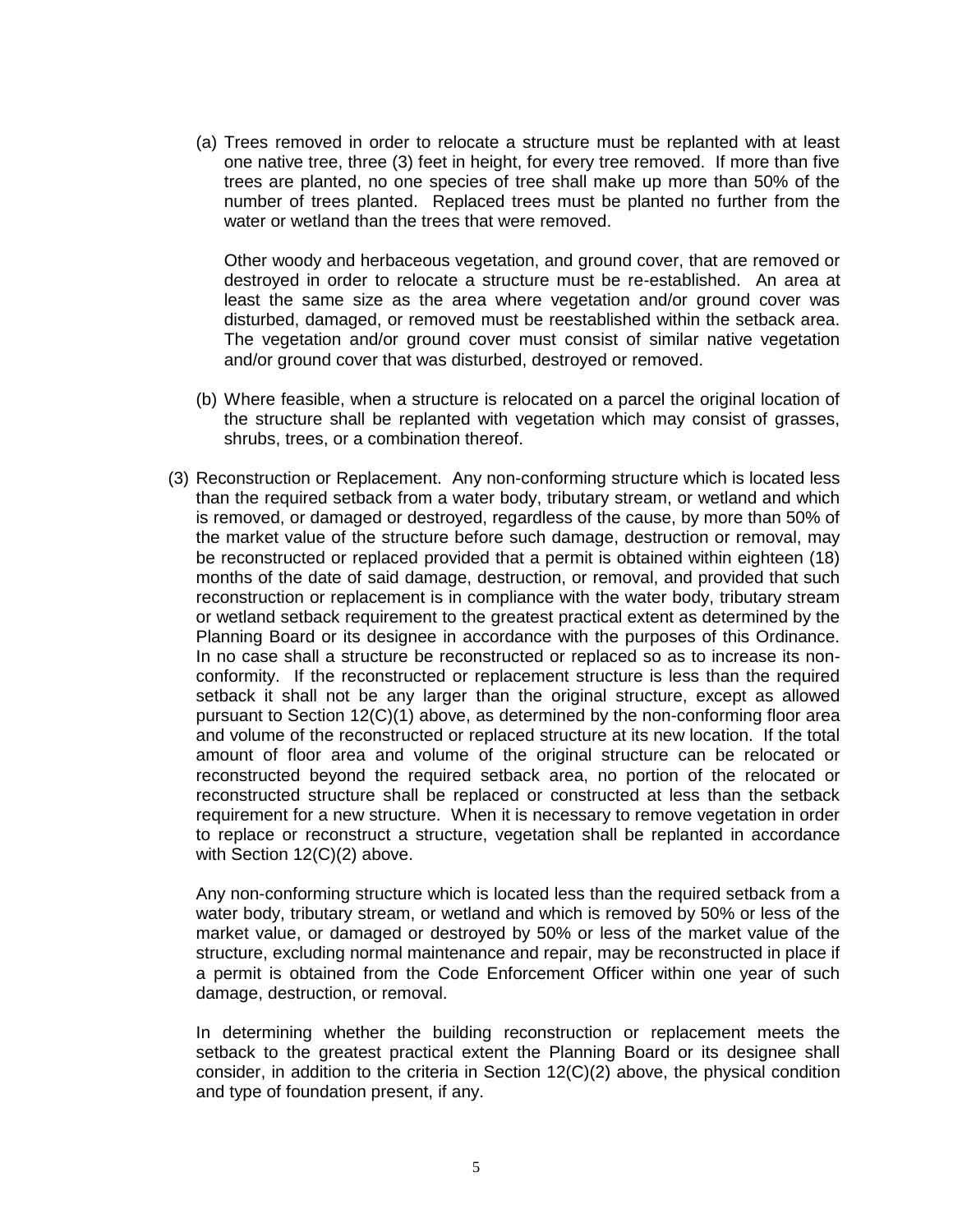(4) Change of Use of a Non-conforming Structure. The use of a non-conforming structure may not be changed to another use unless the Planning Board, after receiving a written application, determines that the new use will have no greater adverse impact on the water body, tributary stream, or wetland, or on the subject or adjacent properties and resources than the existing use.

In determining that no greater adverse impact will occur, the Planning Board shall require written documentation from the applicant, regarding the probable effects on public health and safety, erosion and sedimentation, water quality, fish and wildlife habitat, vegetative cover, visual and actual points of public access to waters, natural beauty, floodplain management, archaeological and historic resources, and functionally water-dependent uses.

- D. Non-conforming Uses
	- (1) Expansions. Expansions of non-conforming uses are prohibited, except that nonconforming residential uses may, after obtaining a permit from the Planning Board, be expanded within existing residential structures or within expansions of such structures as allowed in Section 12(C)(1)(a) above.
	- (2) Resumption Prohibited. A lot, building or structure in or on which a non-conforming use is discontinued for a period exceeding one year, or which is superseded by a conforming use, may not again be devoted to a non-conforming use except that the Planning Board may, for good cause shown by the applicant, grant up to a one year extension to that time period. This provision shall not apply to the resumption of a use of a residential structure provided that the structure has been used or maintained for residential purposes during the preceding five (5) year period.
	- (3) Change of Use. An existing non-conforming use may be changed to another nonconforming use provided that the proposed use has no greater adverse impact on the subject and adjacent properties and resources than the former use, as determined by the Planning Board. The determination of no greater adverse impact shall be made according to criteria listed in Section 12(C)(4) above.
- E. Non-conforming Lots
	- (1) Non-conforming Lots: A non-conforming lot of record as of the effective date of this Ordinance or amendment thereto may be built upon, without the need for a variance, provided that such lot is in separate ownership and not contiguous with any other lot in the same ownership, and that all provisions of this Ordinance except lot area, lot width and shore frontage can be met. Variances relating to setback or other requirements not involving lot area, lot width or shore frontage shall be obtained by action of the Board of Appeals.
	- (2) Contiguous Built Lots: If two or more contiguous lots or parcels are in a single or joint ownership of record at the time of adoption of this Ordinance, if all or part of the lots do not meet the dimensional requirements of this Ordinance, and if a principal use or structure exists on each lot, the non-conforming lots may be conveyed separately or together, provided that the State Minimum Lot Size Law (12 M.R.S.A.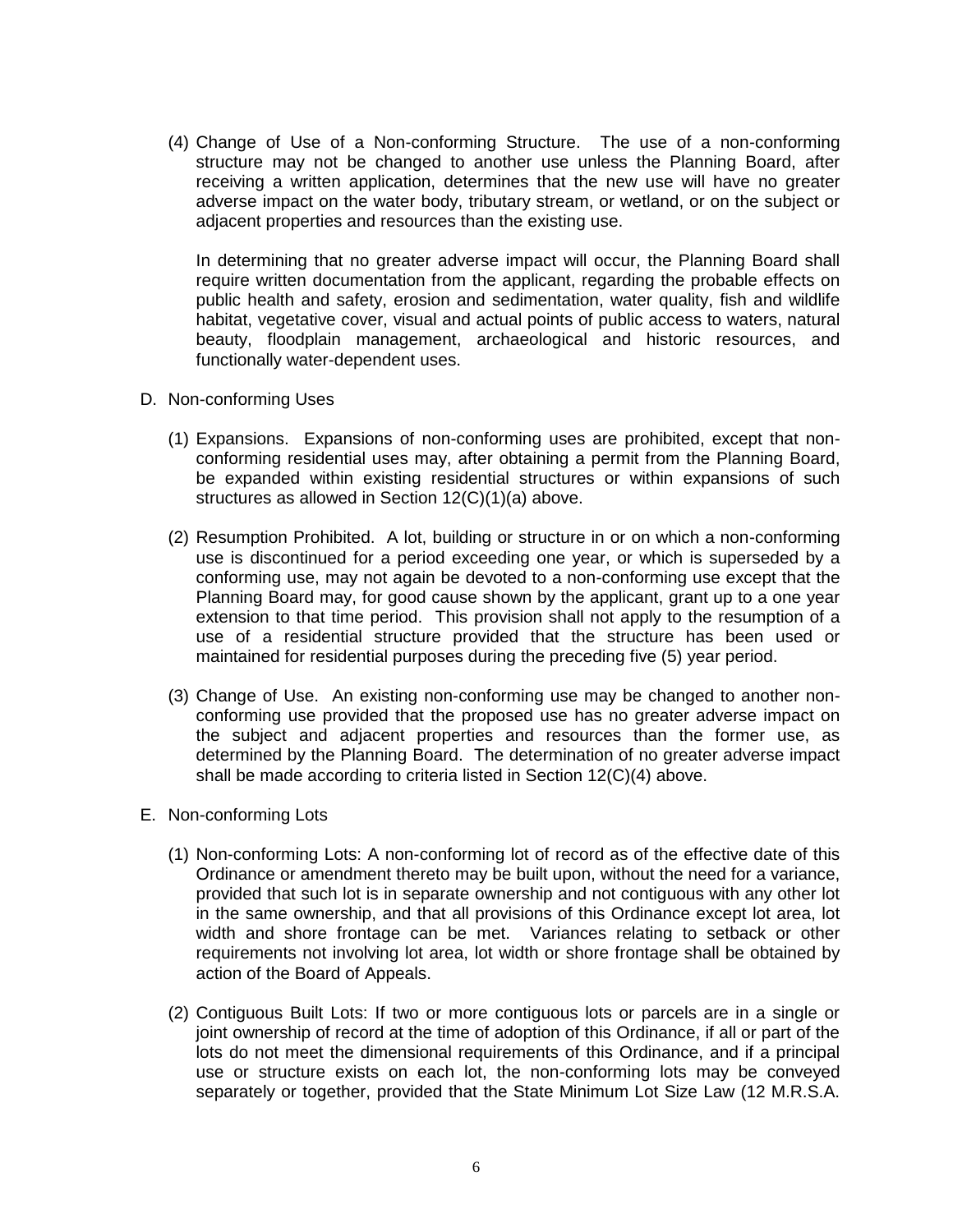sections 4807-A through 4807-D) and the State of Maine Subsurface Wastewater Disposal Rules are complied with.

If two or more principal uses or structures existed on a single lot of record on the effective date of this ordinance, each may be sold on a separate lot provided that the above referenced law and rules are complied with. When such lots are divided each lot thus created must be as conforming as possible to the dimensional requirements of this Ordinance.

(3) Contiguous Lots - Vacant or Partially Built: If two or more contiguous lots or parcels are in single or joint ownership of record at the time of or since adoption or amendment of this Ordinance, if any of these lots do not individually meet the dimensional requirements of this Ordinance or subsequent amendments, and if one or more of the lots are vacant or contain no principal structure the lots shall be combined to the extent necessary to meet the dimensional requirements.

This provision shall not apply to 2 or more contiguous lots, at least one of which is non-conforming, owned by the same person or persons on the effective date of this Ordinance and recorded in the registry of deeds if the lot is served by a public sewer or can accommodate a subsurface sewage disposal system in conformance with the State of Maine Subsurface Wastewater Disposal Rules; and

- (a) Each lot contains at least 100 feet of shore frontage and at least 20,000 square feet of lot area; or
- (b) Any lots that do not meet the frontage and lot size requirements of Section 12(E)(3)(a) are reconfigured or combined so that each new lot contains at least 100 feet of shore frontage and 20,000 square feet of lot area.
- 13. Establishment of Districts
	- A. Resource Protection District. The Resource Protection District includes areas in which development would adversely affect water quality, productive habitat, biological ecosystems, or scenic and natural values. This district shall include the following areas when they occur within the limits of the shoreland zone, exclusive of the Stream Protection District, except that areas which are currently developed and areas which meet the criteria for the Limited Commercial or General Development I Districts need not be included within the Resource Protection District.
		- (1) Areas within 250 feet, horizontal distance, of the upland edge of freshwater wetlands, and wetlands associated with great ponds and rivers, which are rated "moderate" or "high" value waterfowl and wading bird habitat, including nesting and feeding areas, by the Maine Department of Inland Fisheries and Wildlife (MDIF&W) that are depicted on a Geographic Information System (GIS) data layer maintained by either MDIF&W or the Department as of May 1, 2006. For the purposes of this paragraph "wetlands associated with great ponds and rivers" shall mean areas characterized by non-forested wetland vegetation and hydric soils that are contiguous with a great pond or river, and have a surface elevation at or below the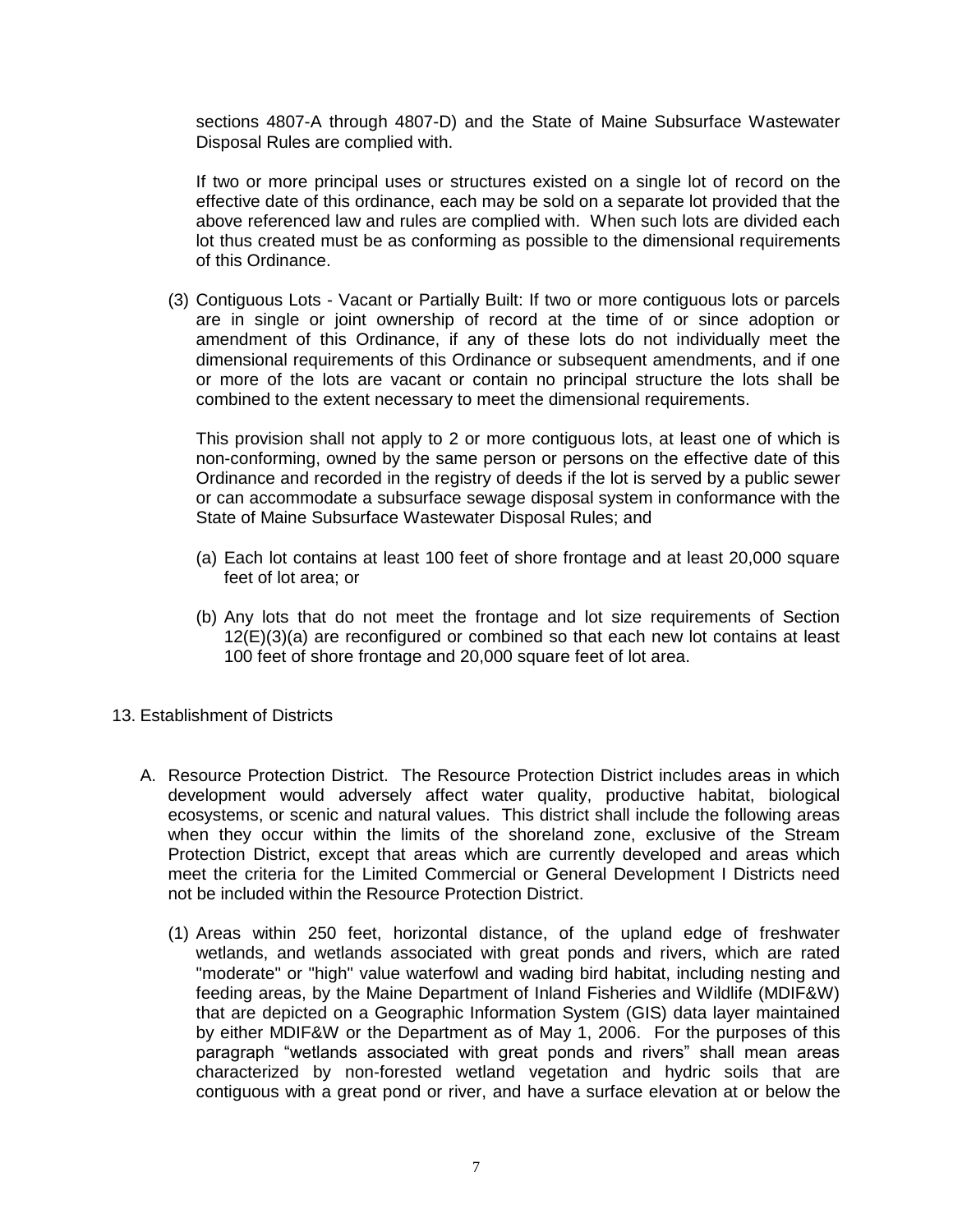water level of the great pond or river during the period of normal high water. "Wetlands associated with great ponds or rivers" are considered to be part of that great pond or river.

- (2) Floodplains along rivers and floodplains along artificially formed great ponds along rivers, defined by the 100 year floodplain as designated on the Federal Emergency Management Agency's (FEMA) Flood Insurance Rate Maps or Flood Hazard Boundary Maps, or the flood of record, or in the absence of these, by soil types identified as recent floodplain soils.
- (3) Areas of two or more contiguous acres with sustained slopes of 20% or greater.
- (4) Areas of two (2) or more contiguous acres supporting wetland vegetation and hydric soils, which are not part of a freshwater wetland as defined, and which are not surficially connected to a water body during the period of normal high water.
- NOTE: These areas usually consist of forested wetlands abutting water bodies and non-forested wetlands.
- (5) Land areas along rivers subject to severe bank erosion, undercutting, or river bed movement.
- B. Limited Residential District. The Limited Residential District includes those areas suitable for residential and recreational development. It includes areas other than those in the Resource Protection District, or Stream Protection District, and areas which are used less intensively than those in the Limited Commercial District or the General Development Districts.
- C. Limited Commercial District. The Limited Commercial District includes areas of mixed, light commercial and residential uses, exclusive of the Stream Protection District, which should not be developed as intensively as the General Development Districts. This district includes areas of two or more contiguous acres in size devoted to a mix of residential and low intensity business and commercial uses. Industrial uses are prohibited.
- D. General Development I District. The General Development I District includes the following types of existing, intensively developed areas:
	- (1) Areas of two or more contiguous acres devoted to commercial, industrial or intensive recreational activities, or a mix of such activities, including but not limited to the following:
		- (a) Areas devoted to manufacturing, fabricating or other industrial activities;
		- (b) Areas devoted to wholesaling, warehousing, retail trade and service activities, or other commercial activities; and
		- (c) Areas devoted to intensive recreational development and activities, such as, but not limited to amusement parks, race tracks and fairgrounds.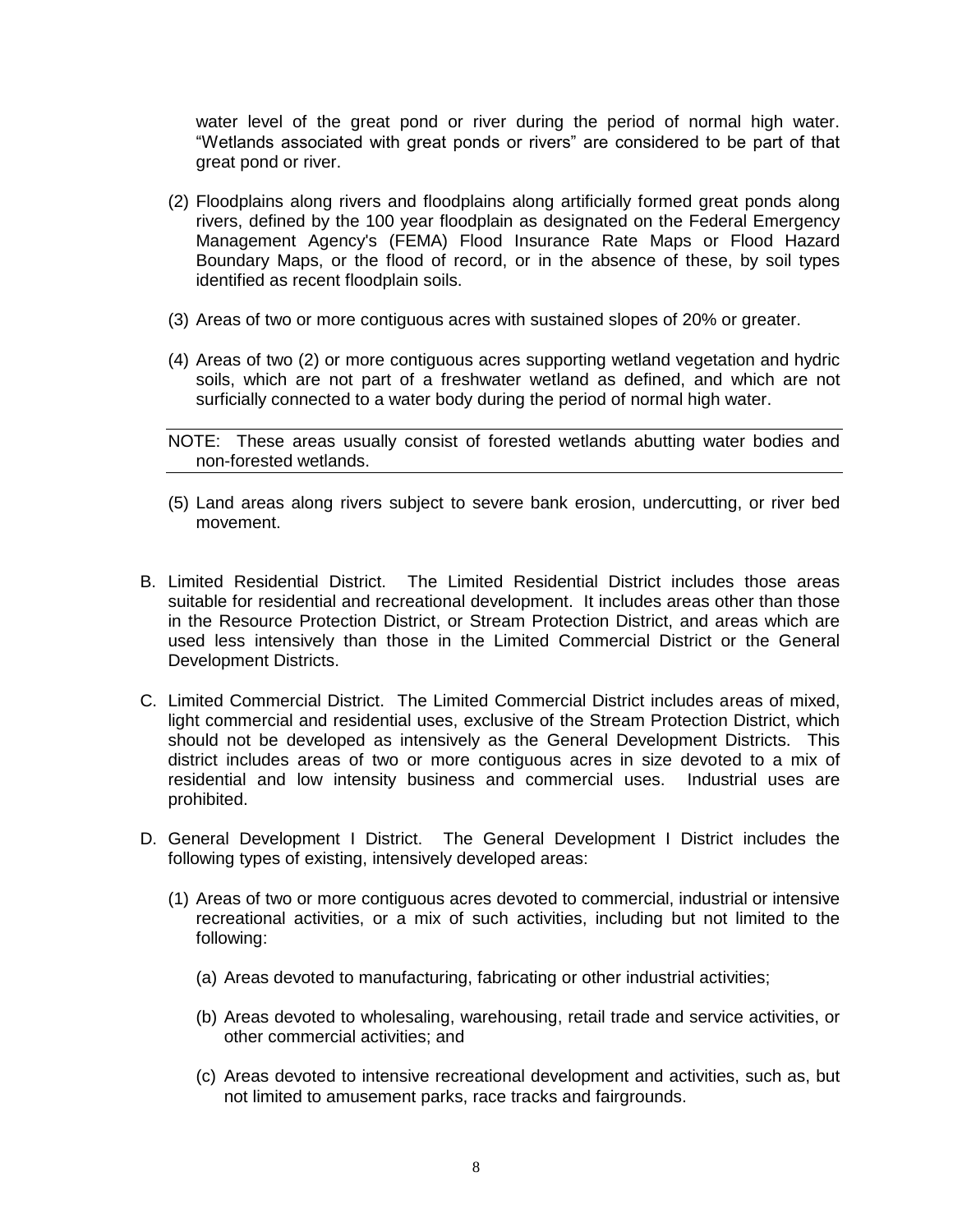- (2) Areas otherwise discernible as having patterns of intensive commercial, industrial or recreational uses.
- **E.** General Development II District. The General Development II District includes the same types of areas as those listed for the General Development I District. The General Development II District, however, shall be applied to newly established General Development Districts where the pattern of development at the time of adoption is undeveloped or not as intensively developed as that of the General Development I District.

Portions of the General Development District I or II may also include residential development. However, no area shall be designated as a General Development I or II District based solely on residential use.

In areas adjacent to great ponds classified GPA and adjacent to rivers flowing to great ponds classified GPA, the designation of an area as a General Development District shall be based upon uses existing at the time of adoption of this Ordinance. There shall be no newly established General Development Districts or expansions in area of existing General Development Districts adjacent to great ponds classified GPA, and adjacent to rivers that flow to great ponds classified GPA.

- F. Stream Protection District. The Stream Protection District includes all land areas within seventy-five (75) feet, horizontal distance, of the normal high-water line of a stream, exclusive of those areas within two-hundred and fifty (250) feet, horizontal distance, of the normal high-water line of a great pond, or river, or within two hundred and fifty (250) feet, horizontal distance, of the upland edge of a freshwater wetland. Where a stream and its associated shoreland area are located within two-hundred and fifty (250) feet, horizontal distance, of the above water bodies or wetlands, that land area shall be regulated under the terms of the shoreland district associated with that water body or wetland.
- 14. Table of Land Uses. All land use activities, as indicated in Table 1, Land Uses in the Shoreland Zone, shall conform with all of the applicable land use standards in Section 15. The district designation for a particular site shall be determined from the Official Shoreland Zoning Map.

Key to Table 1:

- Yes Allowed (no permit required but the use must comply with all applicable land use standards.)
- No Prohibited
- PB Allowed with permit issued by the Planning Board.
- CEO Allowed with permit issued by the Code Enforcement Officer
- LPI Allowed with permit issued by the Local Plumbing Inspector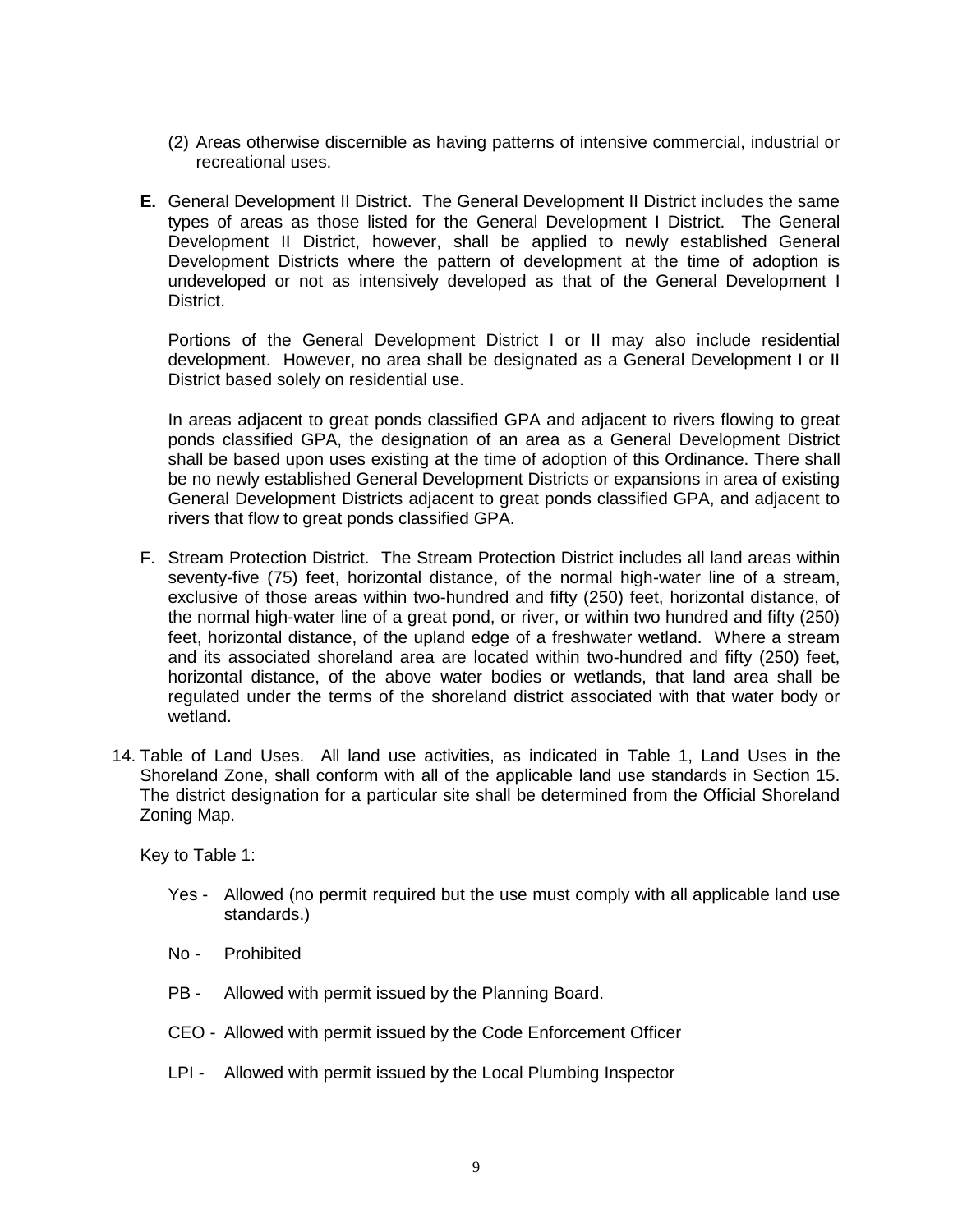#### Abbreviations:

- 
- RP Resource Protection GD General Development I and General Development II
- LR Limited Residential LC Limited Commercial
	-
- SP Stream Protection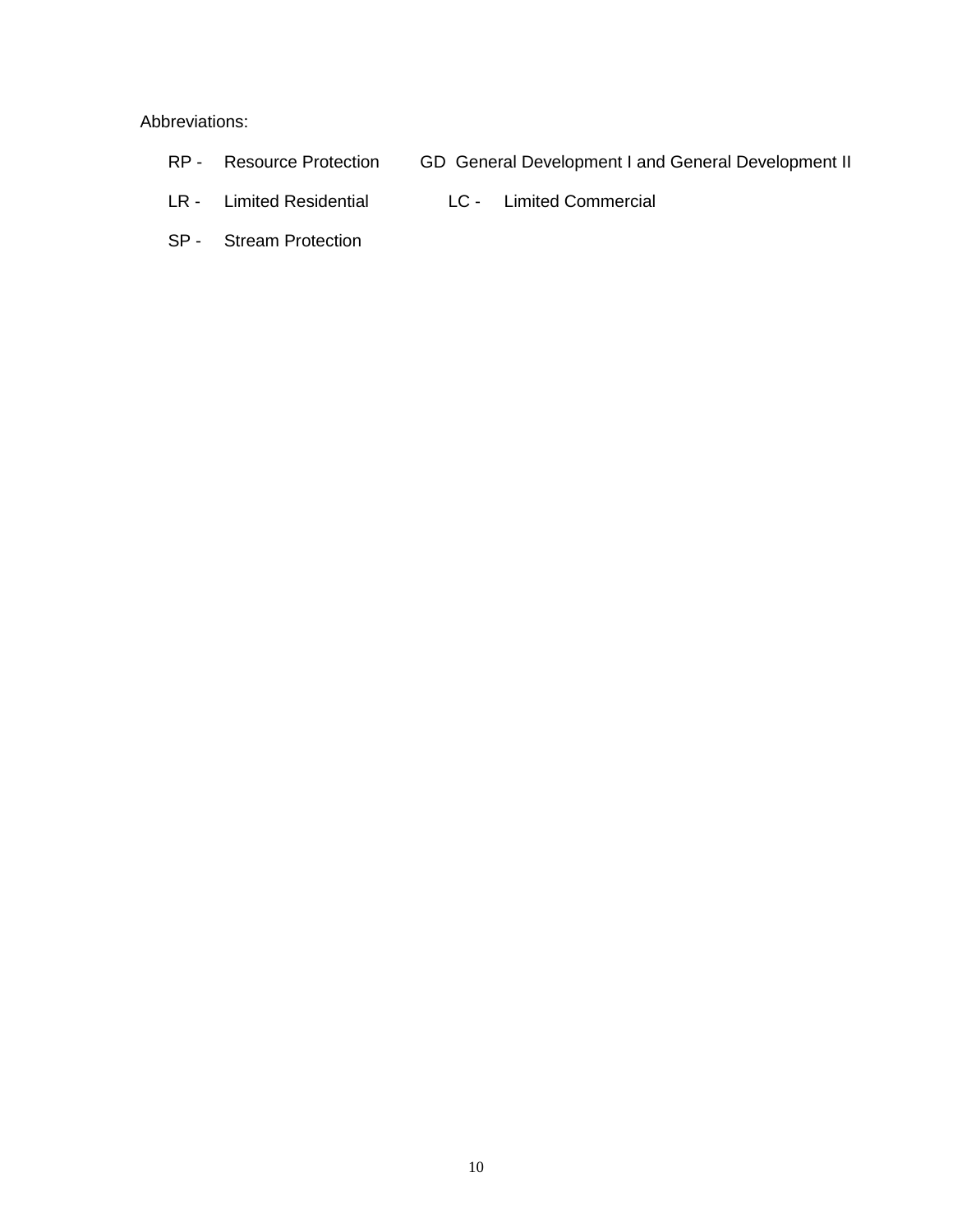### TABLE 1. LAND USES IN THE SHORELAND ZONE

| <b>LAND USES</b><br><b>DISTRICT</b>                                                       |                   |                        |                   |                        |                        |
|-------------------------------------------------------------------------------------------|-------------------|------------------------|-------------------|------------------------|------------------------|
|                                                                                           | SP                | RP                     | LR                | LC                     | GD                     |
| 1. Non-intensive recreational uses not requiring structures such as                       |                   |                        |                   |                        |                        |
| hunting, fishing and hiking                                                               | yes               | yes                    | yes               | yes                    | yes                    |
| Motorized vehicular traffic on existing roads and trails<br>2.                            | yes               | yes                    | yes               | yes                    | yes                    |
| 3. Forest management activities except for timber harvesting                              | yes               | yes                    | yes               | yes                    | yes                    |
| 4. Timber harvesting                                                                      | yes               | CEO                    | yes               | yes                    | yes                    |
| Clearing or removal of vegetation for activities other than timber harvesting<br>5.       | CEO               | CEO <sup>1</sup>       | yes               | yes                    | yes                    |
| 6. Fire prevention activities                                                             | yes               | yes                    | yes               | yes                    | yes                    |
| Wildlife management practices<br>7.                                                       | yes               | yes                    | yes               | yes                    | yes                    |
| Soil and water conservation practices<br>8.                                               | yes               | yes                    | yes               | yes                    | yes                    |
| 9. Mineral exploration                                                                    | no                | yes <sup>2</sup>       | yes <sup>2</sup>  | yes <sup>2</sup>       | yes <sup>2</sup>       |
| 10. Mineral extraction including sand and gravel extraction                               | no                | PB <sup>3</sup>        | PB                | PB                     | PB                     |
| 11. Surveying and resource analysis                                                       | yes               | yes                    | yes               | yes                    | yes                    |
| 12. Emergency operations                                                                  | yes               | yes                    | yes               | yes                    | yes                    |
| 13. Agriculture                                                                           | yes               | PB                     | yes               | yes                    | yes                    |
| 14. Aquaculture                                                                           | PB                | PB                     | PB                | yes                    | yes                    |
| 15. Principal structures and uses                                                         |                   |                        |                   |                        |                        |
| A. One and two family residential, including driveways                                    | PB <sup>4</sup>   | PB <sup>9</sup>        | CEO               | CEO                    | CEO                    |
| B. Multi-unit residential                                                                 | no                | no                     | PB                | PB                     | <b>PB</b>              |
| C. Commercial                                                                             | no                | no <sup>16</sup>       | $\overline{p}$    | $\overline{PB}$        | $\overline{PB}$        |
| D. Industrial                                                                             | no                | no                     | no                | no                     | PB                     |
| E. Governmental and institutional                                                         | no                | no                     | PB                | PB                     | PB                     |
| F.Small non-residential facilities for educational, scientific, or nature                 | PB <sup>4</sup>   | PB                     | CEO               | CEO                    | CEO                    |
| interpretation purposes                                                                   |                   |                        |                   |                        |                        |
| 16. Structures accessory to allowed uses                                                  | PB <sup>4</sup>   | PB                     | CEO               | CEO                    | yes                    |
| Piers, docks, wharfs, bridges and other structures and uses extending over or<br>17.      |                   |                        |                   |                        |                        |
| below the normal high-water line or within a wetland                                      |                   |                        |                   |                        |                        |
| a. Temporary                                                                              | CEO <sup>11</sup> | CEO <sup>11</sup>      | CEO <sup>11</sup> | CEO <sup>11</sup>      | CEO <sup>11</sup>      |
| Permanent<br>b.                                                                           | PB                | PB                     | PB                | PB                     | PB                     |
| 18. Conversions of seasonal residences to year-round residences                           | LPI               | LPI                    | LPI               | LPI                    | <b>LPI</b>             |
| 19. Home occupations                                                                      | PB                | PB                     | PB                | CEO                    | yes                    |
| 20. Private sewage disposal systems for allowed uses                                      | LPI               | LPI                    | LPI               | LPI                    | LPI                    |
| 21. Essential services                                                                    | PB <sup>6</sup>   | PB <sup>6</sup>        | PB                | PB                     | PB                     |
| A. Roadside distribution lines (34.5kV and lower)                                         | CEO <sup>6</sup>  | CEO <sup>6</sup>       | yes <sup>12</sup> | $yes^{\overline{12}}$  | $yes^{12}$             |
| B. Non-roadside or cross-country distribution lines involving ten poles or less in the    | PR <sup>6</sup>   | PB <sup>6</sup>        | CEO               | CEO                    | CEO                    |
| shoreland zone                                                                            |                   |                        |                   |                        |                        |
| C. Non-roadside or cross-country distribution lines involving eleven or more poles in the | PB <sup>6</sup>   | PB <sup>6</sup>        | PB                | PB                     | PB                     |
| shoreland zone                                                                            |                   |                        |                   |                        |                        |
| D. Other essential services                                                               | PB <sup>6</sup>   | PB <sup>6</sup>        | PB                | <b>PB</b>              | PB                     |
| 22. Service drops, as defined, to allowed uses                                            | yes               | yes                    | yes               | yes                    | yes                    |
| 23. Public and private recreational areas involving minimal structural development        | PB                | PB                     | PB                | CEO                    | CEO                    |
| 24. Individual, private campsites                                                         | CEO               | CEO                    | CEO               | CEO                    | CEO                    |
| 25. Campgrounds                                                                           | no                | no'                    | PB                | PB                     | PB                     |
| 26. Road construction                                                                     | PB                | noo                    | PB                | PB                     | PB                     |
| 27. Parking facilities                                                                    | no                | no'                    | PB                | PB                     | PB                     |
|                                                                                           |                   |                        |                   |                        |                        |
| 28. Marinas                                                                               | PB                | no                     | PB                | PB                     | PB                     |
| 29. Filling and earth moving of <10 cubic yards                                           | CEO               | CEO                    | yes               | yes                    | yes                    |
| 30. Filling and earth moving of >10 cubic yards                                           | PB                | PB                     | CEO               | CEO                    | CEO                    |
| 31. Signs                                                                                 | yes               | yes                    | yes               | yes                    | yes                    |
| 32. Uses similar to allowed uses                                                          | CEO               | CEO                    | CEO               | CEO                    | CEO                    |
| 33. Uses similar to uses requiring a CEO permit                                           |                   |                        |                   |                        |                        |
| 34. Uses similar to uses requiring a PB permit                                            | CEO<br>PB         | CEO<br>$\overline{PB}$ | CEO<br>PB         | CEO<br>$\overline{PB}$ | CEO<br>$\overline{PB}$ |

1<br>Prin RP not allowed within 75 feet horizontal distance, of the normal high-water line of great ponds, except to remove safety hazards.<br>PRequires permit from the Code Enforcement Officer if more than 100 square feet of su

3<sup>1</sup> The not allowed in areas so designated because of wildlife value.<br><sup>4</sup>Provided that a variance from the setback requirement is obtained from the Board of Appeals.

6<br>See further restrictions in Section 15( L)(2).

7Except when area is zoned for resource protection due to floodplain criteria in which case a permit is required from the PB.

8Except as provided in Section 15(H)(4).

9Single family residential structures may be allowed by special exception only according to the provisions of Section 16(E), Special Exceptions. Twofamily residential structures are prohibited.

10Except for commercial uses otherwise listed in this Table, such as marinas and campgrounds, that are allowed in the respective district.

<sup>11</sup>Excluding bridges and other crossings not involving earthwork, in which case no permit is required.

12Permit not required, but must file a written "notice of intent to construct" with *CEO.*

NOTE: Item 17, in its entirety, should be deleted from Table 1 if a municipality elects not to regulate "piers, docks, wharfs, bridges and other structures and uses extending over or below the normal high-water line or within a wetland".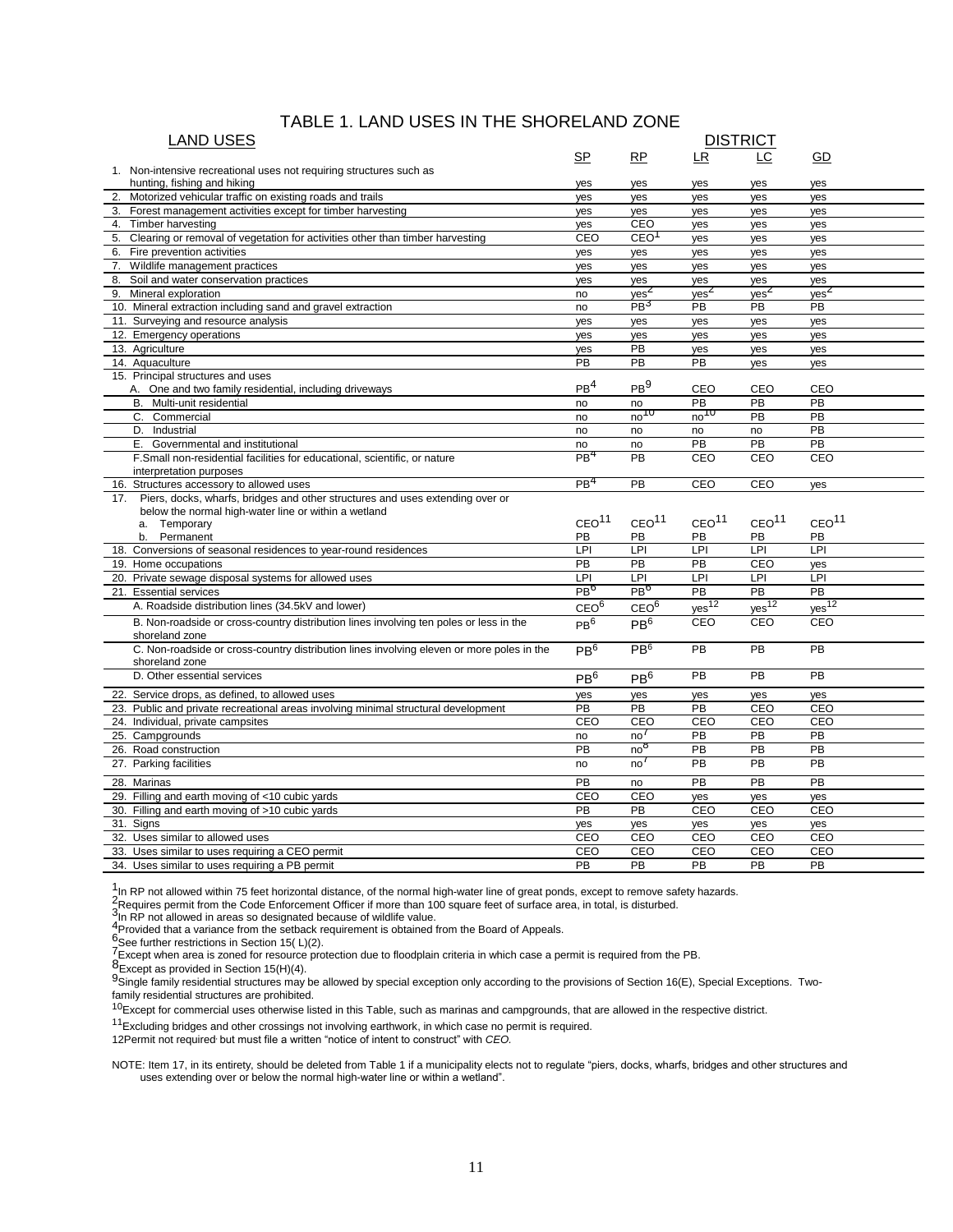- NOTE: A person performing any of the following activities shall require a permit from the Department of Environmental Protection, pursuant to 38 M.R.S.A. section 480-C, if the activity occurs in, on, over or adjacent to any freshwater wetland, great pond, river, stream or brook and operates in such a manner that material or soil may be washed into them:
	- A. Dredging, bulldozing, removing or displacing soil, sand, vegetation or other materials;<br>R. Draining or otherwise dewatering:
	- Draining or otherwise dewatering;
	- C. Filling, including adding sand or other material to a sand dune; or
	- D. Any construction or alteration of any permanent structure.
- 15. Land Use Standards. All land use activities within the shoreland zone shall conform with the following provisions, if applicable.

#### A. Minimum Lot Standards

| (1) |                                                                                      | Minimum Lot<br>Area (sq. ft.) | Minimum<br>Shore<br>Frontage (ft.) |
|-----|--------------------------------------------------------------------------------------|-------------------------------|------------------------------------|
|     | (a) Residential per dwelling unit                                                    | 40,000                        | 200                                |
|     | (b) Governmental, Institutional, Commercial<br>or Industrial per principal structure | 60,000                        | 300                                |
|     | (c) Public and Private Recreational Facilities                                       | 40,000                        | 200                                |

- (2) Land below the normal high-water line of a water body or upland edge of a wetland and land beneath roads serving more than two (2) lots shall not be included toward calculating minimum lot area.
- (3) Lots located on opposite sides of a public or private road shall be considered each a separate tract or parcel of land unless such road was established by the owner of land on both sides thereof after September 22, 1971.
- (4) The minimum width of any portion of any lot within one hundred (100) feet, horizontal distance, of the normal high-water line of a water body or upland edge of a wetland shall be equal to or greater than the shore frontage requirement for a lot with the proposed use.
- (5) If more than one residential dwelling unit, principal governmental, institutional, commercial or industrial structure or use, or combination thereof, is constructed or established on a single parcel, all dimensional requirements shall be met for each additional dwelling unit, principal structure, or use.
- B. Principal and Accessory Structures
	- (1) All new principal and accessory structures shall be set back at least one hundred (100) feet, horizontal distance, from the normal high-water line of great ponds classified GPA and rivers that flow to great ponds classified GPA, and seventy-five (75) feet, horizontal distance, from the normal high-water line of other water bodies, tributary streams, or the upland edge of a wetland, except that in the General Development I District the setback from the normal high-water line shall be at least twenty five (25) feet, horizontal distance. In the Resource Protection District the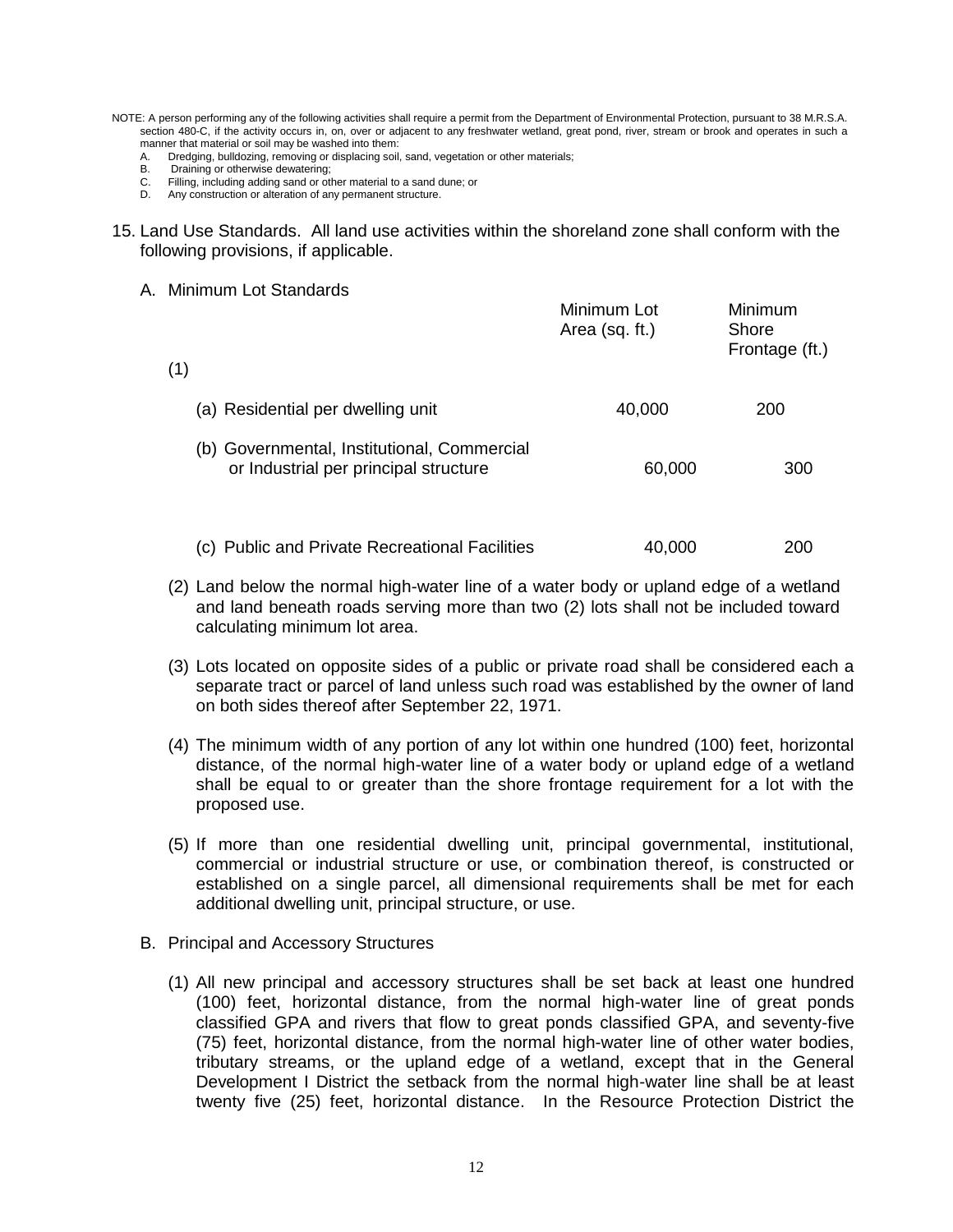setback requirement shall be 250 feet, horizontal distance, except for structures, roads, parking spaces or other regulated objects specifically allowed in that district in which case the setback requirements specified above shall apply.

In addition:

- (a) The water body, tributary stream, or wetland setback provision shall neither apply to structures which require direct access to the water body or wetland as an operational necessity, such as piers, docks and retaining walls, nor to other functionally water-dependent uses.
- (b) All principal structures along Significant River Segments as listed in 38 M.R.S.A. section 437 (see Appendix B), shall be set back a minimum of one hundred and twenty-five (125) feet, horizontal distance, from the normal high-water line and shall be screened from the river by existing vegetation. This provision does not apply to structures related to hydropower facilities.
- (c) On a non-conforming lot of record on which only a residential structure exists, and it is not possible to place an accessory structure meeting the required water body, tributary stream or wetland setbacks, the code enforcement officer may issue a permit to place a single accessory structure, with no utilities, for the storage of yard tools and similar equipment. Such accessory structure shall not exceed eighty (80) square feet in area nor eight (8) feet in height, and shall be located as far from the shoreline or tributary stream as practical and shall meet all other applicable standards, including lot coverage and vegetation clearing limitations. In no case shall the structure be located closer to the shoreline or tributary stream than the principal structure.
- (2) Principal or accessory structures and expansions of existing structures which are permitted in the Resource Protection, Limited Residential, Limited Commercial, and Stream Protection Districts, shall not exceed thirty-five (35) feet in height. This provision shall not apply to structures such as transmission towers, windmills, antennas, and similar structures having no floor area.
- (3) The lowest floor elevation or openings of all buildings and structures, including basements, shall be elevated at least one foot above the elevation of the 100 year flood, the flood of record, or in the absence of these, the flood as defined by soil types identified as recent flood-plain soils. In those municipalities that participate in the National Flood Insurance Program and have adopted the April 2005 version, or later version, of the Floodplain Management Ordinance, accessory structures may be placed in accordance with the standards of that ordinance and need not meet the elevation requirements of this paragraph.
- (4) The total footprint area of all structures, parking lots and other non-vegetated surfaces, within the shoreland zone shall not exceed twenty (20) percent of the lot or a portion thereof, located within the shoreland zone, including land area previously developed, except in the General Development District adjacent to rivers that do not flow to great ponds classified GPA, where lot coverage shall not exceed seventy (70) percent.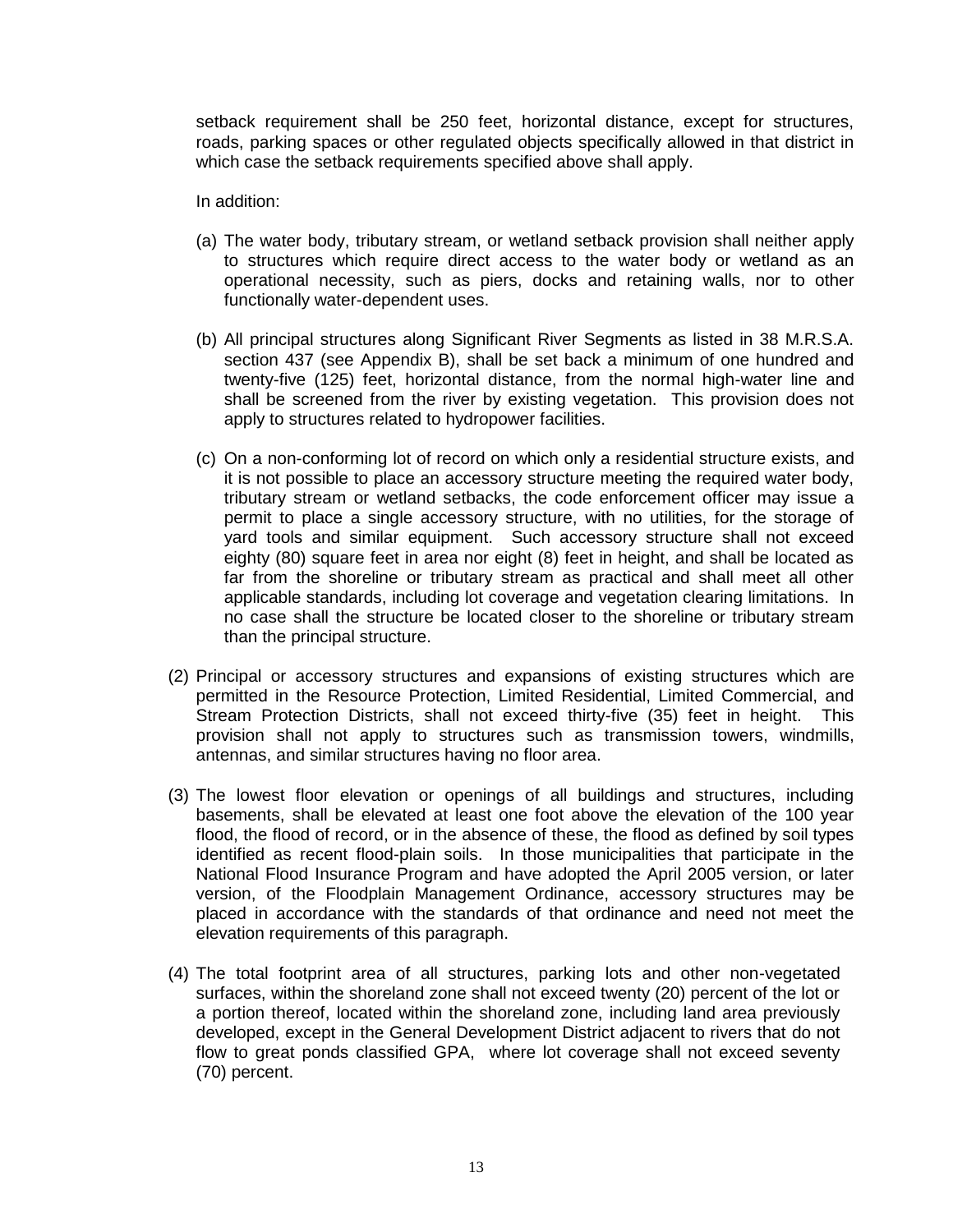- (5) Retaining walls that are not necessary for erosion control shall meet the structure setback requirement, except for low retaining walls and associated fill provided all of the following conditions are met:
	- (a) The site has been previously altered and an effective vegetated buffer does not exist;
	- (b) The wall(s) is(are) at least 25 feet, horizontal distance, from the normal highwater line of a water body, tributary stream, or upland edge of a wetland;
	- (c) The site where the retaining wall will be constructed is legally existing lawn or is a site eroding from lack of naturally occurring vegetation, and which cannot be stabilized with vegetative plantings;
	- (d) The total height of the wall(s), in the aggregate, are no more than 24 inches;
	- (e) Retaining walls are located outside of the 100-year floodplain on rivers, streams, and tributary streams, as designated on the Federal Emergency Management Agency's (FEMA) Flood Insurance Rate Maps or Flood Hazard Boundary Maps, or the flood of record, or in the absence of these, by soil types identified as recent flood plain soils.
	- (f) The area behind the wall is revegetated with grass, shrubs, trees, or a combination thereof, and no further structural development will occur within the setback area, including patios and decks; and
	- (g) A vegetated buffer area is established within 25 feet, horizontal distance, of the normal high-water line of a water body, tributary stream, or upland edge of a wetland when a natural buffer area does not exist. The buffer area must meet the following characteristics:
		- (i) The buffer must include shrubs and other woody and herbaceous vegetation. Where natural ground cover is lacking the area must be supplemented with leaf or bark mulch;
		- (ii)Vegetation plantings must be in quantities sufficient to retard erosion and provide for effective infiltration of stormwater runoff;
		- (iii) Only native species may be used to establish the buffer area;
		- (iv) A minimum buffer width of 15 feet, horizontal distance, is required, measured perpendicularly to the normal high-water line or upland edge of a wetland;
		- (v) A footpath not to exceed the standards in Section  $15(P)(2)(a)$ , may traverse the buffer;
- NOTE: If the wall and associated soil disturbance occurs within 75 feet, horizontal distance, of a water body or tributary stream, a permit pursuant to the Natural Resource Protection Act is required from the Department of Environmental Protection.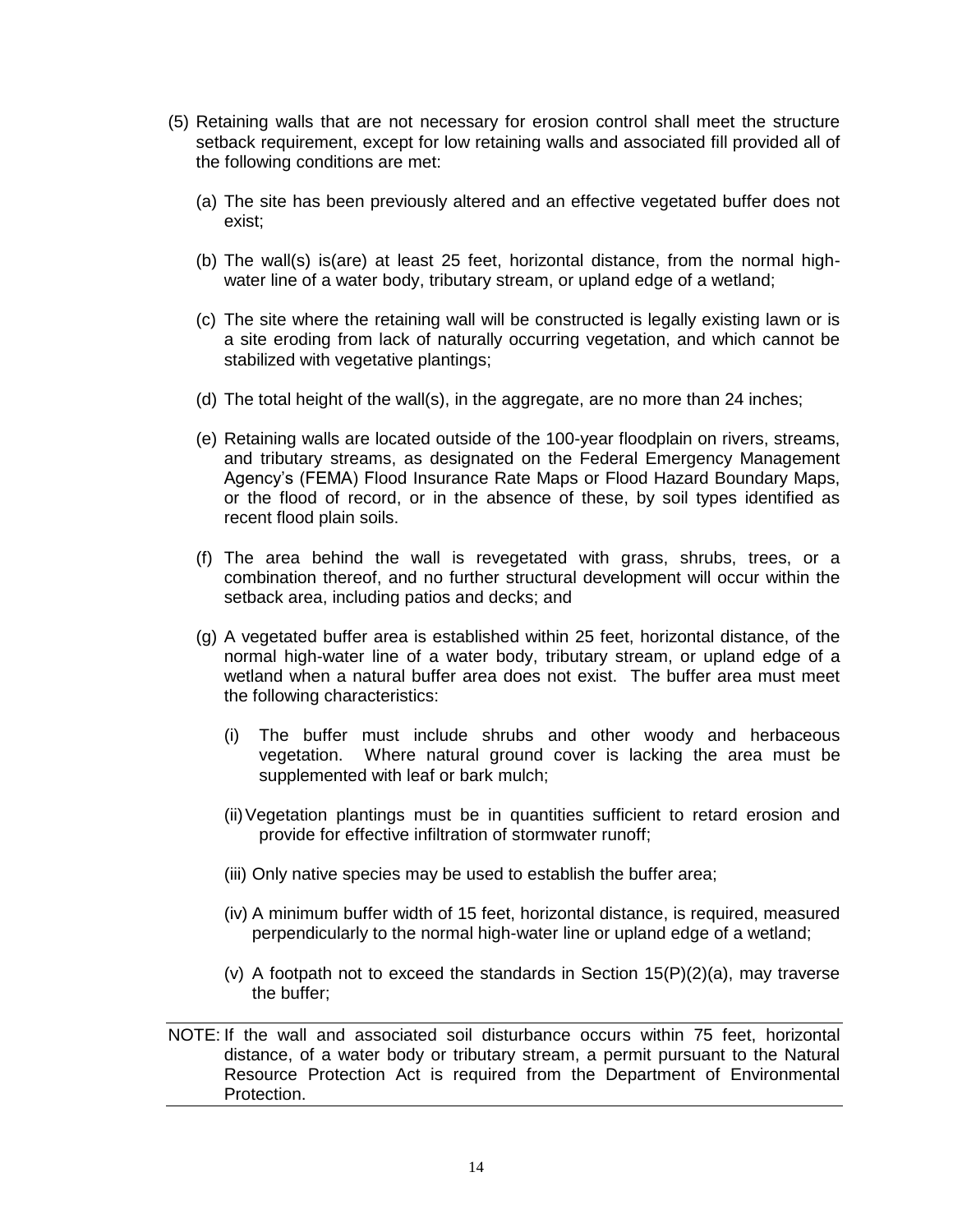(6) Notwithstanding the requirements stated above, stairways or similar structures may be allowed with a permit from the Code Enforcement Officer, to provide shoreline access in areas of steep slopes or unstable soils provided: that the structure is limited to a maximum of four (4) feet in width; that the structure does not extend below or over the normal high-water line of a water body or upland edge of a wetland, (unless permitted by the Department of Environmental Protection pursuant to the Natural Resources Protection Act, 38 M.R.S.A. section 480-C); and that the applicant demonstrates that no reasonable access alternative exists on the property.

C. Piers, Docks, Wharves, Bridges and Other Structures and Uses Extending Over or Below the Normal High-Water Line of a Water Body or Within a Wetland.

- (1) Access from shore shall be developed on soils appropriate for such use and constructed so as to control erosion.
- (2) The location shall not interfere with existing developed or natural beach areas.
- (3) The facility shall be located so as to minimize adverse effects on fisheries.
- (4) The facility shall be no larger in dimension than necessary to carry on the activity and be consistent with the surrounding character and uses of the area. A temporary pier, dock or wharf shall not be wider than six feet for non-commercial uses.
- (5) No new structure shall be built on, over or abutting a pier, wharf, dock or other structure extending beyond the normal high-water line of a water body or within a wetland unless the structure requires direct access to the water body or wetland as an operational necessity.
- (6) New permanent piers and docks shall not be permitted unless it is clearly demonstrated to the Planning Board that a temporary pier or dock is not feasible, and a permit has been obtained from the Department of Environmental Protection, pursuant to the Natural Resources Protection Act.
- (7) No existing structures built on, over or abutting a pier, dock, wharf or other structure extending beyond the normal high-water line of a water body or within a wetland shall be converted to residential dwelling units in any district.
- (8) Except in the General Development Districts, structures built on, over or abutting a pier, wharf, dock or other structure extending beyond the normal high-water line of a water body or within a wetland shall not exceed twenty (20) feet in height above the pier, wharf, dock or other structure.
- NOTE: New permanent structures, and expansions thereof, projecting into or over water bodies shall require a permit from the Department of Environmental Protection pursuant to the Natural Resources Protection Act, 38 M.R.S.A. section 480-C. Permits may also be required from the Army Corps of Engineers if located in navigable waters.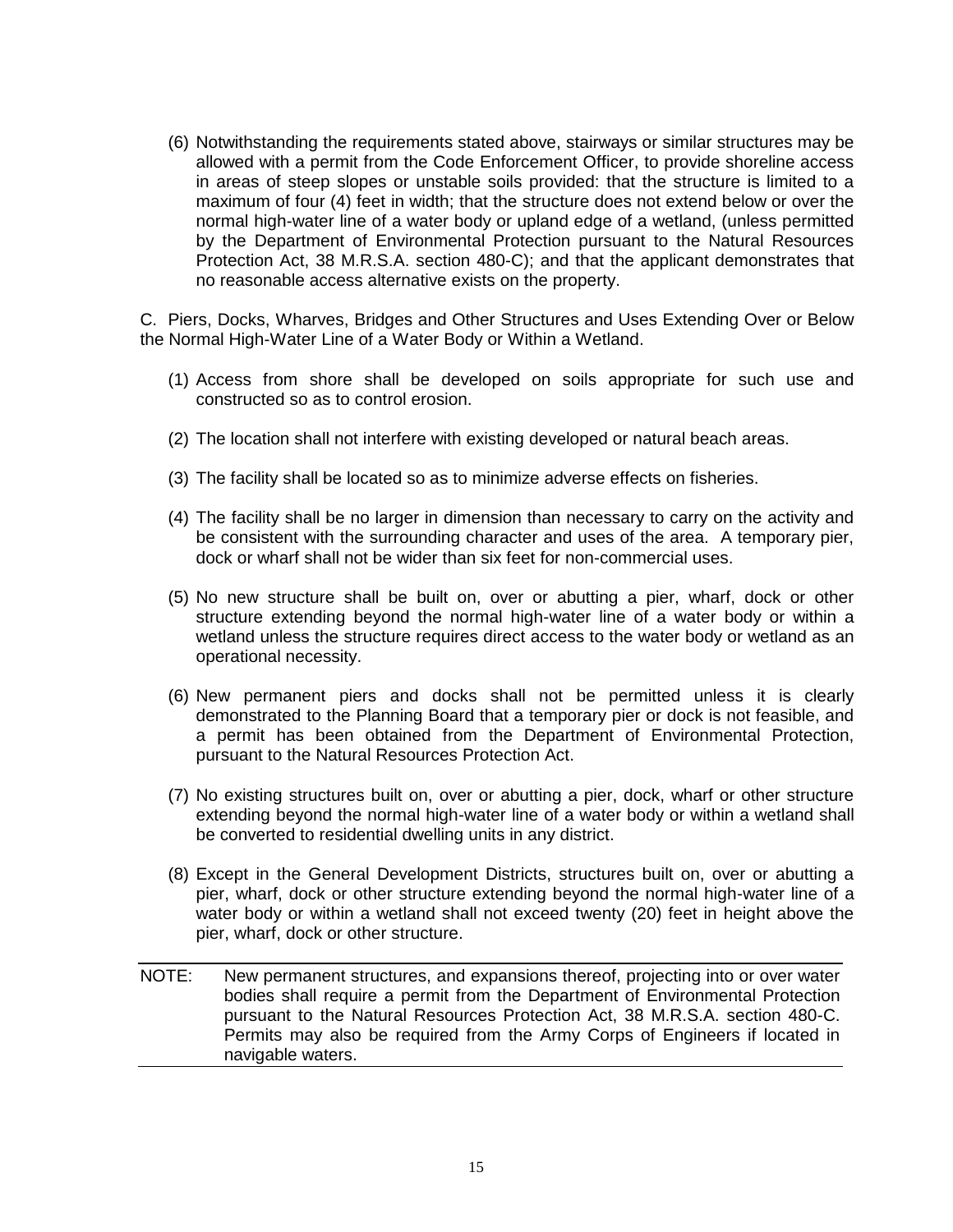- D. Campgrounds. Campgrounds shall conform to the minimum requirements imposed under State licensing procedures and the following:
	- (1) Campgrounds shall contain a minimum of five thousand (5,000) square feet of land, not including roads and driveways, for each site. Land supporting wetland vegetation, and land below the normal high-water line of a water body shall not be included in calculating land area per site.
	- (2) The areas intended for placement of a recreational vehicle, tent or shelter, and utility and service buildings shall be set back a minimum of one hundred (100) feet, horizontal distance, from the normal high-water line of a great pond classified GPA or a river flowing to a great pond classified GPA, and seventy-five (75) feet, horizontal distance, from the normal high-water line of other water bodies, tributary streams, or the upland edge of a wetland.
- E. Individual Private Campsites. Individual private campsites not associated with campgrounds are allowed provided the following conditions are met:
	- (1) One campsite per lot existing on the effective date of this Ordinance, or thirty thousand (30,000) square feet of lot area within the shoreland zone, whichever is less, may be permitted.
	- (2) Campsite placement on any lot, including the area intended for a recreational vehicle or tent platform, shall be set back one hundred (100) feet, horizontal distance, from the normal high-water line of a great pond classified GPA or river flowing to a great pond classified GPA, and seventy-five (75) feet, horizontal distance, from the normal high-water line of other water bodies, tributary streams, or the upland edge of a wetland.
	- (3) Only one recreational vehicle shall be allowed on a campsite. The recreational vehicle shall not be located on any type of permanent foundation except for a gravel pad, and no structure except a canopy shall be attached to the recreational vehicle.
	- (4) The clearing of vegetation for the siting of the recreational vehicle, tent or similar shelter in a Resource Protection District shall be limited to one thousand (1000) square feet.
	- (5) A written sewage disposal plan describing the proposed method and location of sewage disposal shall be required for each campsite and shall be approved by the Local Plumbing Inspector. Where disposal is off-site, written authorization from the receiving facility or land owner is required.
	- (6) When a recreational vehicle, tent or similar shelter is placed on-site for more than one hundred and twenty (120) days per year, all requirements for residential structures shall be met, including the installation of a subsurface sewage disposal system in compliance with the State of Maine Subsurface Wastewater Disposal Rules unless served by public sewage facilities.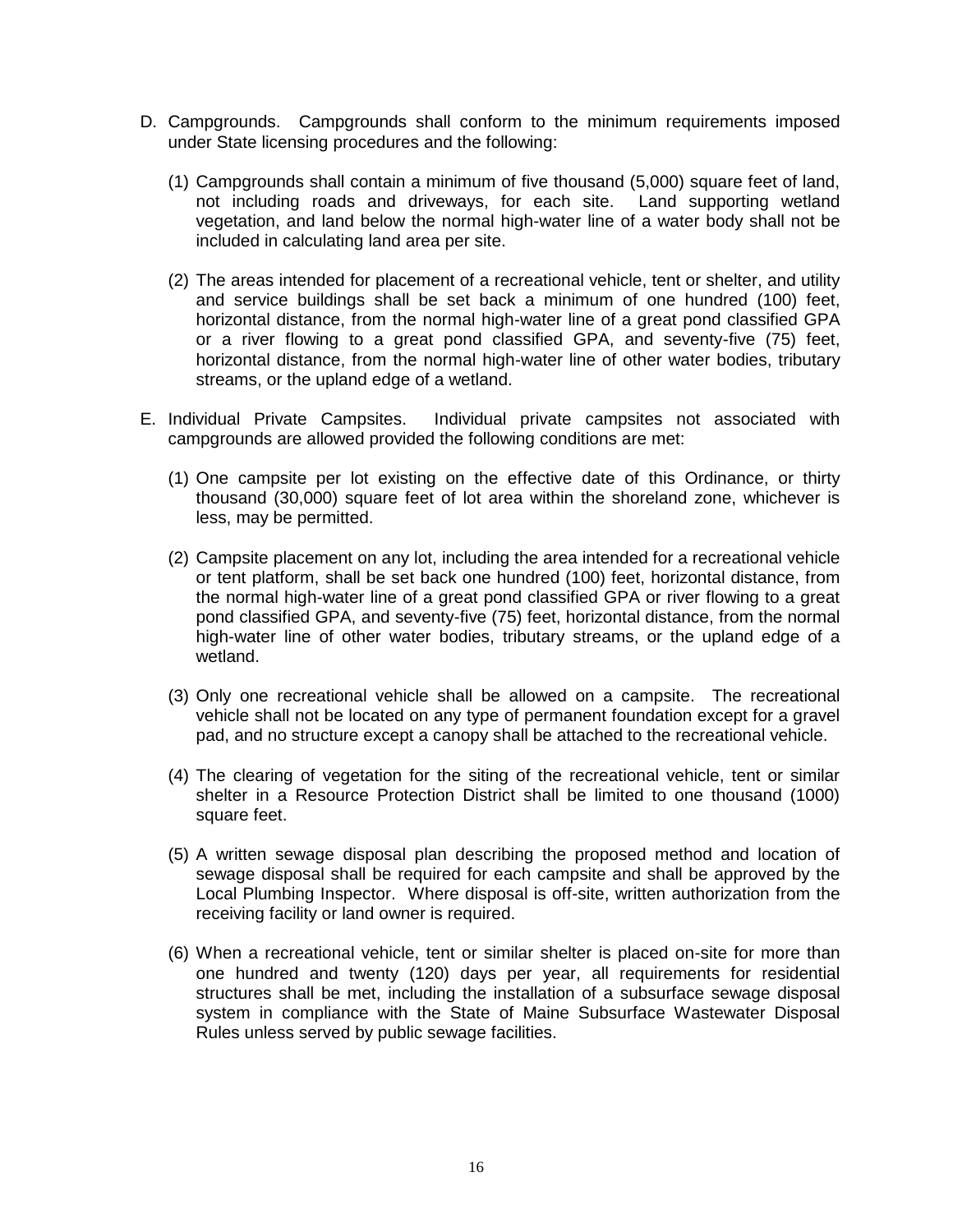- F. Commercial and Industrial Uses. The following new commercial and industrial uses are prohibited within the shoreland zone adjacent to great ponds classified GPA, and rivers and streams which flow to great ponds classified GPA:
	- (1) Auto washing facilities
	- (2) Auto or other vehicle service and/or repair operations, including body shops
	- (3) Chemical and bacteriological laboratories
	- (4) Storage of chemicals, including herbicides, pesticides or fertilizers, other than amounts normally associated with individual households or farms
	- (5) Commercial painting, wood preserving, and furniture stripping
	- (6) Dry cleaning establishments
	- (7) Electronic circuit assembly
	- (8) Laundromats, unless connected to a sanitary sewer
	- (9) Metal plating, finishing, or polishing
	- (10) Petroleum or petroleum product storage and/or sale except storage on same property as use occurs and except for storage and sales associated with marinas
	- (11) Photographic processing
	- (12) Printing
- G. Parking Areas
	- (1) Parking areas shall meet the shoreline and tributary stream setback requirements for structures for the district in which such areas are located. The setback requirement for parking areas serving public boat launching facilities in Districts other than the General Development I District shall be no less than fifty (50) feet, horizontal distance, from the shoreline or tributary stream if the Planning Board finds that no other reasonable alternative exists further from the shoreline or tributary stream.
	- (2) Parking areas shall be adequately sized for the proposed use and shall be designed to prevent stormwater runoff from flowing directly into a water body, tributary stream or wetland and where feasible, to retain all runoff on-site.
	- (3) In determining the appropriate size of proposed parking facilities, the following shall apply:
		- (a) Typical parking space: Approximately ten (10) feet wide and twenty (20) feet long, except that parking spaces for a vehicle and boat trailer shall be forty (40) feet long.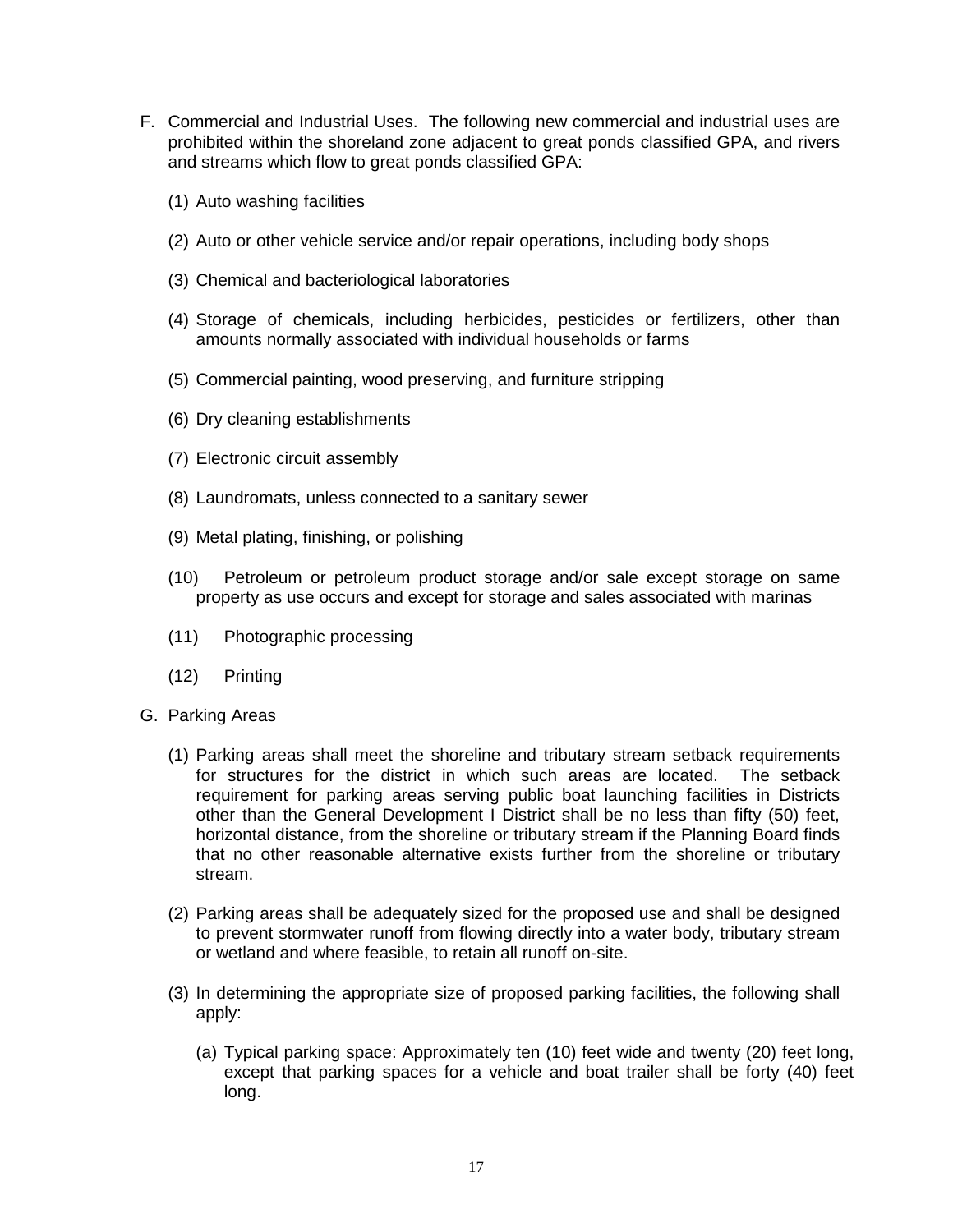- (b) Internal travel aisles: Approximately twenty (20) feet wide.
- H. Roads and Driveways. The following standards shall apply to the construction of roads and/or driveways and drainage systems, culverts and other related features.
	- (1) Roads and driveways shall be set back at least one-hundred (100) feet, horizontal distance, from the normal high-water line of a great pond classified GPA or a river that flows to a great pond classified GPA, and seventy-five (75) feet, horizontal distance from the normal high-water line of other water bodies, tributary streams, or the upland edge of a wetland unless no reasonable alternative exists as determined by the Planning Board. If no other reasonable alternative exists, the road and/or driveway setback requirement shall be no less than fifty (50) feet, horizontal distance, upon clear showing by the applicant that appropriate techniques will be used to prevent sedimentation of the water body, tributary stream, or wetland. Such techniques may include, but are not limited to, the installation of settling basins, and/or the effective use of additional ditch relief culverts and turnouts placed so as to avoid sedimentation of the water body, tributary stream, or wetland.

On slopes of greater than twenty (20) percent the road and/or driveway setback shall be increased by ten (10) feet, horizontal distance, for each five (5) percent increase in slope above twenty (20) percent.

Section 15 (H)(1) does not apply to approaches to water crossings or to roads or driveways that provide access to permitted structures and facilities located nearer to the shoreline or tributary stream due to an operational necessity, excluding temporary docks for recreational uses. Roads and driveways providing access to permitted structures within the setback area shall comply fully with the requirements of Section 15(H)(1) except for that portion of the road or driveway necessary for direct access to the structure.

- (2) Existing public roads may be expanded within the legal road right of way regardless of their setback from a water body, tributary stream or wetland.
- (3) New permanent roads are not allowed within the shoreland zone along Significant River Segments except:
	- (a) To provide access to structures or facilities within the zone; or
	- (b) When the applicant demonstrates that no reasonable alternative route exists outside the shoreland zone. When roads must be located within the shoreland zone they shall be set back as far as practicable from the normal high-water line and screened from the river by existing vegetation.
- (4) New roads and driveways are prohibited in a Resource Protection District except that the Planning Board may grant a permit to construct a road or driveway to provide access to permitted uses within the district. A road or driveway may also be approved by the Planning Board in a Resource Protection District, upon a finding that no reasonable alternative route or location is available outside the district. When a road or driveway is permitted in a Resource Protection District the road and/or driveway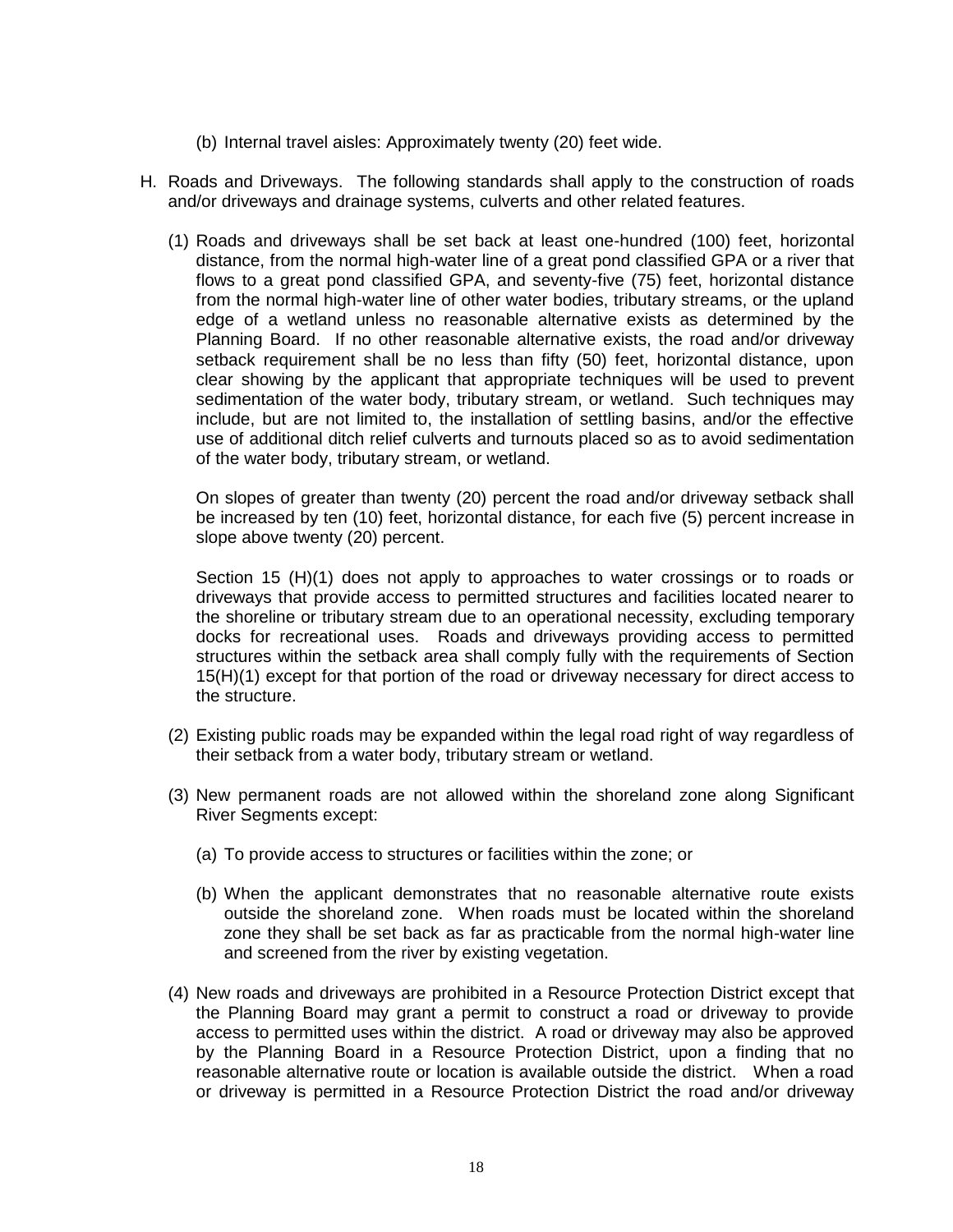shall be set back as far as practicable from the normal high-water line of a water body, tributary stream, or upland edge of a wetland.

- (5) Road and driveway banks shall be no steeper than a slope of two (2) horizontal to one (1) vertical, and shall be graded and stabilized in accordance with the provisions for erosion and sedimentation control contained in Section 15(Q).
- (6) Road and driveway grades shall be no greater than ten (10) percent except for segments of less than two hundred (200) feet.
- (7) In order to prevent road and driveway surface drainage from directly entering water bodies, tributary streams or wetlands, roads and driveways shall be designed, constructed, and maintained to empty onto an unscarified buffer strip at least (50) feet plus two times the average slope, in width between the outflow point of the ditch or culvert and the normal high-water line of a water body, tributary stream, or upland edge of a wetland. Surface drainage which is directed to an unscarified buffer strip shall be diffused or spread out to promote infiltration of the runoff and to minimize channelized flow of the drainage through the buffer strip.
- (8) Ditch relief (cross drainage) culverts, drainage dips and water turnouts shall be installed in a manner effective in directing drainage onto unscarified buffer strips before the flow gains sufficient volume or head to erode the road, driveway, or ditch. To accomplish this, the following shall apply:
	- (a) Ditch relief culverts, drainage dips and associated water turnouts shall be spaced along the road, or driveway at intervals no greater than indicated in the following table:

| Spacing<br>(Feet) |
|-------------------|
| 250               |
| 200-135           |
| 100-80            |
| 80-60             |
| 60-45             |
|                   |
|                   |

- (b) Drainage dips may be used in place of ditch relief culverts only where the grade is ten (10) percent or less.
- (c) On sections having slopes greater than ten (10) percent, ditch relief culverts shall be placed at approximately a thirty (30) degree angle downslope from a line perpendicular to the centerline of the road or driveway.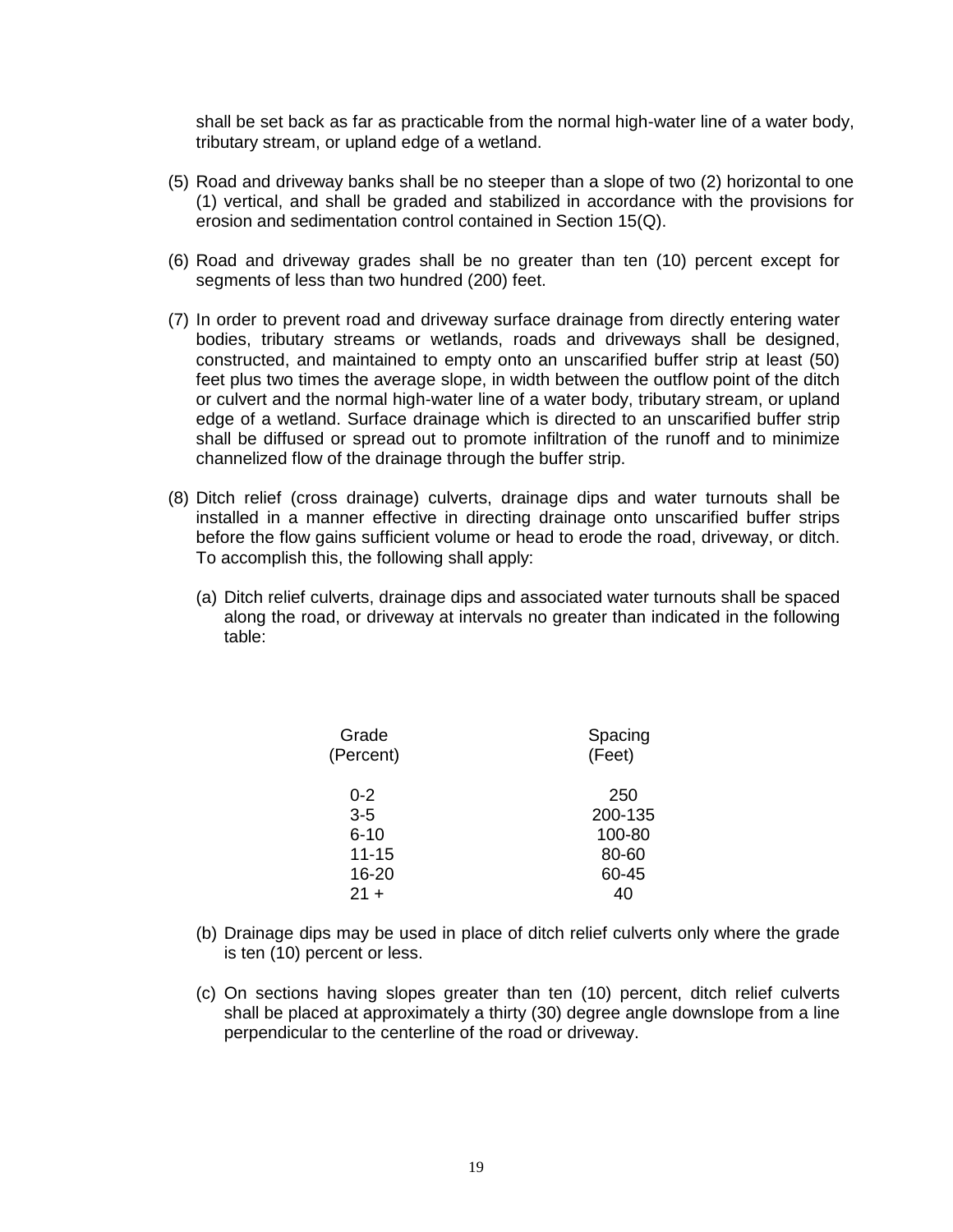- (d) Ditch relief culverts shall be sufficiently sized and properly installed in order to allow for effective functioning, and their inlet and outlet ends shall be stabilized with appropriate materials.
- (9) Ditches, culverts, bridges, dips, water turnouts and other storm water runoff control installations associated with roads and driveways shall be maintained on a regular basis to assure effective functioning.
- I Signs. The following provisions shall govern the use of signs in the Resource Protection, Stream Protection, Limited Residential and Limited Commercial Districts:
	- (1) Signs relating to goods and services sold on the premises shall be allowed, provided that such signs shall not exceed six (6) square feet in area and shall not exceed two (2) signs per premises. In the Limited Commercial District, however, such signs shall not exceed sixteen (16) square feet in area. Signs relating to goods or services not sold or rendered on the premises shall be prohibited.
	- (2) Name signs are allowed, provided such signs shall not exceed two (2) signs per premises, and shall not exceed twelve (12) square feet in the aggregate.
	- (3) Residential users may display a single sign not over three (3) square feet in area relating to the sale, rental, or lease of the premises.
	- (4) Signs relating to trespassing and hunting shall be allowed without restriction as to number provided that no such sign shall exceed two (2) square feet in area.
	- (5) Signs relating to public safety shall be allowed without restriction.
	- (6) No sign shall extend higher than twenty (20) feet above the ground.
	- (7) Signs may be illuminated only by shielded, non-flashing lights.
- J. Storm Water Runoff
	- (1) All new construction and development shall be designed to minimize storm water runoff from the site in excess of the natural predevelopment conditions. Where possible, existing natural runoff control features, such as berms, swales, terraces and wooded areas, shall be retained in order to reduce runoff and encourage infiltration of stormwaters.
	- (2) Storm water runoff control systems shall be maintained as necessary to ensure proper functioning.
	- NOTE: The Stormwater Management Law (38 M.R.S.A. section 420-D) requires a full permit to be obtained from the DEP prior to construction of a project consisting of 20,000 square feet or more of impervious area or 5 acres or more of a developed area in an urban impaired stream watershed or most-at-risk lake watershed, or a project with 1 acre or more of developed area in any other stream, coastal or wetland watershed. A permit-by-rule is necessary for a project with one acre or more of disturbed area but less than 1 acre impervious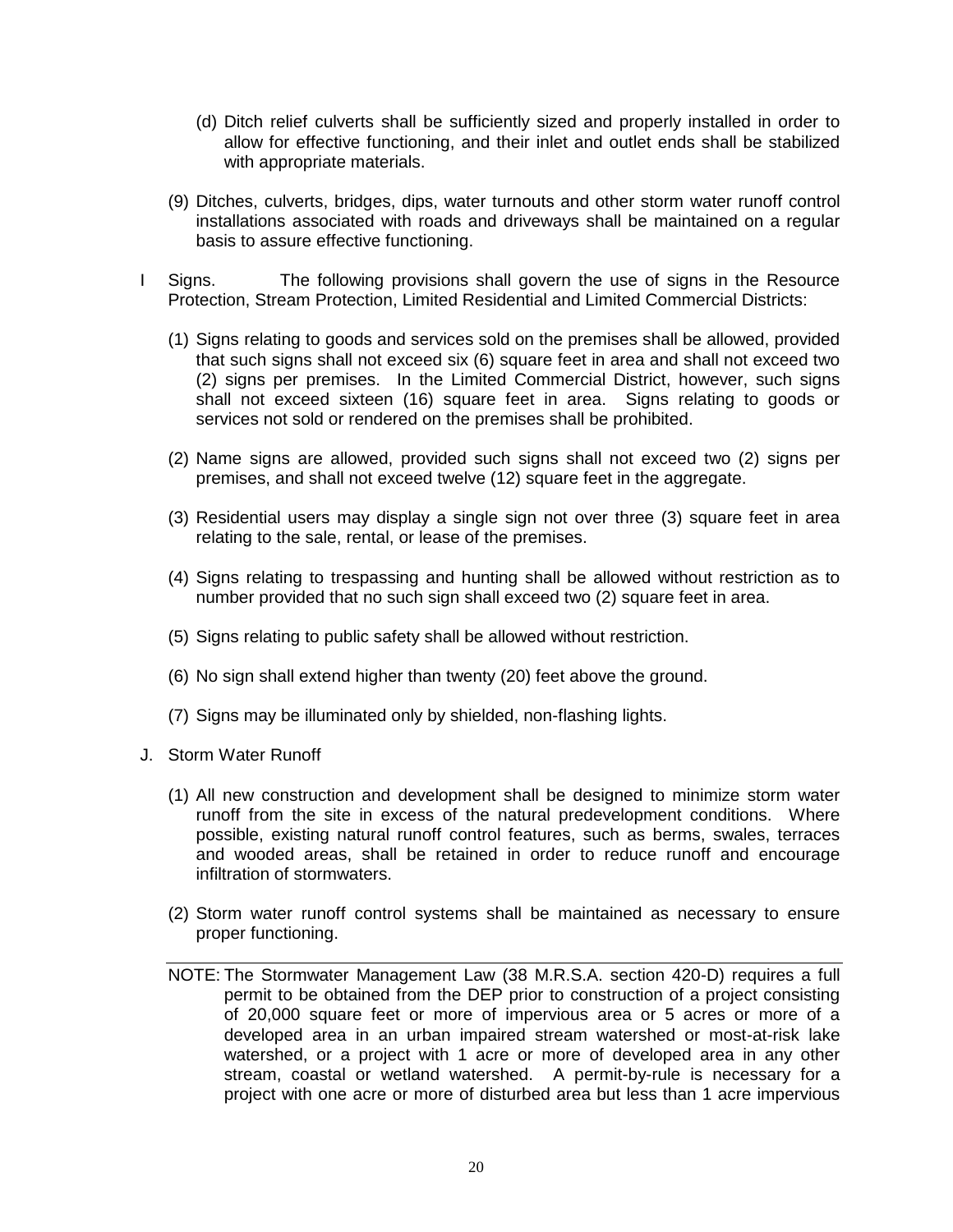area (20,000 square feet for most-at-risk lakes and urban impaired streams) and less than 5 acres of developed area. Furthermore, a Maine Construction General Permit is required if the construction will result in one acre or more of disturbed area.

- K. Septic Waste Disposal
	- (1) All subsurface sewage disposal systems shall be installed in conformance with the State of Maine Subsurface Wastewater Disposal Rules, and the following: a) clearing or removal of woody vegetation necessary to site a new system and any associated fill extensions, shall not extend closer than seventy-five (75) feet, horizontal distance, from the normal high-water line of a water body or the upland edge of a wetland and b) a holding tank is not allowed for a first-time residential use in the shoreland zone.
- NOTE: The Maine Subsurface Wastewater Disposal Rules require new systems, excluding fill extensions, to be constructed no less than one hundred (100) horizontal feet from the normal high-water line of a perennial water body. The minimum setback distance for a new subsurface disposal system may not be reduced by variance.
- L. Essential Services
	- (1) Where feasible, the installation of essential services shall be limited to existing public ways and existing service corridors.
	- (2) The installation of essential services, other than road-side distribution lines, is not allowed in a Resource Protection or Stream Protection District, except to provide services to a permitted use within said district, or except where the applicant demonstrates that no reasonable alternative exists. Where allowed, such structures and facilities shall be located so as to minimize any adverse impacts on surrounding uses and resources, including visual impacts.
	- (3) Damaged or destroyed public utility transmission and distribution lines, towers and related equipment may be replaced or reconstructed without a permit.
- M. Mineral Exploration and Extraction. Mineral exploration to determine the nature or extent of mineral resources shall be accomplished by hand sampling, test boring, or other methods which create minimal disturbance of less than one hundred (100) square feet of ground surface. A permit from the Code Enforcement Officer shall be required for mineral exploration which exceeds the above limitation. All excavations, including test pits and holes, shall be immediately capped, filled or secured by other equally effective measures to restore disturbed areas and to protect the public health and safety.

Mineral extraction may be permitted under the following conditions: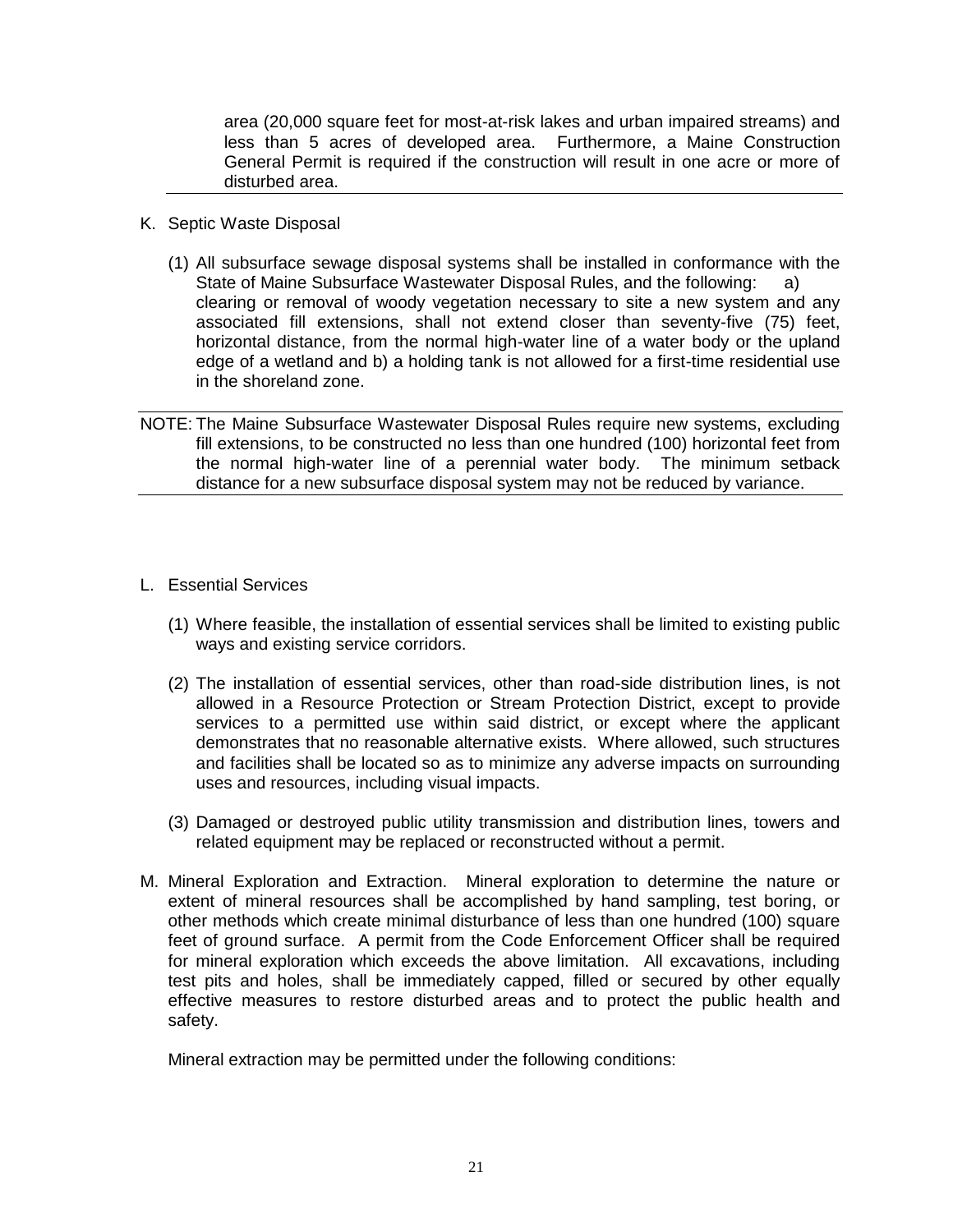- (1) A reclamation plan shall be filed with, and approved, by the Planning Board before a permit is granted. Such plan shall describe in detail procedures to be undertaken to fulfill the requirements of Section 15 (M)(4) below.
- (2) No part of any extraction operation, including drainage and runoff control features, shall be permitted within one hundred (100) feet, horizontal distance, of the normal high-water line of a great pond classified GPA or a river flowing to a great pond classified GPA, and within seventy-five (75) feet, horizontal distance, of the normal high-water line of any other water body, tributary stream, or the upland edge of a wetland. Extraction operations shall not be permitted within fifty (50) feet, horizontal distance, of any property line without written permission of the owner of such adjacent property.
- (3) Developers of new gravel pits along Significant River Segments shall demonstrate that no reasonable mining site outside the shoreland zone exists. When gravel pits must be located within the zone, they shall be set back as far as practicable from the normal high-water line and no less than seventy-five (75) feet and screened from the river by existing vegetation.
- (4) Within twelve (12) months following the completion of extraction operations at any extraction site, which operations shall be deemed complete when less than one hundred (100) cubic yards of materials are removed in any consecutive twelve (12) month period, ground levels and grades shall be established in accordance with the following:
	- (a) All debris, stumps, and similar material shall be removed for disposal in an approved location, or shall be buried on-site. Only materials generated on-site may be buried or covered on-site.
- NOTE: The State of Maine Solid Waste Laws, 38 M.R.S.A., section 1301 and the solid waste management rules, Chapters 400-419 of the Department of Environmental Protection's regulations may contain other applicable provisions regarding disposal of such materials.
	- (b) The final graded slope shall be two and one-half to one (2 1/2:1) slope or flatter.
	- (c) Top soil or loam shall be retained to cover all disturbed land areas, which shall be reseeded and stabilized with vegetation native to the area. Additional topsoil or loam shall be obtained from off-site sources if necessary to complete the stabilization project.
	- (5) In keeping with the purposes of this Ordinance, the Planning Board may impose such conditions as are necessary to minimize the adverse impacts associated with mineral extraction operations on surrounding uses and resources.
- N. Agriculture
	- (1) All spreading of manure shall be accomplished in conformance with the *Manure Utilization Guidelines* published by the Maine Department of Agriculture on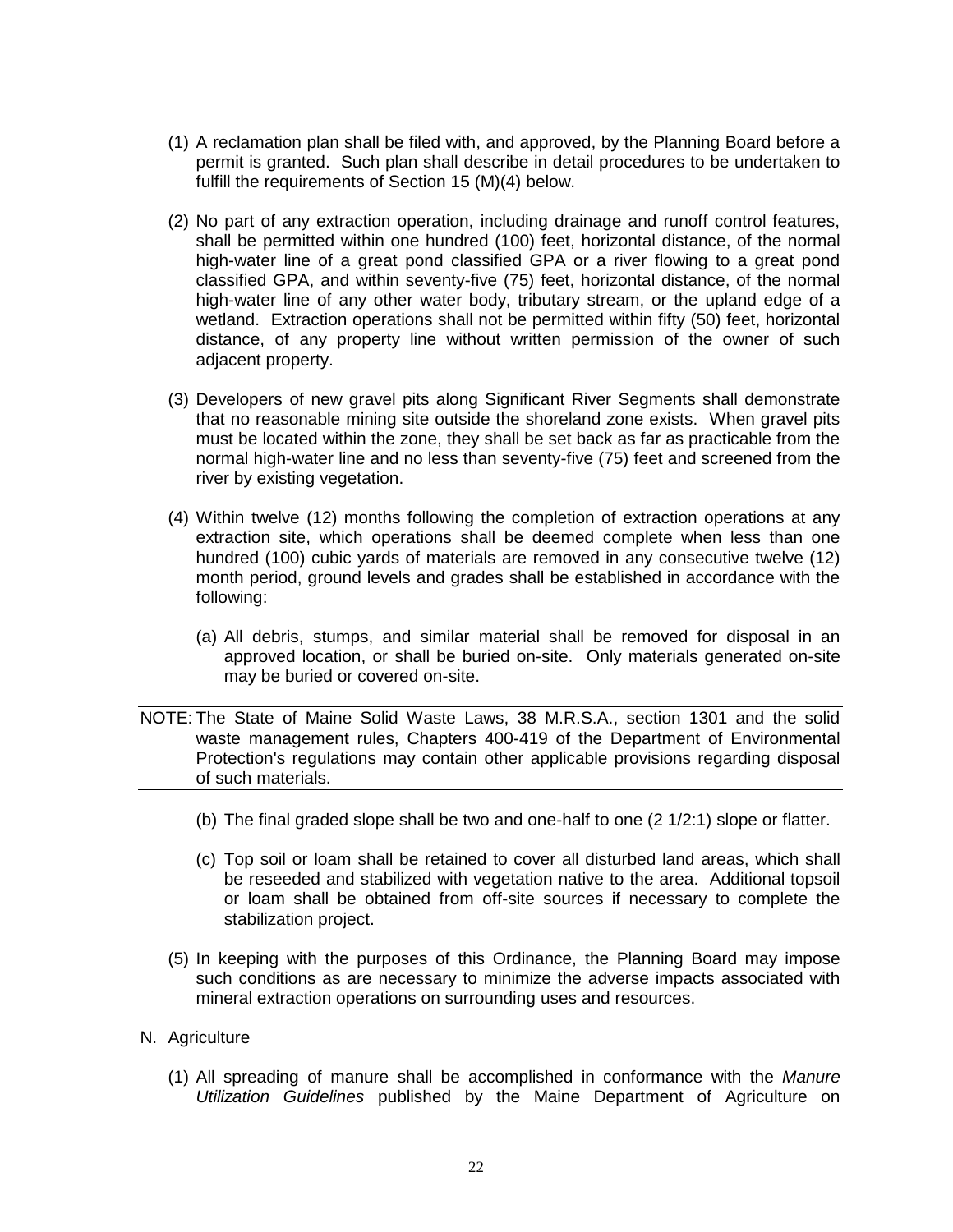November 1, 2001, and the Nutrient Management Law (7 M.R.S.A. sections 4201- 4209).

- (2) Manure shall not be stored or stockpiled within one hundred (100) feet, horizontal distance, of a great pond classified GPA or a river flowing to a great pond classified GPA, or within seventy-five (75) feet horizontal distance, of other water bodies, tributary streams, or wetlands. All manure storage areas within the shoreland zone must be constructed or modified such that the facility produces no discharge of effluent or contaminated storm water.
- (3) Agricultural activities involving tillage of soil greater than forty thousand (40,000) square feet in surface area, within the shoreland zone shall require a Conservation Plan to be filed with the Planning Board. Non-conformance with the provisions of said plan shall be considered to be a violation of this Ordinance.
- (4) There shall be no new tilling of soil within one-hundred (100) feet, horizontal distance, of the normal high-water line of a great pond classified GPA; within seventy-five (75) feet, horizontal distance, from other water bodies; nor within twenty-five (25) feet, horizontal distance, of tributary streams and freshwater wetlands. Operations in existence on the effective date of this ordinance and not in conformance with this provision may be maintained.
- (5) Newly established livestock grazing areas shall not be permitted within one hundred (100) feet, horizontal distance, of the normal high-water line of a great pond classified GPA; within seventy-five (75) feet, horizontal distance, of other water bodies; nor within twenty-five (25) feet, horizontal distance, of tributary streams and freshwater wetlands. Livestock grazing associated with ongoing farm activities, and which are not in conformance with the above setback provisions may continue, provided that such grazing is conducted in accordance with a Conservation Plan.
- O. Timber Harvesting
	- (1) In a Resource Protection District abutting a great pond, timber harvesting shall be limited to the following:
		- (a) Within the strip of land extending 75 feet, horizontal distance, inland from the normal high-water line, timber harvesting may be conducted when the following conditions are met:
			- (1) The ground is frozen;
			- (2) There is no resultant soil disturbance;
			- (3) The removal of trees is accomplished using a cable or boom and there is no entry of tracked or wheeled vehicles into the 75-foot strip of land;
			- (4) There is no cutting of trees less than 6 inches in diameter; no more than 30% of the trees 6 inches or more in diameter, measured at 4 ½ feet above ground level, are cut in any 10-year period; and a well-distributed stand of trees and other natural vegetation remains; and
			- (5) A licensed professional forester has marked the trees to be harvested prior to a permit being issued by the municipality.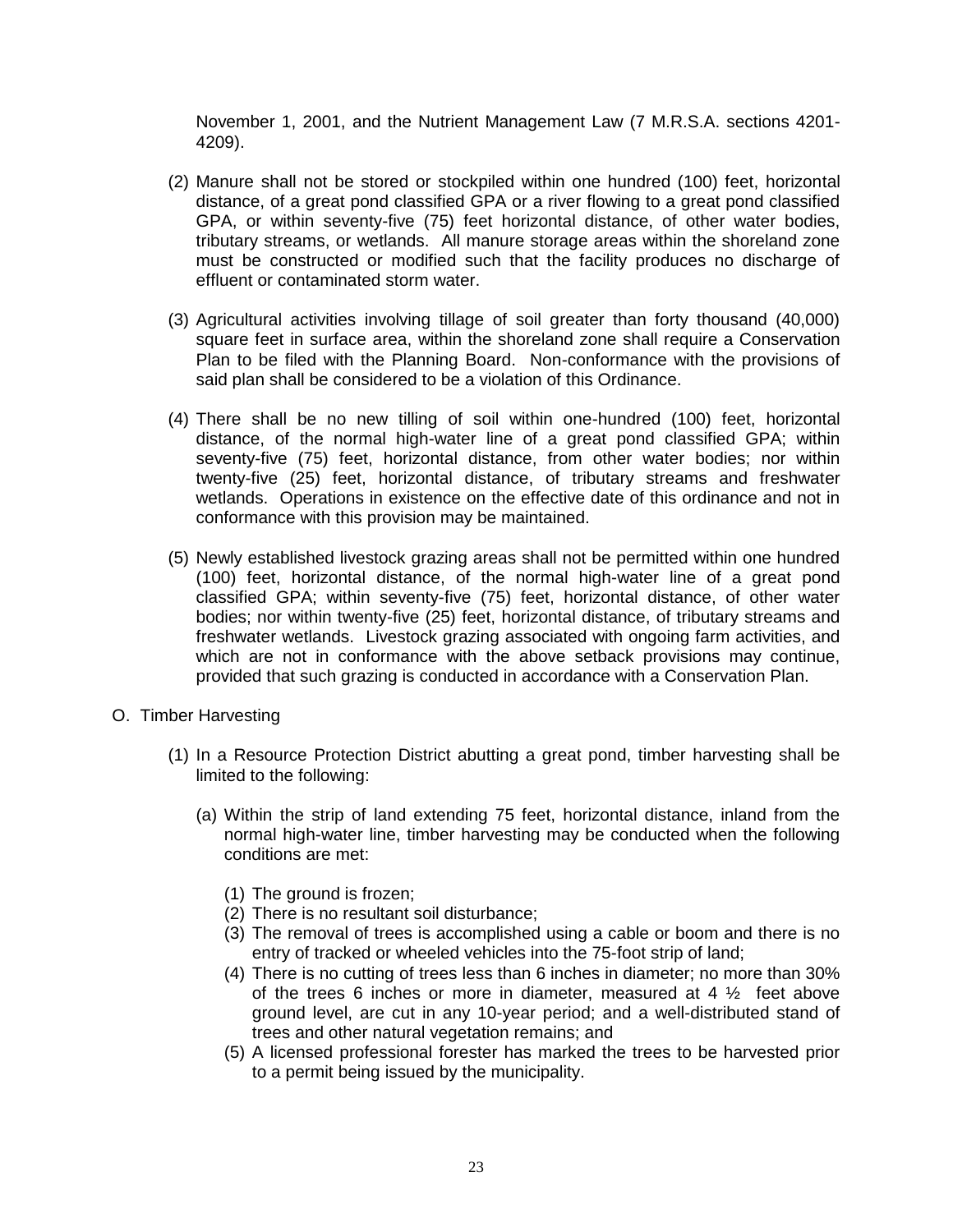- (b) Beyond the 75 foot strip referred to in Section  $15(0)(1)(a)$  above, timber harvesting is permitted in accordance with paragraph 2 below except that in no case shall the average residual basal area of trees over 4  $\frac{1}{2}$  inches in diameter at 4 1/2 feet above ground level be reduced to less than 30 square feet per acre.
- (2)Except in areas as described in Section 15(O)(1) above, timber harvesting shall conform with the following provisions:
	- (a) Selective cutting of no more than forty (40) percent of the total volume of trees four (4) inches or more in diameter measured at 4 1/2 feet above ground level on any lot in any ten (10) year period is permitted. In addition:
		- (i) Within one-hundred (100) feet, horizontal distance, of the normal high-water line of a great pond classified GPA or a river flowing to a great pond classified GPA, and within seventy-five (75) feet, horizontal distance, of the normal high-water line of other water bodies, tributary streams, or the upland edge of a wetland, there shall be no clearcut openings and a well-distributed stand of trees and other vegetation, including existing ground cover, shall be maintained.
		- (ii) At distances greater than one-hundred (100) feet, horizontal distance, of a great pond classified GPA or a river flowing to a great pond classified GPA, and greater than seventy-five (75) feet, horizontal distance, of the normal high-water line of other water bodies or the upland edge of a wetland, harvesting operations shall not create single clearcut openings greater than ten-thousand (10,000) square feet in the forest canopy. Where such openings exceed five-thousand (5000) square feet they shall be at least one hundred (100) feet, horizontal distance, apart. Such clearcut openings shall be included in the calculation of total volume removal. Volume may be considered to be equivalent to basal area.
	- (b) Timber harvesting operations exceeding the 40% limitation in Section 15(O)(2)(a) above, may be allowed by the planning board upon a clear showing, including a forest management plan signed by a Maine licensed professional forester, that such an exception is necessary for good forest management and will be carried out in accordance with the purposes of this Ordinance. The planning board shall notify the Commissioner of the Department of Environmental Protection of each exception allowed, within fourteen (14) days of the planning board's decision.
	- (c) No accumulation of slash shall be left within fifty (50) feet, horizontal distance, of the normal high-water line of a water body. In all other areas slash shall either be removed or disposed of in such a manner that it lies on the ground and no part thereof extends more than four (4) feet above the ground. Any debris that falls below the normal high-water line of a water body or tributary stream shall be removed.
	- (d) Timber harvesting equipment shall not use stream channels as travel routes except when: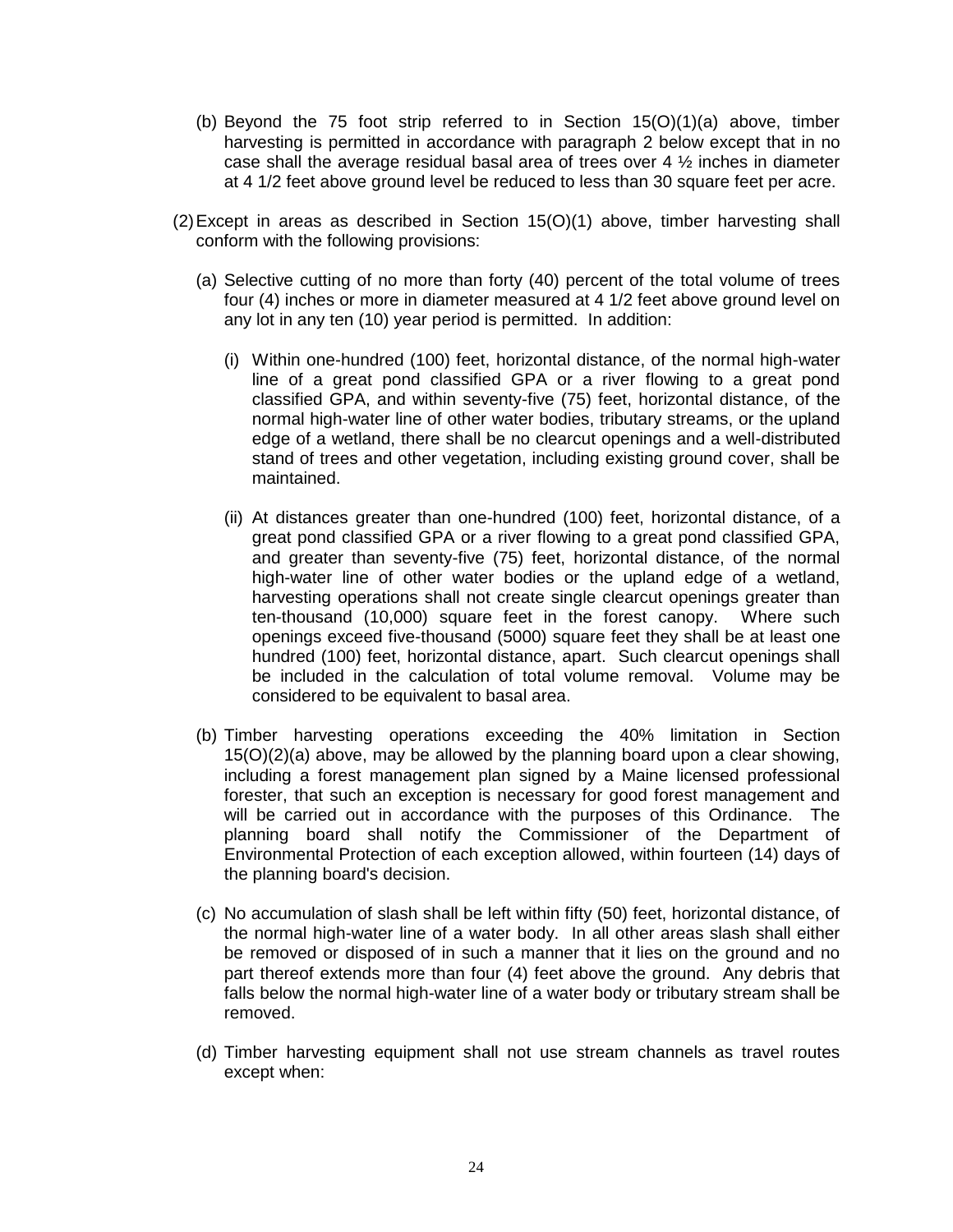- (i) Surface waters are frozen; and
- (ii) The activity will not result in any ground disturbance.
- (e) All crossings of flowing water shall require a bridge or culvert, except in areas with low banks and channel beds which are composed of gravel, rock or similar hard surface which would not be eroded or otherwise damaged.
- (f) Skid trail approaches to water crossings shall be located and designed so as to prevent water runoff from directly entering the water body or tributary stream. Upon completion of timber harvesting, temporary bridges and culverts shall be removed and areas of exposed soil revegetated.
- (g) Except for water crossings, skid trails and other sites where the operation of machinery used in timber harvesting results in the exposure of mineral soil shall be located such that an unscarified strip of vegetation of at least seventy-five (75) feet, horizontal distance, in width for slopes up to ten (10) percent shall be retained between the exposed mineral soil and the normal high-water line of a water body or upland edge of a wetland. For each ten (10) percent increase in slope, the unscarified strip shall be increased by twenty (20) feet, horizontal distance. The provisions of this paragraph apply only to a face sloping toward the water body or wetland, provided, however, that no portion of such exposed mineral soil on a back face shall be closer than twenty five (25) feet, horizontal distance, from the normal high-water line of a water body or upland edge of a wetland.
- P. Clearing or Removal of Vegetation for Activities Other Than Timber Harvesting
	- (1) In a Resource Protection District abutting a great pond, there shall be no cutting of vegetation within the strip of land extending 75 feet, horizontal distance, inland from the normal high-water line, except to remove safety hazards.

Elsewhere, in any Resource Protection District the cutting or removal of vegetation shall be limited to that which is necessary for uses expressly authorized in that district.

- (2) Except in areas as described in Section P(1), above, and except to allow for the development of permitted uses, within a strip of land extending one-hundred (100) feet, horizontal distance, inland from the normal high-water line of a great pond classified GPA or a river flowing to a great pond classified GPA, and seventy-five (75) feet, horizontal distance, from any other water body, tributary stream, or the upland edge of a wetland, a buffer strip of vegetation shall be preserved as follows:
	- (a) There shall be no cleared opening greater than 250 square feet in the forest canopy (or other existing woody vegetation if a forested canopy is not present) as measured from the outer limits of the tree or shrub crown. However, a footpath not to exceed six (6) feet in width as measured between tree trunks and/or shrub stems is allowed provided that a cleared line of sight to the water through the buffer strip is not created.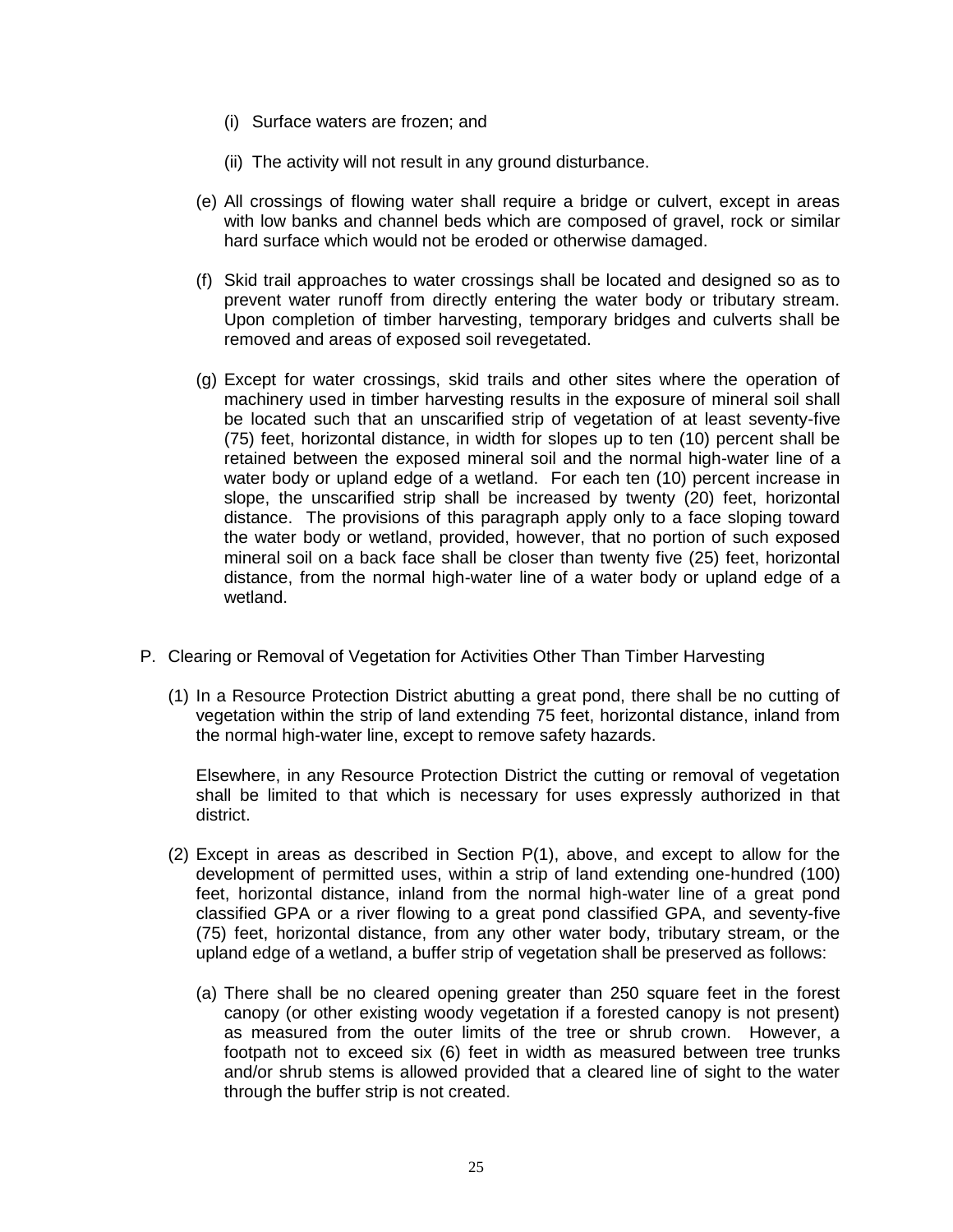(b) Selective cutting of trees within the buffer strip is allowed provided that a welldistributed stand of trees and other natural vegetation is maintained. For the purposes of Section 15(P)(2)(b) a "well-distributed stand of trees" adjacent to a great pond classified GPA or a river or stream flowing to a great pond classified GPA, shall be defined as maintaining a rating score of 24 or more in each 25 foot by 50-foot rectangular (1250 square feet) area as determined by the following rating system.

| Diameter of Tree at 4-1/2 feet Above | <b>Points</b> |  |
|--------------------------------------|---------------|--|
| Ground Level (inches)                |               |  |
| $2 - 4$ in.                          |               |  |
| $4 - 8$ in.                          | 2             |  |
| $8 - 12$ in.                         |               |  |
| 12 in. or greater                    |               |  |

Adjacent to other water bodies, tributary streams, and wetlands, a "welldistributed stand of trees" is defined as maintaining a minimum rating score of 16 per 25-foot by 50-foot rectangular area.

NOTE: As an example, adjacent to a great pond, if a 25-foot x 50-foot plot contains four (4) trees between 2 and 4 inches in diameter, two trees between 4 and 8 inches in diameter, three trees between 8 and 12 inches in diameter, and two trees over 12 inches in diameter, the rating score is:

 $(4x1)+(2x2) + (3x4) + (2x8) = 36$  points

Thus, the 25-foot by 50-foot plot contains trees worth 36 points. Trees totaling 12 points (36- 24 =12) may be removed from the plot provided that no cleared openings are created.

The following shall govern in applying this point system:

- (i) The 25-foot by 50-foot rectangular plots must be established where the landowner or lessee proposes clearing within the required buffer;
- (ii) Each successive plot must be adjacent to, but not overlap a previous plot;
- (iii)Any plot not containing the required points must have no vegetation removed except as otherwise allowed by this Ordinance;
- (iv) Any plot containing the required points may have vegetation removed down to the minimum points required or as otherwise allowed by is Ordinance;
- (v) Where conditions permit, no more than 50% of the points on any 25-foot by 50-foot rectangular area may consist of trees greater than 12 inches in diameter.

For the purposes of Section  $15(P)(2)(b)$  "other natural vegetation" is defined as retaining existing vegetation under three (3) feet in height and other ground cover and retaining at least five (5) saplings less than two (2) inches in diameter at four and one half  $(4 \frac{1}{2})$  feet above ground level for each 25-foot by 50-foot rectangle area. If five saplings do not exist, no woody stems less than two (2)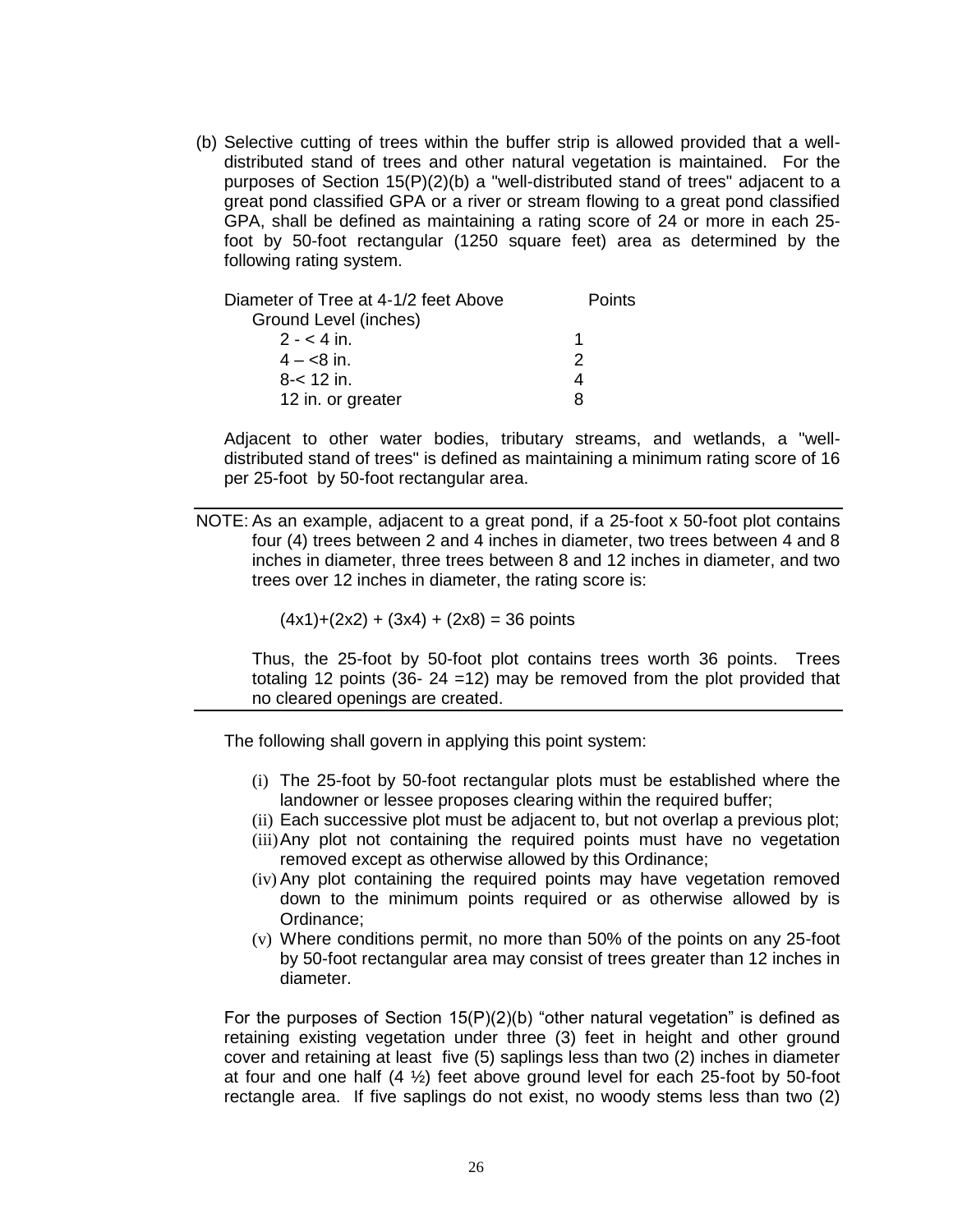inches in diameter can be removed until 5 saplings have been recruited into the plot.

Notwithstanding the above provisions, no more than 40% of the total volume of trees four (4) inches or more in diameter, measured at 4 1/2 feet above ground level may be removed in any ten (10) year period.

- (c) In order to protect water quality and wildlife habitat, existing vegetation under three (3) feet in height and other ground cover, including leaf litter and the forest duff layer, shall not be cut, covered, or removed, except to provide for a footpath or other permitted uses as described in Section 15(P) paragraphs (2) and (2)(a) above.
- (d) Pruning of tree branches, on the bottom 1/3 of the tree is allowed.
- (e) In order to maintain a buffer strip of vegetation, when the removal of stormdamaged, diseased, unsafe, or dead trees results in the creation of cleared openings, these openings shall be replanted with native tree species unless existing new tree growth is present.

Section 15(P)(2) does not apply to those portions of public recreational facilities adjacent to public swimming areas as long as cleared areas are limited to the minimum area necessary.

(3) At distances greater than one hundred (100) feet, horizontal distance, from a great pond classified GPA or a river flowing to a great pond classified GPA, and seventyfive (75) feet, horizontal distance, from the normal high-water line of any other water body, tributary stream, or the upland edge of a wetland, there shall be allowed on any lot, in any ten (10) year period, selective cutting of not more than forty (40) percent of the volume of trees four (4) inches or more in diameter, measured 4 1/2 feet above ground level. Tree removal in conjunction with the development of permitted uses shall be included in the forty (40) percent calculation. For the purposes of these standards volume may be considered to be equivalent to basal area.

In no event shall cleared openings for any purpose, including but not limited to, principal and accessory structures, driveways, lawns and sewage disposal areas, exceed in the aggregate, 25% of the lot area within the shoreland zone or ten thousand (10,000) square feet, whichever is greater, including land previously cleared. This provision shall not apply to the General Development Districts.

- (4) Legally existing nonconforming cleared openings may be maintained, but shall not be enlarged, except as allowed by this Ordinance.
- (5) Fields and other cleared openings which have reverted to primarily shrubs, trees, or other woody vegetation shall be regulated under the provisions of Section 15(P).
- Q. Erosion and Sedimentation Control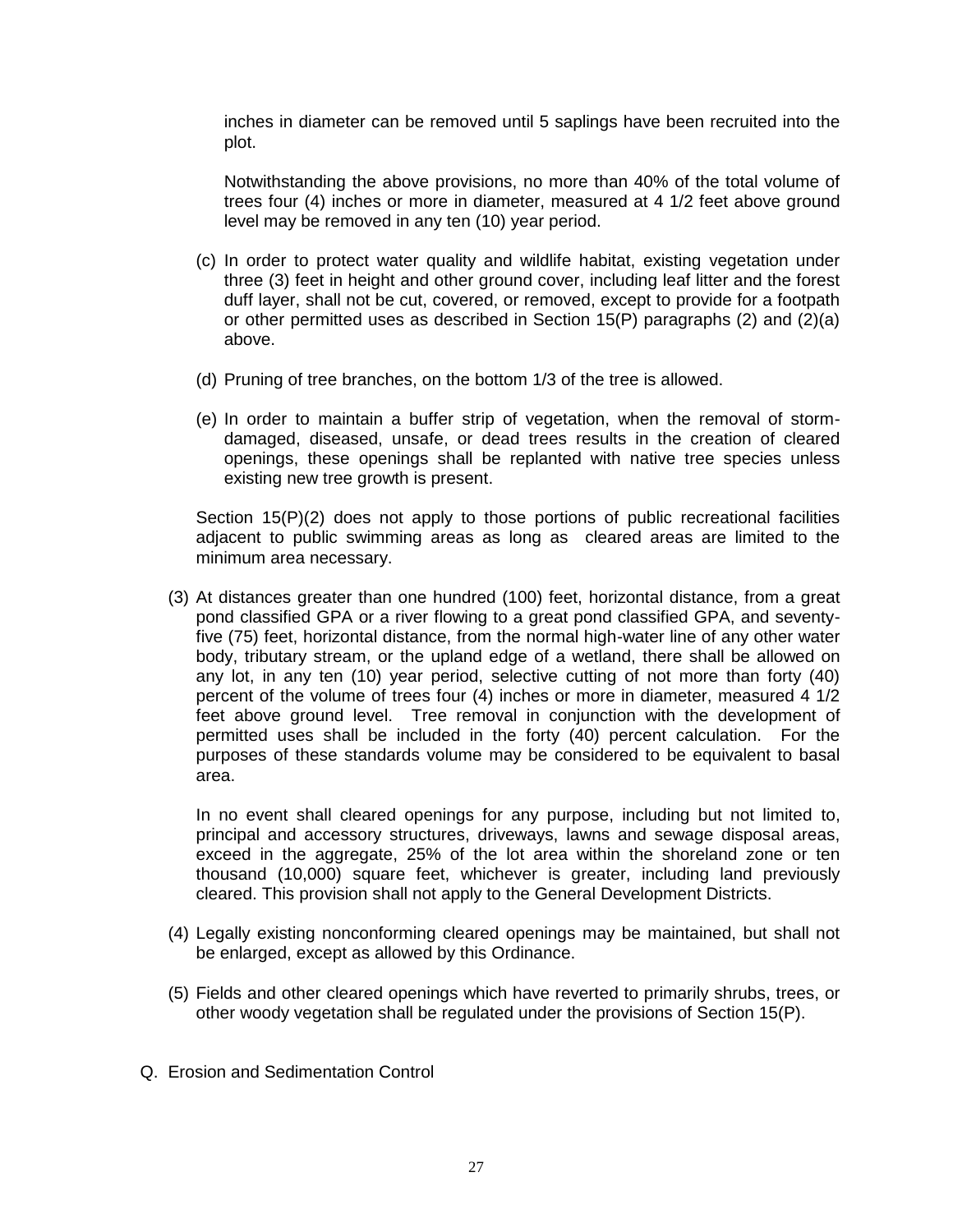- (1) All activities which involve filling, grading, excavation or other similar activities which result in unstabilized soil conditions and which require a permit shall also require a written soil erosion and sedimentation control plan. The plan shall be submitted to the permitting authority for approval and shall include, where applicable, provisions for:
	- (a) Mulching and revegetation of disturbed soil.
	- (b) Temporary runoff control features such as hay bales, silt fencing or diversion ditches.
	- (c) Permanent stabilization structures such as retaining walls or rip-rap.
- (2) In order to create the least potential for erosion, development shall be designed to fit with the topography and soils of the site. Areas of steep slopes where high cuts and fills may be required shall be avoided wherever possible, and natural contours shall be followed as closely as possible.
- (3) Erosion and sedimentation control measures shall apply to all aspects of the proposed project involving land disturbance, and shall be in operation during all stages of the activity. The amount of exposed soil at every phase of construction shall be minimized to reduce the potential for erosion.
- (4) Any exposed ground area shall be temporarily or permanently stabilized within one (1) week from the time it was last actively worked, by use of riprap, sod, seed, and mulch, or other effective measures. In all cases permanent stabilization shall occur within nine (9) months of the initial date of exposure. In addition:
	- (a) Where mulch is used, it shall be applied at a rate of at least one (1) bale per five hundred (500) square feet and shall be maintained until a catch of vegetation is established.
	- (b) Anchoring the mulch with netting, peg and twine or other suitable method may be required to maintain the mulch cover.
	- (c) Additional measures shall be taken where necessary in order to avoid siltation into the water. Such measures may include the use of staked hay bales and/or silt fences.
- (5) Natural and man-made drainage ways and drainage outlets shall be protected from erosion from water flowing through them. Drainageways shall be designed and constructed in order to carry water from a twenty five (25) year storm or greater, and shall be stabilized with vegetation or lined with riprap.
- R. Soils. All land uses shall be located on soils in or upon which the proposed uses or structures can be established or maintained without causing adverse environmental impacts, including severe erosion, mass soil movement, improper drainage, and water pollution, whether during or after construction. Proposed uses requiring subsurface waste disposal, and commercial or industrial development and other similar intensive land uses, shall require a soils report based on an on-site investigation and be prepared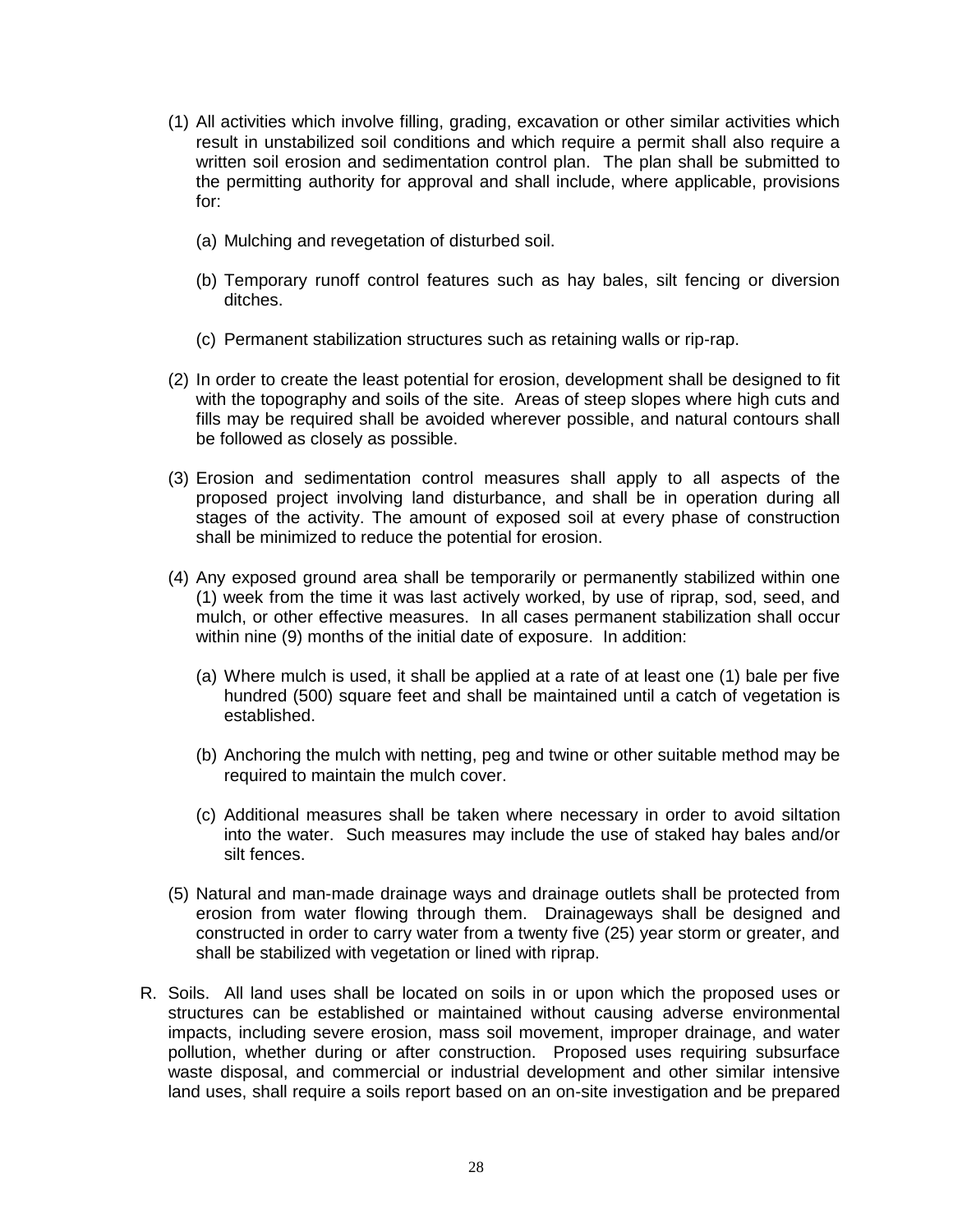by state-certified professionals. Certified persons may include Maine Certified Soil Scientists, Maine Registered Professional Engineers, Maine State Certified Geologists and other persons who have training and experience in the recognition and evaluation of soil properties. The report shall be based upon the analysis of the characteristics of the soil and surrounding land and water areas, maximum ground water elevation, presence of ledge, drainage conditions, and other pertinent data which the evaluator deems appropriate. The soils report shall include recommendations for a proposed use to counteract soil limitations where they exist.

- S. Water Quality. No activity shall deposit on or into the ground or discharge to the waters of the State any pollutant that, by itself or in combination with other activities or substances, will impair designated uses or the water classification of the water body, tributary stream or wetland.
- T. Archaeological Site. Any proposed land use activity involving structural development or soil disturbance on or adjacent to sites listed on, or eligible to be listed on the National Register of Historic Places, as determined by the permitting authority, shall be submitted by the applicant to the Maine Historic Preservation Commission for review and comment, at least twenty (20) days prior to action being taken by the permitting authority. The permitting authority shall consider comments received from the Commission prior to rendering a decision on the application.
- 16. Administration
	- A. Administering Bodies and Agents
		- (1) Code Enforcement Officer. A Code Enforcement Officer shall be appointed or reappointed annually by July 1st.
		- (2) Board of Appeals. A Board of Appeals shall be created in accordance with the provisions of 30-A M.R.S.A. section 2691.
		- (3) Planning Board. A Planning Board shall be created in accordance with the provisions of State law.
	- B. Permits Required. After the effective date of this Ordinance no person shall, without first obtaining a permit, engage in any activity or use of land or structure requiring a permit in the district in which such activity or use would occur; or expand, change, or replace an existing use or structure; or renew a discontinued nonconforming use. A person who is issued a permit pursuant to this Ordinance shall have a copy of the permit on site while the work authorized by the permit is performed.
		- (1) A permit is not required for the replacement of an existing road culvert as long as:
			- (a) The replacement culvert is not more than 25% longer than the culvert being replaced;
			- (b) The replacement culvert is not longer than 75 feet; and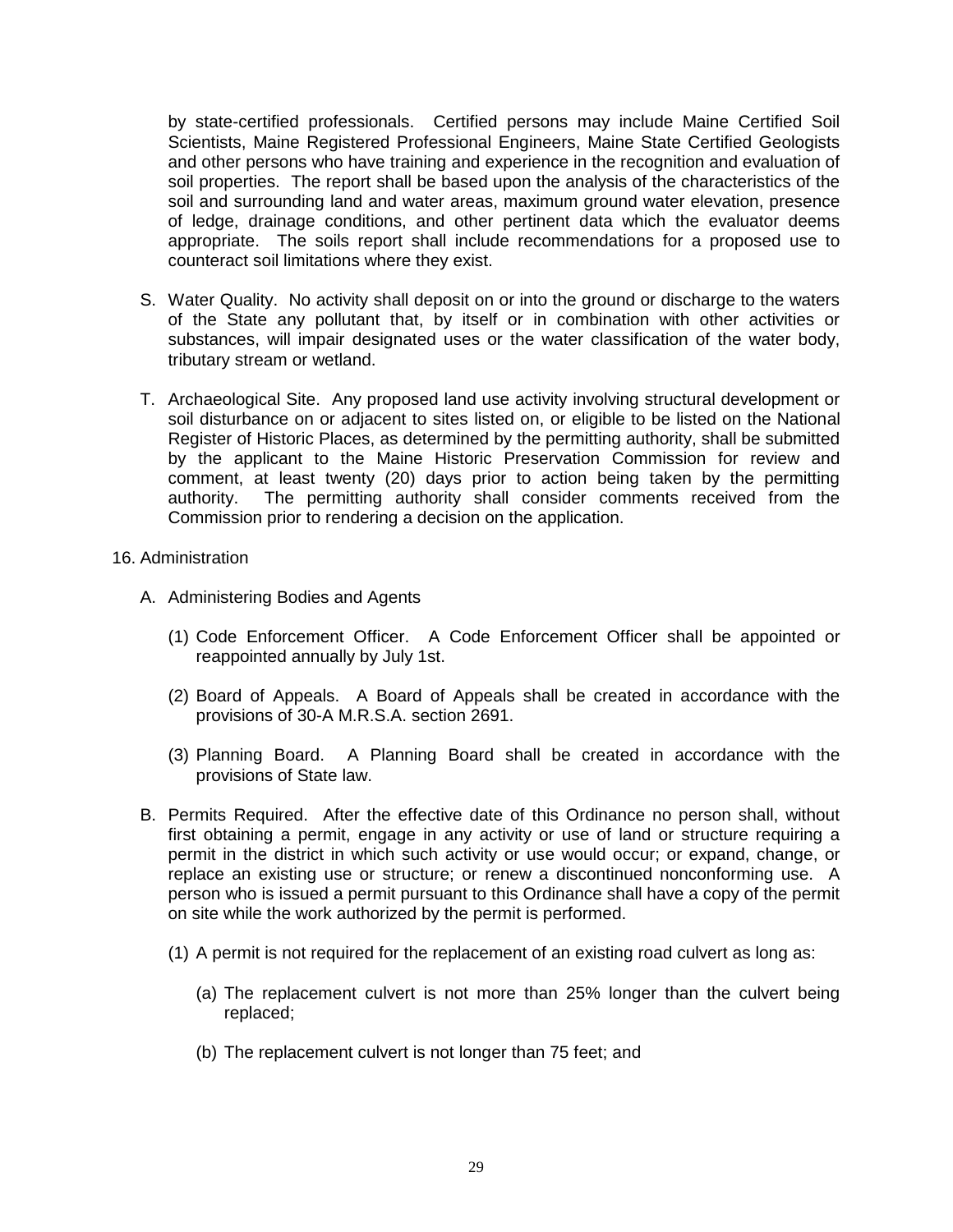- (c) Adequate erosion control measures are taken to prevent sedimentation of the water, and the crossing does not block fish passage in the watercourse.
- (2) A permit is not required for an archaeological excavation as long as the excavation is conducted by an archaeologist listed on the State Historic Preservation Officer's level 1 or level 2 approved list, and unreasonable erosion and sedimentation is prevented by means of adequate and timely temporary and permanent stabilization measures.
- (3) Any permit required by this Ordinance shall be in addition to any other permit required by other law or ordinance.
- C. Permit Application
	- (1) Every applicant for a permit shall submit a written application, including a scaled site plan, on a form provided by the municipality, to the appropriate official as indicated in Section 14.
	- (2) All applications shall be signed by an owner or individual who can show evidence of right, title or interest in the property or by an agent, representative, tenant, or contractor of the owner with authorization from the owner to apply for a permit hereunder, certifying that the information in the application is complete and correct.
	- (3) All applications shall be dated, and the Code Enforcement Officer or Planning Board, as appropriate, shall note upon each application the date and time of its receipt.
	- (4) If the property is not served by a public sewer, a valid plumbing permit or a completed application for a plumbing permit, including the site evaluation approved by the Plumbing Inspector, shall be submitted whenever the nature of the proposed structure or use would require the installation of a subsurface sewage disposal system.
- D. Procedure for Administering Permits. Within 35 days of the date of receiving a written application, the Planning Board or Code Enforcement Officer, as indicated in Section 14, shall notify the applicant in writing either that the application is a complete application, or, if the application is incomplete, that specified additional material is needed to make the application complete. The Planning Board or the Code Enforcement Officer, as appropriate, shall approve, approve with conditions, or deny all permit applications in writing within 35 days of receiving a completed application. However, if the Planning Board has a waiting list of applications, a decision on the application shall occur within 35 days after the first available date on the Planning Board's agenda following receipt of the completed application, or within 35 days of the public hearing, if the proposed use or structure is found to be in conformance with the purposes and provisions of this Ordinance.

The applicant shall have the burden of proving that the proposed land use activity is in conformity with the purposes and provisions of this Ordinance.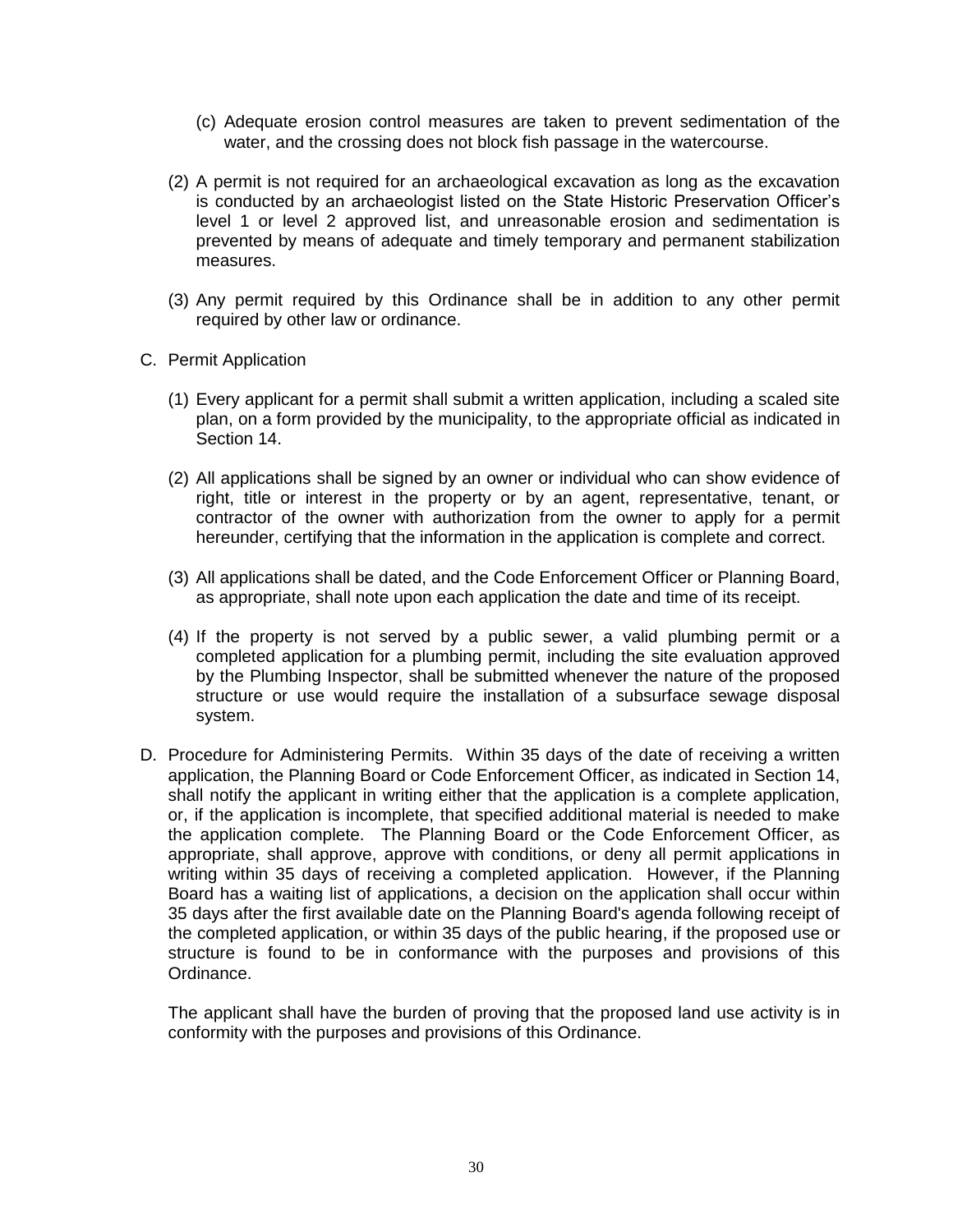After the submission of a complete application to the Planning Board, the Board shall approve an application or approve it with conditions if it makes a positive finding based on the information presented that the proposed use:

- (1) Will maintain safe and healthful conditions;
- (2) Will not result in water pollution, erosion, or sedimentation to surface waters;
- (3) Will adequately provide for the disposal of all wastewater;
- (4) Will not have an adverse impact on spawning grounds, fish, aquatic life, bird or other wildlife habitat;
- (5) Will conserve shore cover and visual, as well as actual, points of access to inland waters;
- (6) Will protect archaeological and historic resources as designated in the comprehensive plan;
- (7) Will avoid problems associated with floodplain development and use; and
- (8) Is in conformance with the provisions of Section 15, Land Use Standards.

If a permit is either denied or approved with conditions, the reasons as well as conditions shall be stated in writing. No approval shall be granted for an application involving a structure if the structure would be located in an unapproved subdivision or would violate any other local ordinance, or regulation or statute administered by the municipality.

- E. Special Exceptions. In addition to the criteria specified in Section 16(D) above, excepting structure setback requirements, the Planning Board may approve a permit for a single family residential structure in a Resource Protection District provided that the applicant demonstrates that all of the following conditions are met:
	- (1) There is no location on the property, other than a location within the Resource Protection District, where the structure can be built.
	- (2) The lot on which the structure is proposed is undeveloped and was established and recorded in the registry of deeds of the county in which the lot is located before the adoption of the Resource Protection District.
	- (3) All proposed buildings, sewage disposal systems and other improvements are:
		- (a) Located on natural ground slopes of less than 20%; and
		- (b) Located outside the floodway of the 100-year flood-plain along rivers and artificially formed great ponds along rivers, based on detailed flood insurance studies and as delineated on the Federal Emergency Management Agency's Flood Boundary and Floodway Maps and Flood Insurance Rate Maps; all buildings, including basements, are elevated at least one foot above the 100-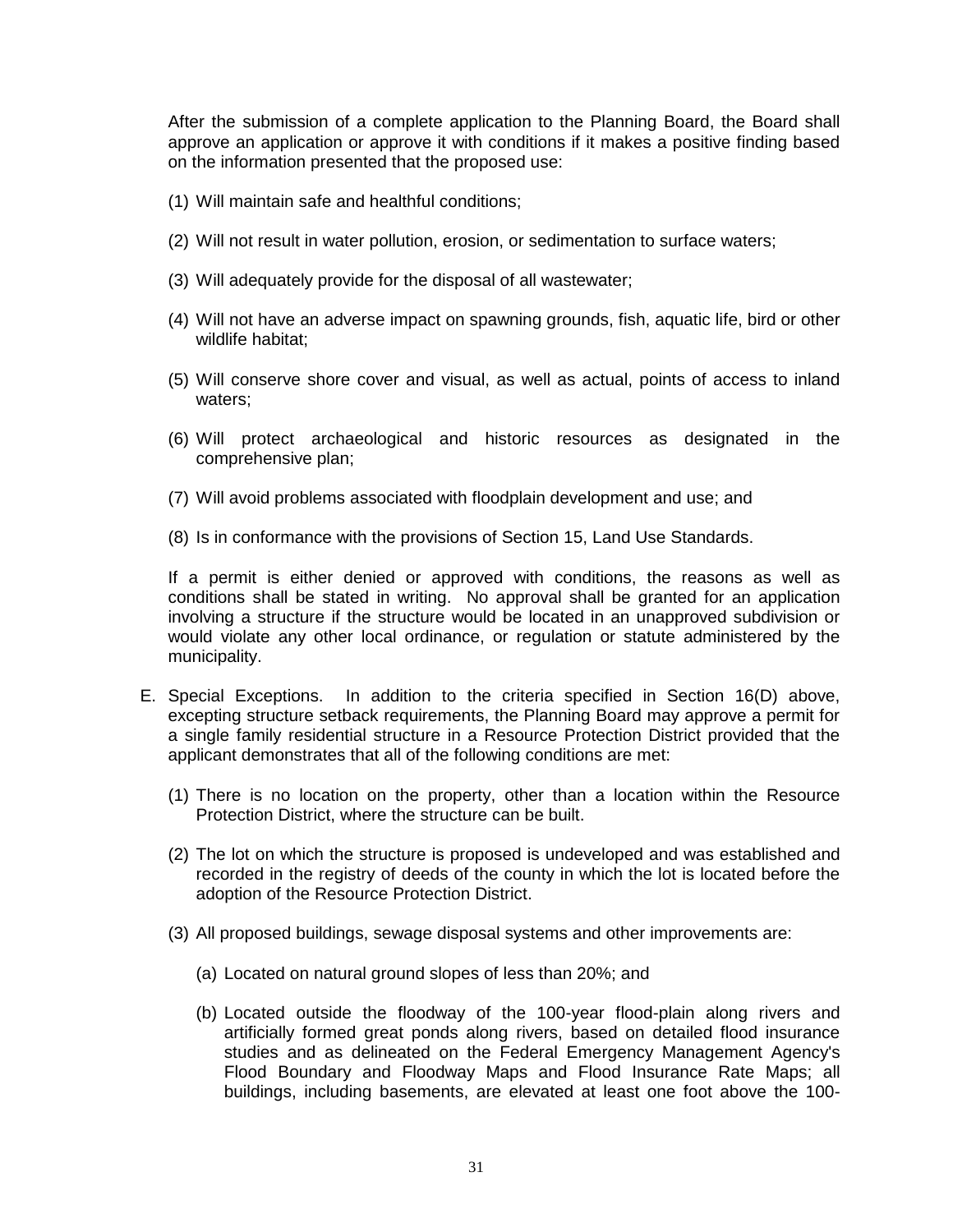year flood-plain elevation; and the development is otherwise in compliance with any applicable municipal flood-plain ordinance.

If the floodway is not shown on the Federal Emergency Management Agency Maps, it is deemed to be 1/2 the width of the 100-year flood-plain.

- (4) The total ground-floor area, including cantilevered or similar overhanging extensions, of all principal and accessory structures is limited to a maximum of 1,500 square feet. This limitation shall not be altered by variance.
- (5) All structures, except functionally water-dependent structures, are set back from the normal high-water line of a water body, tributary stream or upland edge of a wetland to the greatest practical extent, but not less than 75 feet, horizontal distance. In determining the greatest practical extent, the Planning Board shall consider the depth of the lot, the slope of the land, the potential for soil erosion, the type and amount of vegetation to be removed, the proposed building site's elevation in regard to the flood-plain, and its proximity to moderate-value and high-value wetlands.

F. Expiration of Permit. Permits shall expire one year from the date of issuance if a substantial start is not made in construction or in the use of the property during that period. If a substantial start is made within one year of the issuance of the permit, the applicant shall have one additional year to complete the project, at which time the permit shall expire.

- G. Installation of Public Utility Service. A public utility, water district, sanitary district or any utility company of any kind may not install services to any new structure located in the shoreland zone unless written authorization attesting to the validity and currency of all local permits required under this or any previous Ordinance has been issued by the appropriate municipal officials or other written arrangements have been made between the municipal officials and the utility.
- H. Appeals
	- (1) Powers and Duties of the Board of Appeals. The Board of Appeals shall have the following powers:
		- (a) Administrative Appeals: To hear and decide administrative appeals, on an appellate basis, where it is alleged by an aggrieved party that there is an error in any order, requirement, decision, or determination made by, or failure to act by, the Planning Board in the administration of this Ordinance; and to hear and decide administrative appeals on a de novo basis where it is alleged by an aggrieved party that there is an error in any order, requirement, decision or determination made by, or failure to act by, the Code Enforcement Officer in his or her review of and action on a permit application under this Ordinance. Any order, requirement, decision or determination made, or failure to act, in the enforcement of this ordinance is not appealable to the Board of Appeals.
		- (b) Variance Appeals: To authorize variances upon appeal, within the limitations set forth in this Ordinance.
	- (2) Variance Appeals. Variances may be granted only under the following conditions: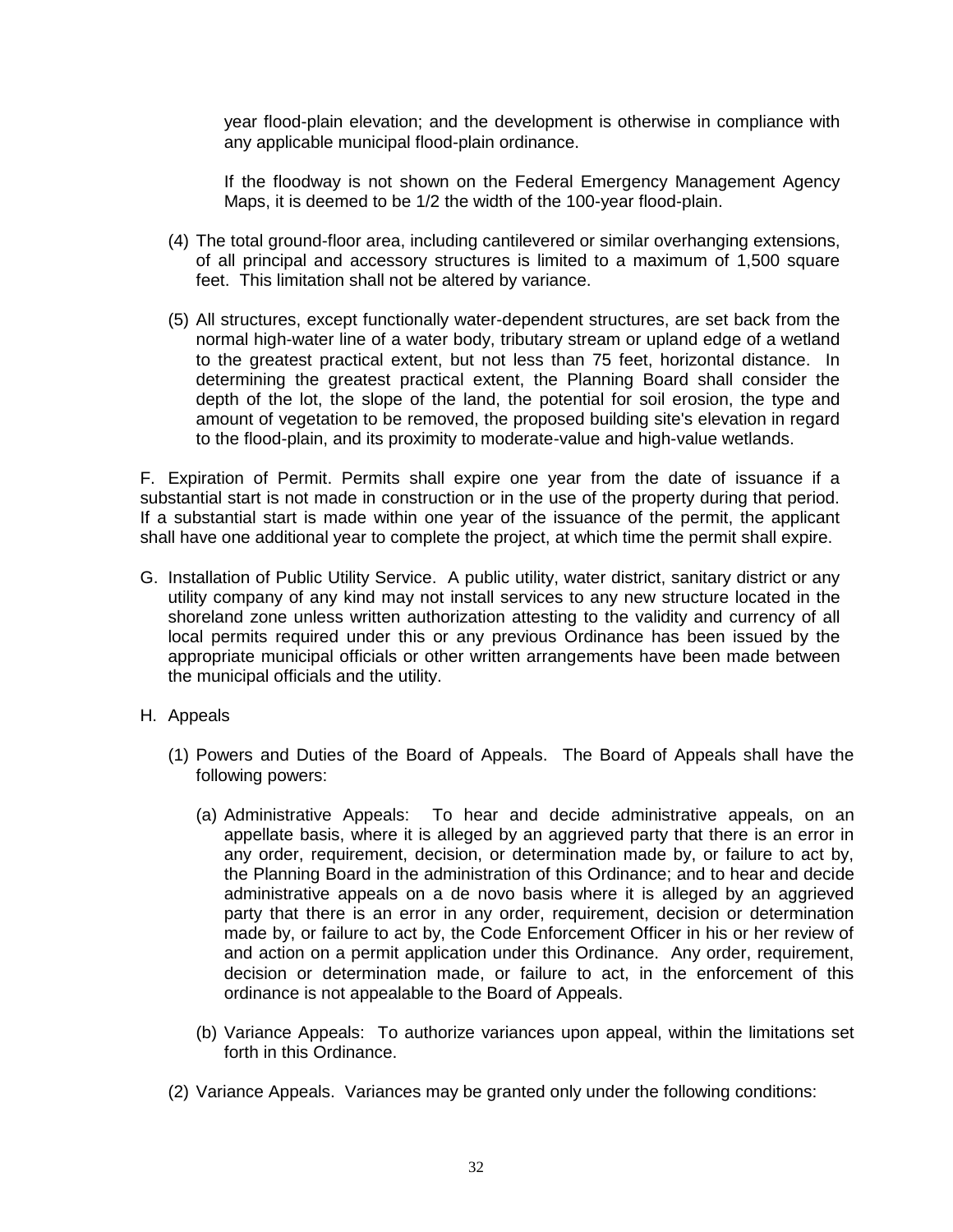- (a) Variances may be granted only from dimensional requirements including, but not limited to, lot width, structure height, percent of lot coverage, and setback requirements.
- (b) Variances shall not be granted for establishment of any uses otherwise prohibited by this Ordinance.
- (c) The Board shall not grant a variance unless it finds that:
	- (i) The proposed structure or use would meet the provisions of Section 15 except for the specific provision which has created the non-conformity and from which relief is sought; and
	- (ii) The strict application of the terms of this Ordinance would result in undue hardship. The term "undue hardship" shall mean:
		- a. That the land in question cannot yield a reasonable return unless a variance is granted;
		- b. That the need for a variance is due to the unique circumstances of the property and not to the general conditions in the neighborhood;
		- c. That the granting of a variance will not alter the essential character of the locality; and
		- d. That the hardship is not the result of action taken by the applicant or a prior owner.
- (d) Notwithstanding Section 16(H)(2)(c)(ii) above, the Board of Appeals may grant a variance to an owner of a residential dwelling for the purpose of making that dwelling accessible to a person with a disability who resides in or regularly uses the dwelling. The board shall restrict any variance granted under this subsection solely to the installation of equipment or the construction of structures necessary for access to or egress from the dwelling by the person with the disability. The board may impose conditions on the variance, including limiting the variance to the duration of the disability or to the time that the person with the disability lives in the dwelling. The term "structures necessary for access to or egress from the dwelling" shall include railing, wall or roof systems necessary for the safety or effectiveness of the structure.
- (e) The Board of Appeals shall limit any variances granted as strictly as possible in order to ensure conformance with the purposes and provisions of this Ordinance to the greatest extent possible, and in doing so may impose such conditions to a variance as it deems necessary. The party receiving the variance shall comply with any conditions imposed.
- (f) A copy of each variance request, including the application and all supporting information supplied by the applicant, shall be forwarded by the municipal officials to the Commissioner of the Department of Environmental Protection at least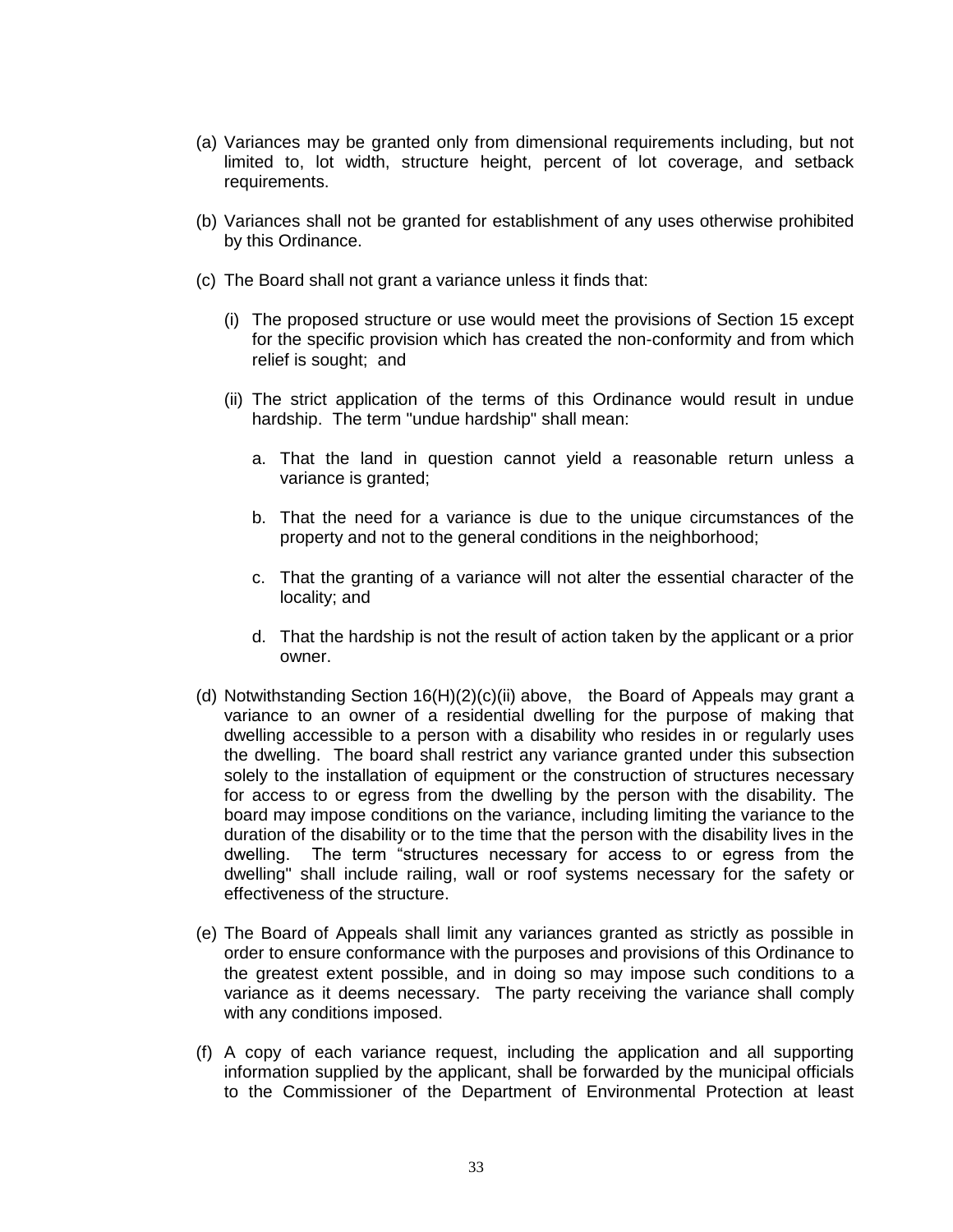twenty (20) days prior to action by the Board of Appeals. Any comments received from the Commissioner prior to the action by the Board of Appeals shall be made part of the record and shall be taken into consideration by the Board of Appeals.

(3) Administrative Appeals

When the Board of Appeals reviews a decision of the Code Enforcement Officer the Board of Appeals shall hold a "de novo" hearing. At this time the Board may receive and consider new evidence and testimony, be it oral or written. When acting in a "de novo" capacity the Board of Appeals shall hear and decide the matter afresh, undertaking its own independent analysis of evidence and the law, and reaching its own decision.

When the Board of Appeals hears a decision of the Planning Board, it shall hold an appellate hearing, and may reverse the decision of the Planning Board only upon finding that the decision was contrary to specific provisions of the Ordinance or contrary to the facts presented to the Planning Board. The Board of Appeals may only review the record of the proceedings before the Planning Board. The Board Appeals shall not receive or consider any evidence which was not presented to the Planning Board, but the Board of Appeals may receive and consider written or oral arguments. If the Board of Appeals determines that the record of the Planning Board proceedings are inadequate, the Board of Appeals may remand the matter to the Planning Board for additional fact finding.

- (4) Appeal Procedure
	- (a) Making an Appeal
		- (i) An administrative or variance appeal may be taken to the Board of Appeals by an aggrieved party from any decision of the Code Enforcement Officer or the Planning Board, except for enforcement-related matters as described in Section 16(H)(1)(a) above. Such an appeal shall be taken within thirty (30) days of the date of the official, written decision appealed from, and not otherwise, except that the Board, upon a showing of good cause, may waive the thirty (30) day requirement.
		- (ii) Applications for appeals shall be made by filing with the Board of Appeals a written notice of appeal which includes:
			- a. A concise written statement indicating what relief is requested and why the appeal or variance should be granted.
			- b. A sketch drawn to scale showing lot lines, location of existing buildings and structures and other physical features of the lot pertinent to the relief sought.
		- (iii) Upon receiving an application for an administrative appeal or a variance, the Code Enforcement Officer or Planning Board, as appropriate, shall transmit to the Board of Appeals all of the papers constituting the record of the decision appealed from.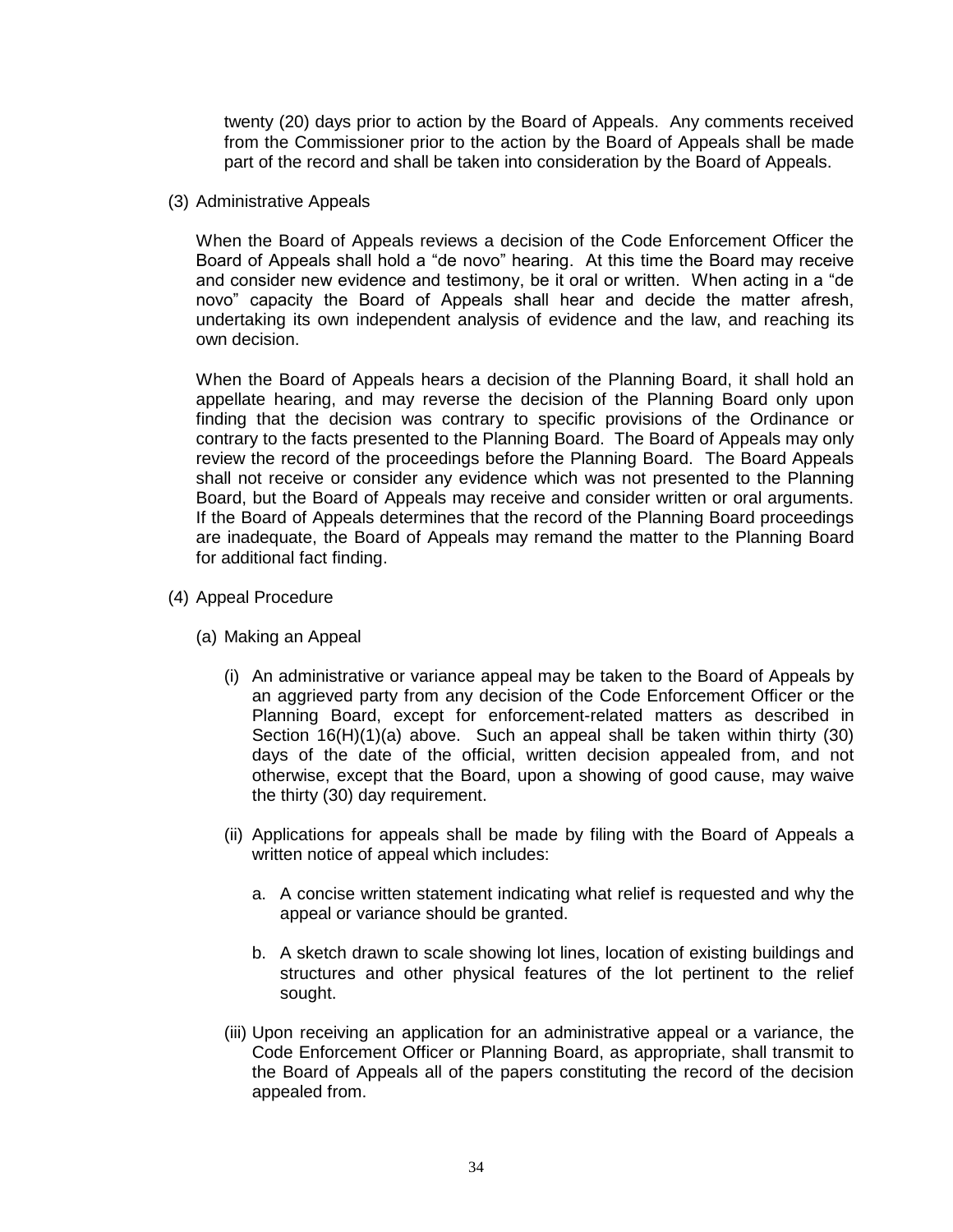- (iv) The Board of Appeals shall hold a public hearing on an administrative appeal or a request for a variance within thirty-five (35) days of its receipt of a complete written application, unless this time period is extended by the parties.
- (b) Decision by Board of Appeals
	- (i) A majority of the full voting membership of the Board shall constitute a quorum for the purpose of deciding an appeal.
	- (ii) The person filing the appeal shall have the burden of proof.
	- (iii) The Board shall decide all administrative appeals and variance appeals within thirty five (35) days after the close of the hearing, and shall issue a written decision on all appeals.
	- (iv) The Board of Appeals shall state the reasons and basis for its decision, including a statement of the facts found and conclusions reached by the Board. The Board shall cause written notice of its decision to be mailed or hand-delivered to the applicant and to the Department of Environmental Protection within seven (7) days of the Board's decision. Copies of written decisions of the Board of Appeals shall be given to the Planning Board, Code Enforcement Officer, and the municipal officers.
- (5) Appeal to Superior Court. Except as provided by 30-A M.R.S.A. section 2691(3)(F), any aggrieved party who participated as a party during the proceedings before the Board of Appeals may take an appeal to Superior Court in accordance with State laws within forty-five (45) days from the date of any decision of the Board of Appeals.
- (6) Reconsideration. In accordance with 30-A M.R.S.A. section 2691(3)(F), the Board of Appeals may reconsider any decision within forty-five (45) days of its prior decision. A request to the Board to reconsider a decision must be filed within ten (10) days of the decision that is being reconsidered. A vote to reconsider and the action taken on that reconsideration must occur and be completed within forty-five (45) days of the date of the vote on the original decision. Reconsideration of a decision shall require a positive vote of the majority of the Board members originally voting on the decision, and proper notification to the landowner, petitioner, planning board, code enforcement officer, and other parties of interest, including abuttors and those who testified at the original hearing(s). The Board may conduct additional hearings and receive additional evidence and testimony.

Appeal of a reconsidered decision to Superior Court must be made within fifteen (15) days after the decision on reconsideration.

- J. Enforcement
	- (1) Nuisances. Any violation of this Ordinance shall be deemed to be a nuisance.
	- (2) Code Enforcement Officer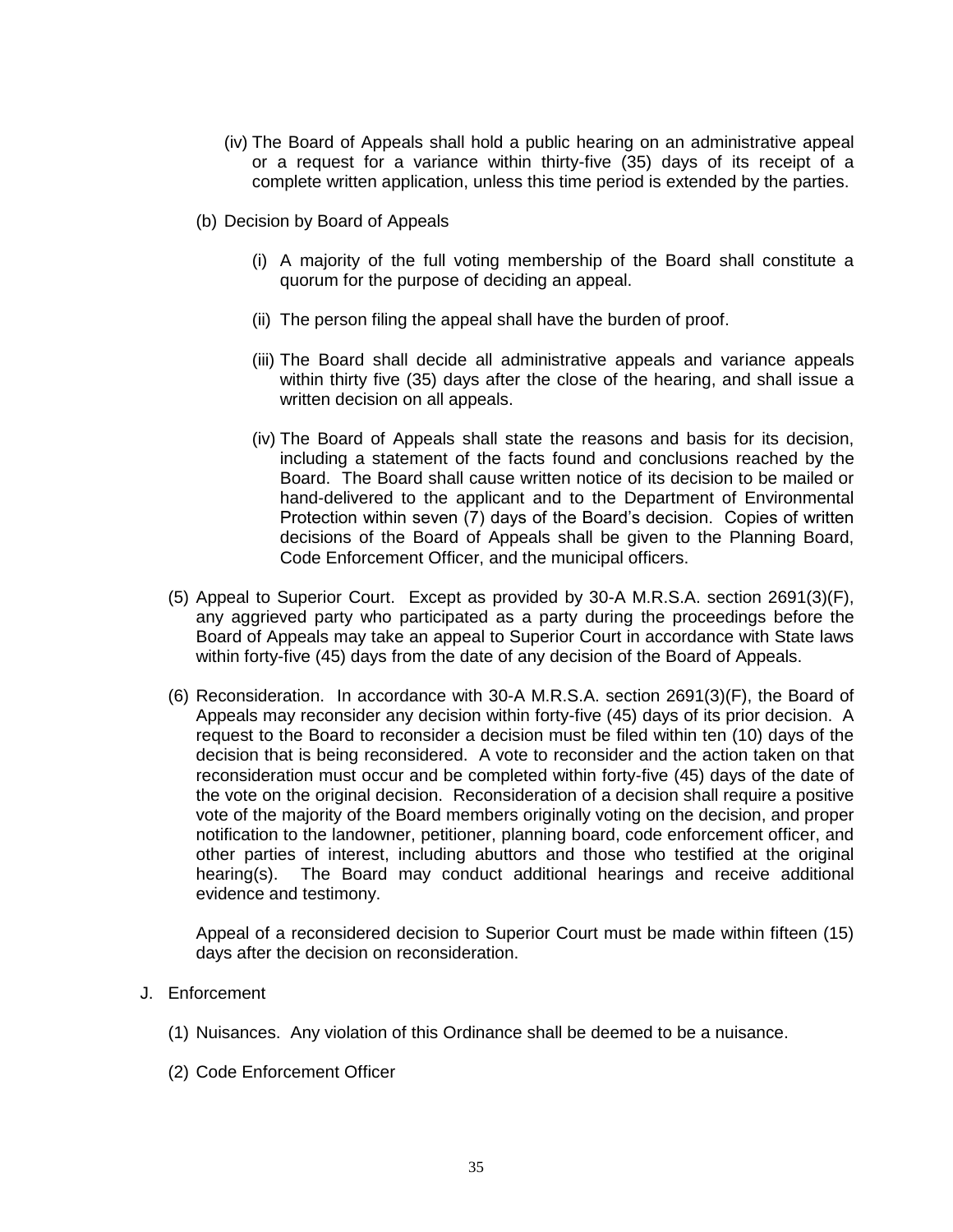- (a) It shall be the duty of the Code Enforcement Officer to enforce the provisions of this Ordinance. If the Code Enforcement Officer shall find that any provision of this Ordinance is being violated, he or she shall notify in writing the person responsible for such violation, indicating the nature of the violation and ordering the action necessary to correct it, including discontinuance of illegal use of land, buildings or structures, or work being done, removal of illegal buildings or structures, and abatement of nuisance conditions. A copy of such notices shall be submitted to the municipal officers and be maintained as a permanent record.
- (b) The Code Enforcement Officer shall conduct on-site inspections to insure compliance with all applicable laws and conditions attached to permit approvals. The Code Enforcement Officer shall also investigate all complaints of alleged violations of this Ordinance.
- (c) The Code Enforcement Officer shall keep a complete record of all essential transactions of the office, including applications submitted, permits granted or denied, variances granted or denied, revocation actions, revocation of permits, appeals, court actions, violations investigated, violations found, and fees collected. On a biennial basis, a summary of this record shall be submitted to the Director of the Bureau of Land and Water Quality within the Department of Environmental Protection.
- (3) Legal Actions. When the above action does not result in the correction or abatement of the violation or nuisance condition, the Municipal Officers, upon notice from the Code Enforcement Officer, are hereby directed to institute any and all actions and proceedings, either legal or equitable, including seeking injunctions of violations and the imposition of fines, that may be appropriate or necessary to enforce the provisions of this Ordinance in the name of the municipality. The municipal officers, or their authorized agent, are hereby authorized to enter into administrative consent agreements for the purpose of eliminating violations of this Ordinance and recovering fines without Court action. Such agreements shall not allow an illegal structure or use to continue unless there is clear and convincing evidence that the illegal structure or use was constructed or conducted as a direct result of erroneous advice given by an authorized municipal official and there is no evidence that the owner acted in bad faith, or unless the removal of the structure or use will result in a threat or hazard to public health and safety or will result in substantial environmental damage.
- (4) Fines. Any person, including but not limited to a landowner, a landowner's agent or a contractor, who violates any provision or requirement of this Ordinance shall be penalized in accordance with 30-A, M.R.S.A. section 4452.
- NOTE: Current penalties include fines of not less than \$100 nor more than \$2500 per violation for each day that the violation continues. However, in a resource protection district the maximum penalty is increased to \$5000 (38 M.R.S.A. section 4452).

17. Definitions.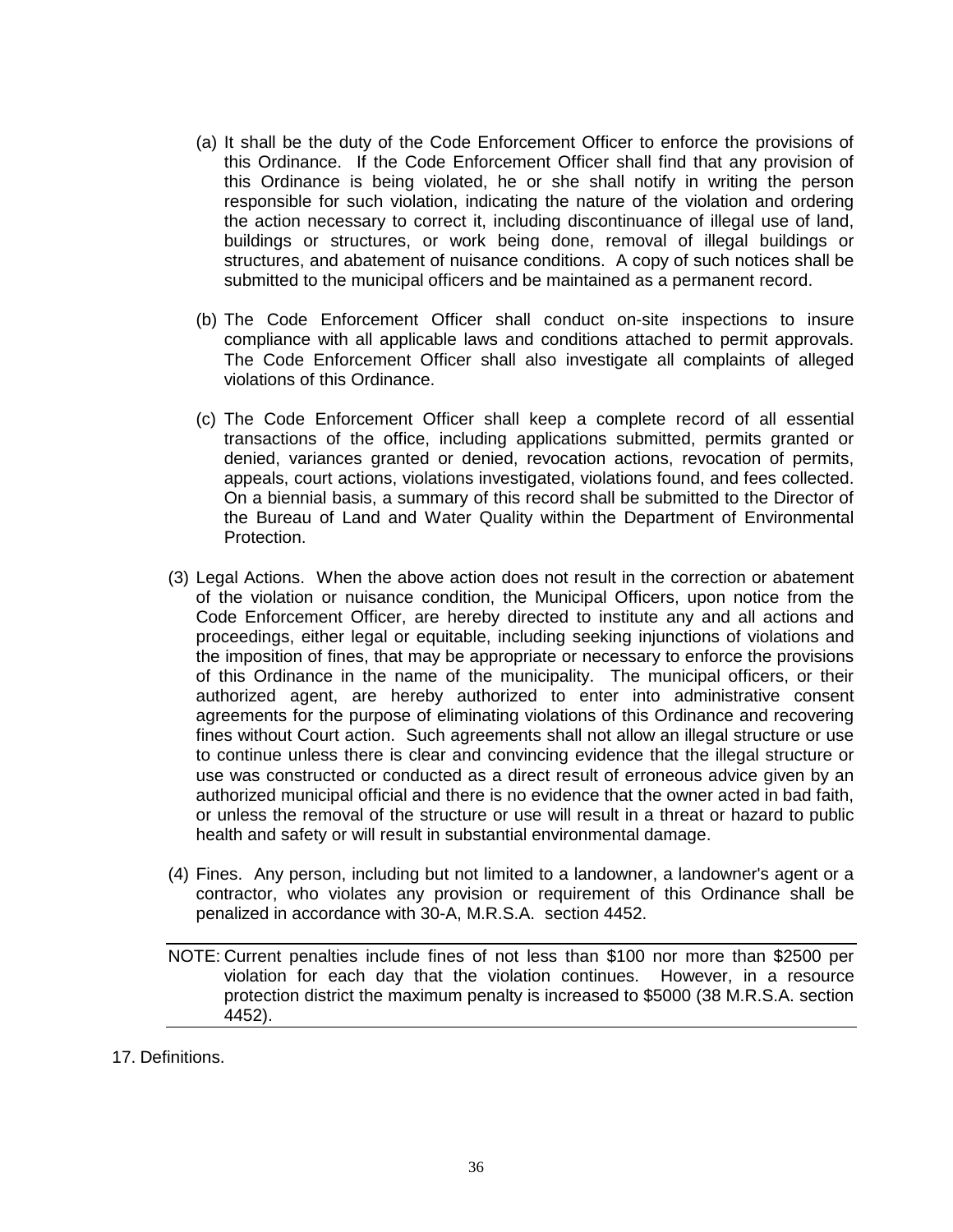Accessory structure or use - a use or structure which is incidental and subordinate to the principal use or structure. Accessory uses, when aggregated, shall not subordinate the principal use of the lot. A deck or similar extension of the principal structure or a garage attached to the principal structure by a roof or a common wall is considered part of the principal structure.

Aggrieved party - an owner of land whose property is directly or indirectly affected by the granting or denial of a permit or variance under this Ordinance; a person whose land abuts land for which a permit or variance has been granted; or any other person or group of persons who have suffered particularized injury as a result of the granting or denial of such permit or variance.

Agriculture - the production, keeping or maintenance for sale or lease, of plants and/or animals, including but not limited to: forages and sod crops; grains and seed crops; dairy animals and dairy products; poultry and poultry products; livestock; fruits and vegetables; and ornamental and green-house products. Agriculture does not include forest management and timber harvesting activities.

Aquaculture - the growing or propagation of harvestable freshwater, estuarine, or marine plant or animal species.

Basal Area - the area of cross-section of a tree stem at 4 1/2 feet above ground level and inclusive of bark.

Basement - any portion of a structure with a floor-to-ceiling height of 6 feet or more and having more than 50% of its volume below the existing ground level.

Boat Launching Facility - a facility designed primarily for the launching and landing of watercraft, and which may include an access ramp, docking area, and parking spaces for vehicles and trailers.

Campground - any area or tract of land to accommodate two (2) or more parties in temporary living quarters, including, but not limited to tents, recreational vehicles or other shelters.

Canopy – the more or less continuous cover formed by tree crowns in a wooded area.

Commercial use - the use of lands, buildings, or structures, other than a "home occupation," defined below, the intent and result of which activity is the production of income from the buying and selling of goods and/or services, exclusive of rental of residential buildings and/or dwelling units.

DBH – the diameter of a standing tree measured 4.5 feet from ground level.

Development – a change in land use involving alteration of the land, water or vegetation, or the addition or alteration of structures or other construction not naturally occurring.

Dimensional requirements - numerical standards relating to spatial relationships including but not limited to setback, lot area, shore frontage and height.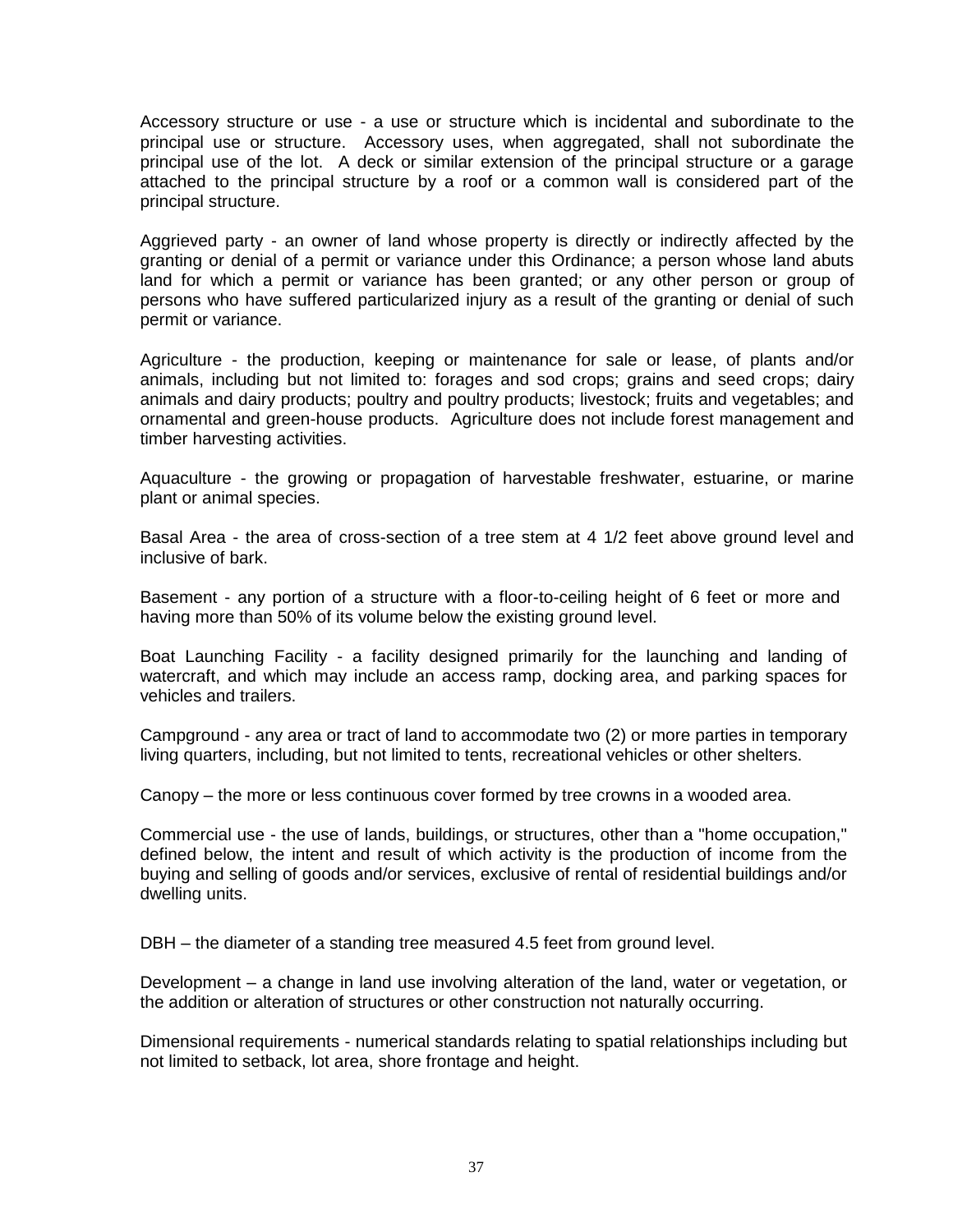Disability - any disability, infirmity, malformation, disfigurement, congenital defect or mental condition caused by bodily injury, accident, disease, birth defect, environmental conditions or illness; and also includes the physical or mental condition of a person which constitutes a substantial handicap as determined by a physician or in the case of mental handicap, by a psychiatrist or psychologist, as well as any other health or sensory impairment which requires special education, vocational rehabilitation or related services.

Driveway - a vehicular access-way less than five hundred (500) feet in length serving two single-family dwellings or one two-family dwelling, or less.

Emergency operations - operations conducted for the public health, safety or general welfare, such as protection of resources from immediate destruction or loss, law enforcement, and operations to rescue human beings, property and livestock from the threat of destruction or injury.

Essential services - gas, electrical or communication facilities; steam, fuel, electric power or water transmission or distribution lines, towers and related equipment; telephone cables or lines, poles and related equipment; gas, oil, water, slurry or other similar pipelines; municipal sewage lines, collection or supply systems; and associated storage tanks. Such systems may include towers, poles, wires, mains, drains, pipes, conduits, cables, fire alarms and police call boxes, traffic signals, hydrants and similar accessories, but shall not include service drops or buildings which are necessary for the furnishing of such services.

Expansion of a structure - an increase in the floor area or volume of a structure, including all extensions such as, but not limited to: attached decks, garages, porches and greenhouses.

Expansion of use - the addition of one or more months to a use's operating season; or the use of more floor area or ground area devoted to a particular use.

Family - one or more persons occupying a premises and living as a single housekeeping unit.

Floodway - the channel of a river or other watercourse and adjacent land areas that must be reserved in order to discharge the 100-year flood without cumulatively increasing the water surface elevation by more than one foot in height.

Floor area - the sum of the horizontal areas of the floor(s) of a structure enclosed by exterior walls, plus the horizontal area of any unenclosed portions of a structure such as porches and decks.

Forest management activities - timber cruising and other forest resource evaluation activities, pesticide or fertilizer application, management planning activities, timber stand improvement, pruning, regeneration of forest stands, and other similar or associated activities, exclusive of timber harvesting and the construction, creation or maintenance of roads.

Forested wetland - a freshwater wetland dominated by woody vegetation that is six (6) meters tall (approximately twenty (20) feet) or taller.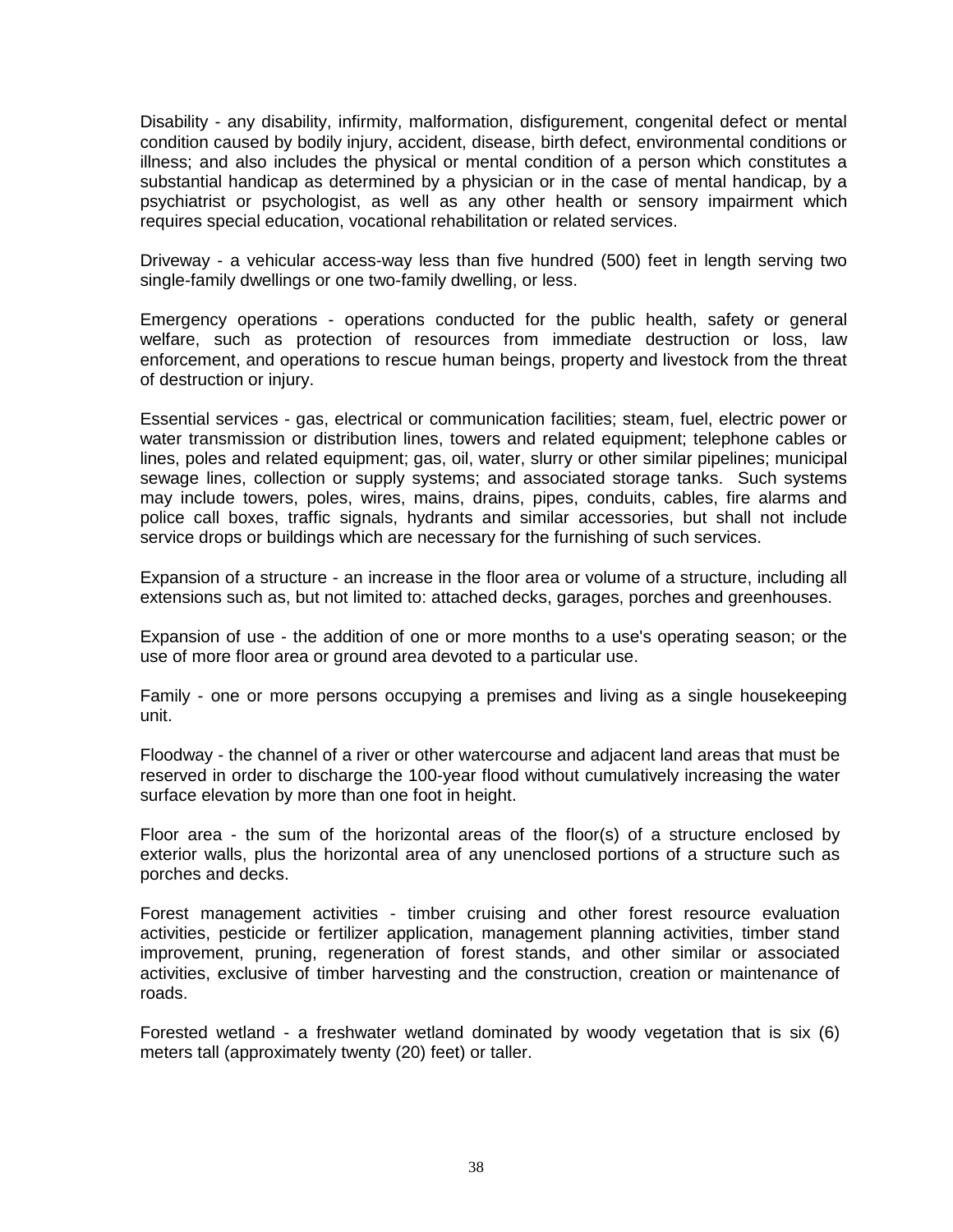Foundation - the supporting substructure of a building or other structure, excluding wooden sills and post supports, but including basements, slabs, frostwalls, or other base consisting of concrete, block, brick or similar material.

Freshwater wetland - freshwater swamps, marshes, bogs and similar areas, other than forested wetlands, which are:

- 1. Of ten or more contiguous acres; or of less than 10 contiguous acres and adjacent to a surface water body, excluding any river, stream or brook, such that in a natural state, the combined surface area is in excess of 10 acres; and
- 2. Inundated or saturated by surface or ground water at a frequency and for a duration sufficient to support, and which under normal circumstances do support, a prevalence of wetland vegetation typically adapted for life in saturated soils.

Freshwater wetlands may contain small stream channels or inclusions of land that do not conform to the criteria of this definition.

Functionally water-dependent uses - those uses that require, for their primary purpose, location on submerged lands or that require direct access to, or location in, coastal or inland waters and that can not be located away from these waters. The uses include, but are not limited to commercial and recreational fishing and boating facilities, excluding recreational boat storage buildings, finfish and shellfish processing, fish storage and retail and wholesale fish marketing facilities, waterfront dock and port facilities, shipyards and boat building facilities, marinas, navigation aids, basins and channels, retaining walls, industrial uses dependent upon water-borne transportation or requiring large volumes of cooling or processing water that can not reasonably be located or operated at an inland site, and uses that primarily provide general public access to coastal or inland waters.

Great pond - any inland body of water which in a natural state has a surface area in excess of ten acres, and any inland body of water artificially formed or increased which has a surface area in excess of thirty (30) acres except for the purposes of this Ordinance, where the artificially formed or increased inland body of water is completely surrounded by land held by a single owner,

Great pond classified GPA - any great pond classified GPA, pursuant to 38 M.R.S.A. Article 4-A Section 465-A. This classification includes some, but not all impoundments of rivers that are defined as great ponds.

Ground cover – small plants, fallen leaves, needles and twigs, and the partially decayed organic matter of the forest floor.

Height of a structure - the vertical distance between the mean original (prior to construction) grade at the downhill side of the structure and the highest point of the structure, excluding chimneys, steeples, antennas, and similar appurtenances that have no floor area.

Home occupation - an occupation or profession which is customarily conducted on or in a residential structure or property and which is 1) clearly incidental to and compatible with the residential use of the property and surrounding residential uses; and 2) which employs no more than two (2) persons other than family members residing in the home.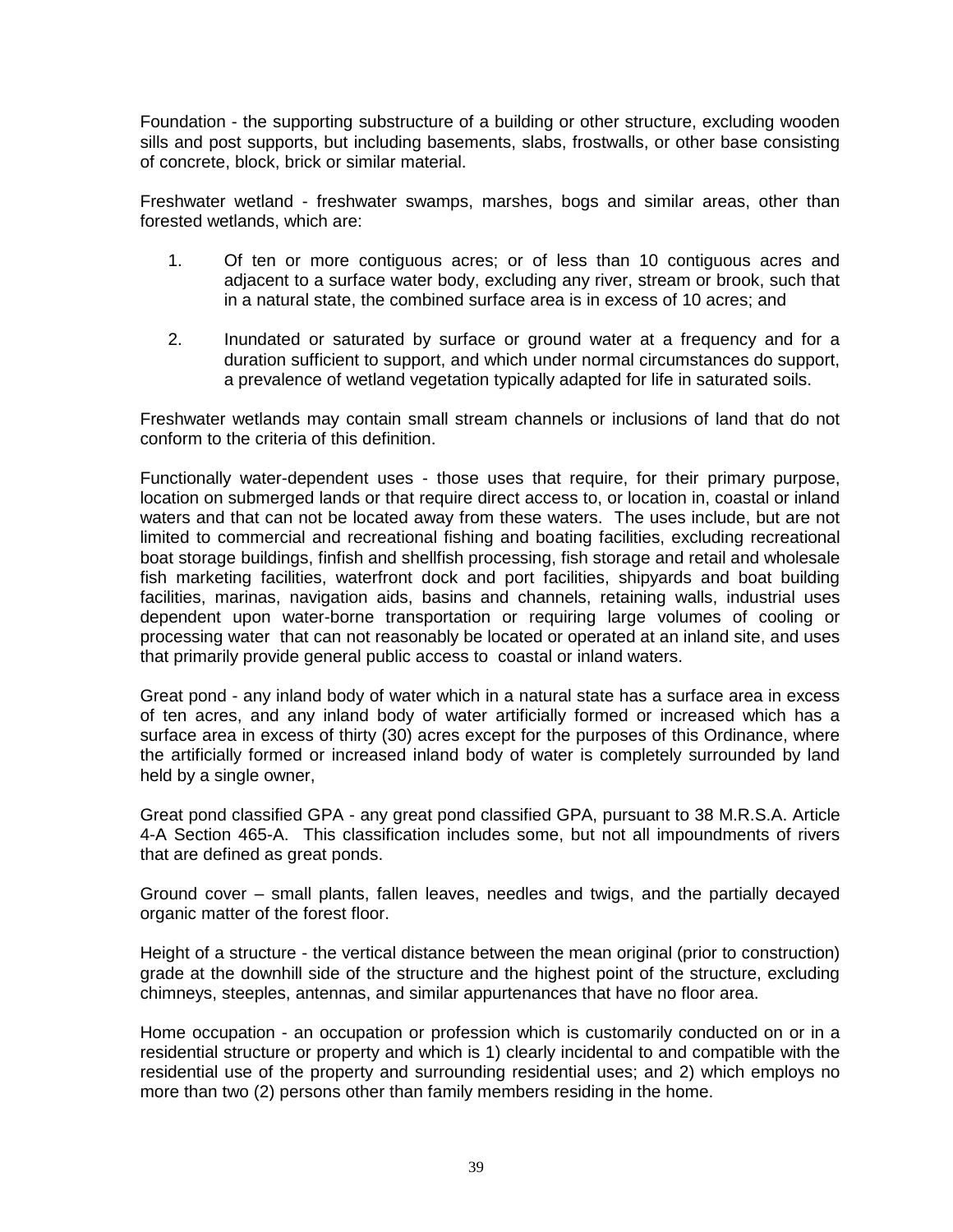Increase in nonconformity of a structure - any change in a structure or property which causes further deviation from the dimensional standard(s) creating the nonconformity such as, but not limited to, reduction in water body, tributary stream or wetland setback distance, increase in lot coverage, or increase in height of a structure. Property changes or structure expansions which either meet the dimensional standard or which cause no further increase in the linear extent of nonconformance of the existing structure shall not be considered to increase nonconformity. For example, there is no increase in nonconformity with the setback requirement for water bodies, wetlands, or tributary streams if the expansion extends no further into the required setback area than does any portion of the existing nonconforming structure. Hence, a structure may be expanded laterally provided that the expansion extends no closer to the water body, tributary stream, or wetland than the closest portion of the existing structure from that water body, tributary stream, or wetland. Included in this allowance are expansions which in-fill irregularly shaped structures.

Individual private campsite - an area of land which is not associated with a campground, but which is developed for repeated camping by only one group not to exceed ten (10) individuals and which involves site improvements which may include but not be limited to a gravel pad, parking area, fire place, or tent platform.

Industrial - The assembling, fabrication, finishing, manufacturing, packaging or processing of goods, or the extraction of minerals.

Institutional – a non-profit or quasi-public use, or institution such as a church, library, public or private school, hospital, or municipally owned or operated building, structure or land used for public purposes.

Lot area - The area of land enclosed within the boundary lines of a lot, minus land below the normal high-water line of a water body or upland edge of a wetland and areas beneath roads serving more than two lots.

Marina - a business establishment having frontage on navigable water and, as its principal use, providing for hire offshore moorings or docking facilities for boats, and which may also provide accessory services such as boat and related sales, boat repair and construction, indoor and outdoor storage of boats and marine equipment, bait and tackle shops and marine fuel service facilities.

Market value - the estimated price a property will bring in the open market and under prevailing market conditions in a sale between a willing seller and a willing buyer, both conversant with the property and with prevailing general price levels.

Mineral exploration - hand sampling, test boring, or other methods of determining the nature or extent of mineral resources which create minimal disturbance to the land and which include reasonable measures to restore the land to its original condition.

Mineral extraction - any operation within any twelve (12) month period which removes more than one hundred (100) cubic yards of soil, topsoil, loam, sand, gravel, clay, rock, peat, or other like material from its natural location and to transport the product removed, away from the extraction site.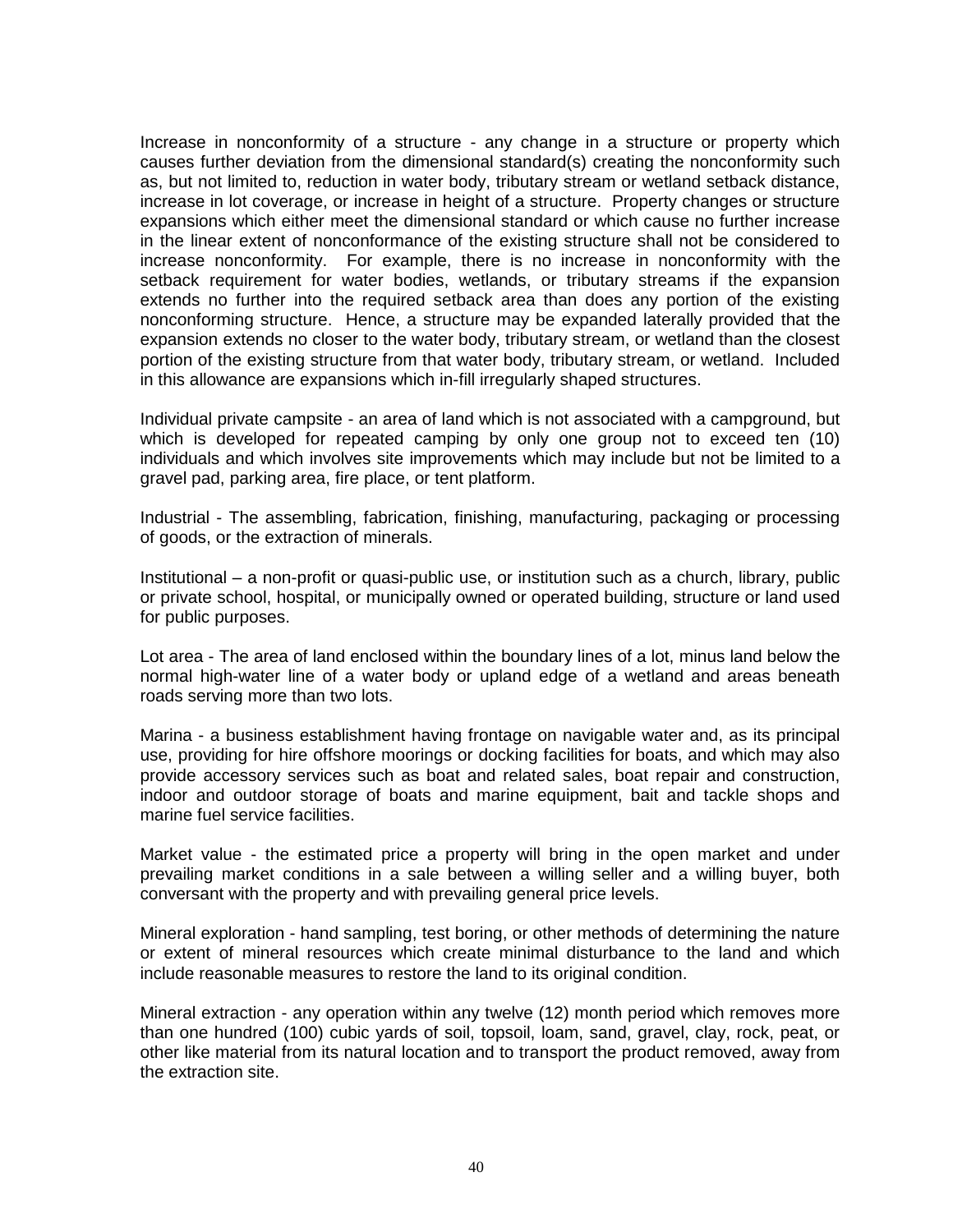Minimum lot width - the closest distance between the side lot lines of a lot. When only two lot lines extend into the shoreland zone, both lot lines shall be considered to be side lot lines.

Multi-unit residential - a residential structure containing three (3) or more residential dwelling units.

Native – indigenous to the local forests.

Non-conforming condition – non-conforming lot, structure or use which is allowed solely because it was in lawful existence at the time this Ordinance or subsequent amendment took effect.

Non-conforming lot - a single lot of record which, at the effective date of adoption or amendment of this Ordinance, does not meet the area, frontage, or width requirements of the district in which it is located.

Non-conforming structure - a structure which does not meet any one or more of the following dimensional requirements; setback, height, or lot coverage, but which is allowed solely because it was in lawful existence at the time this Ordinance or subsequent amendments took effect.

Non-conforming use - use of buildings, structures, premises, land or parts thereof which is not allowed in the district in which it is situated, but which is allowed to remain solely because it was in lawful existence at the time this Ordinance or subsequent amendments took effect.

Normal high-water line - that line which is apparent from visible markings, changes in the character of soils due to prolonged action of the water or changes in vegetation, and which distinguishes between predominantly aquatic and predominantly terrestrial land. Areas contiguous with rivers and great ponds that support non-forested wetland vegetation and hydric soils and that are at the same or lower elevation as the water level of the river or great pond during the period of normal high-water are considered part of the river or great pond.

Person - an individual, corporation, governmental agency, municipality, trust, estate, partnership, association, two or more individuals having a joint or common interest, or other legal entity.

Piers, docks, wharves, bridges and other structures and uses extending over or beyond the normal high-water line or within a wetland.

- Temporary: Structures which remain in or over the water for less than seven (7) months in any period of twelve (12) consecutive months.
- Permanent: Structures which remain in or over the water for seven (7) months or more in any period of twelve (12) consecutive months.

Principal structure - a building other than one which is used for purposes wholly incidental or accessory to the use of another building or use on the same premises.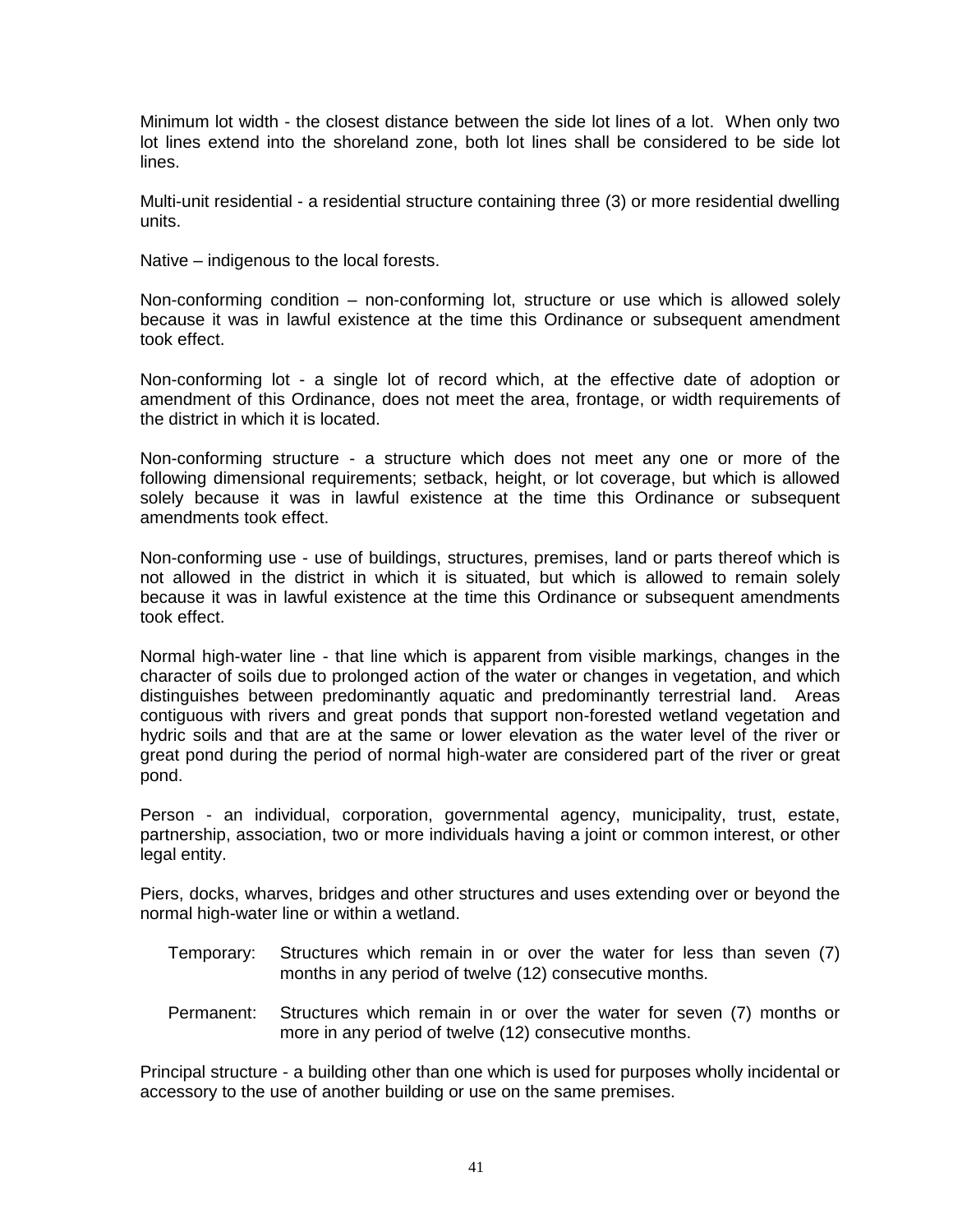Principal use - a use other than one which is wholly incidental or accessory to another use on the same premises.

Public facility - any facility, including, but not limited to, buildings, property, recreation areas, and roads, which are owned, leased, or otherwise operated, or funded by a governmental body or public entity.

Recent floodplain soils - the following soil series as described and identified by the National Cooperative Soil Survey:

| Fryeburg                | Hadley  |         | Limerick |  |
|-------------------------|---------|---------|----------|--|
| Lovewell                | Medomak |         | Ondawa   |  |
| <b>Alluvial Cornish</b> |         | Charles |          |  |
| Podunk                  | Rumney  |         | Saco     |  |
| Suncook                 | Sunday  |         | Winooski |  |

Recreational facility - a place designed and equipped for the conduct of sports, leisure time activities, and other customary and usual recreational activities, excluding boat launching facilities.

Recreational vehicle - a vehicle or an attachment to a vehicle designed to be towed, and designed for temporary sleeping or living quarters for one or more persons, and which may include a pick-up camper, travel trailer, tent trailer, camp trailer, and motor home. In order to be considered as a vehicle and not as a structure, the unit must remain with its tires on the ground, and must be registered with the State Division of Motor Vehicles.

Replacement system - a system intended to replace: 1.) an existing system which is either malfunctioning or being upgraded with no significant change of design flow or use of the structure, or 2.) any existing overboard wastewater discharge.

Residential dwelling unit - a room or group of rooms designed and equipped exclusively for use as permanent, seasonal, or temporary living quarters for only one family at a time, and containing cooking, sleeping and toilet facilities. The term shall include mobile homes and rental units that contain cooking, sleeping, and toilet facilities regardless of the time-period rented. Recreational vehicles are not residential dwelling units.

Residual basal area - the average of the basal area of trees remaining on a harvested site.

Riprap - rocks, irregularly shaped, and at least six (6) inches in diameter, used for erosion control and soil stabilization, typically used on ground slopes of two (2) units horizontal to one (1) unit vertical or less.

River - a free-flowing body of water including its associated floodplain wetlands from that point at which it provides drainage for a watershed of twenty five (25) square miles to its mouth.

Road - a route or track consisting of a bed of exposed mineral soil, gravel, asphalt, or other surfacing material constructed for or created by the repeated passage of motorized vehicles, excluding a driveway as defined.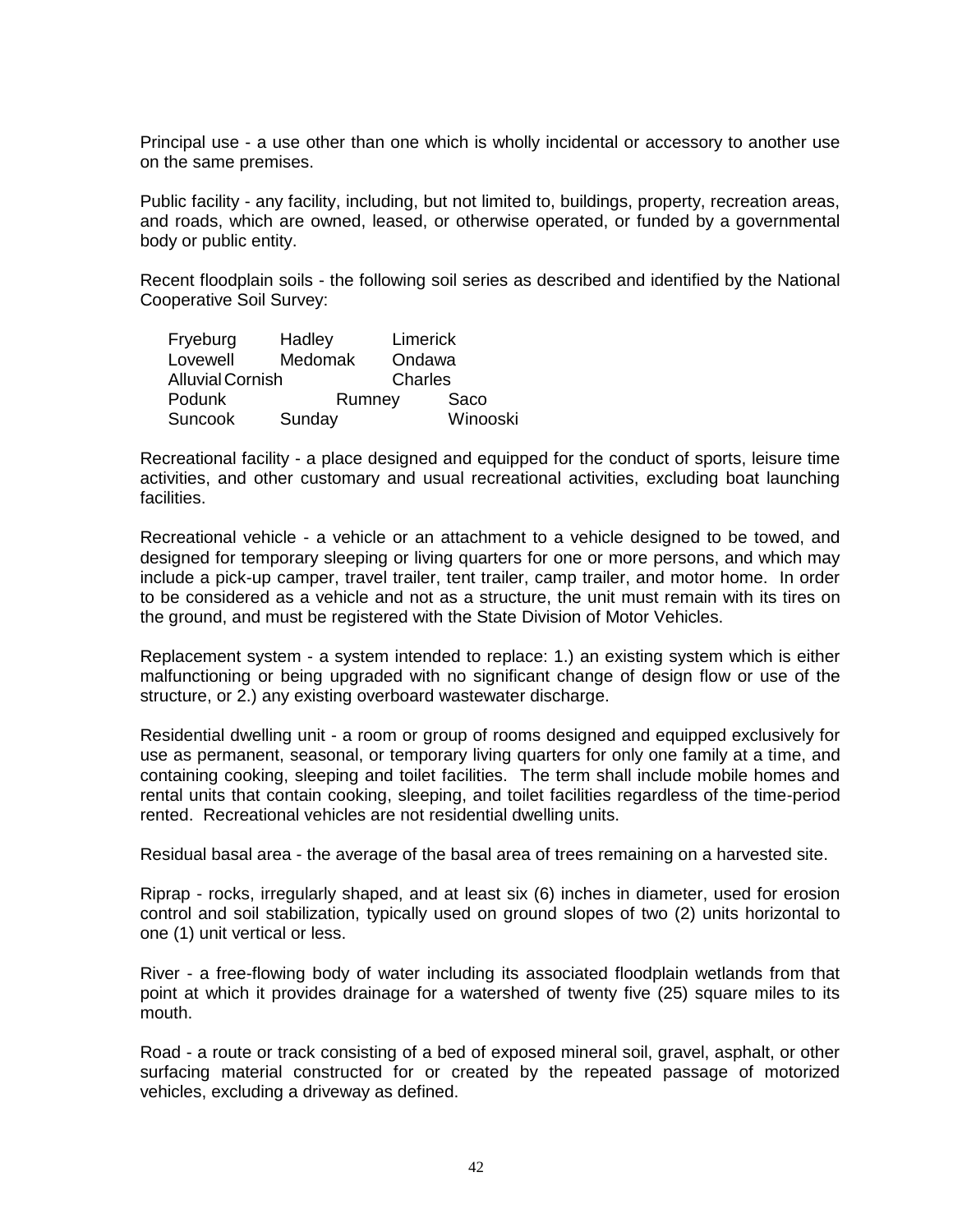Service drop - any utility line extension which does not cross or run beneath any portion of a water body provided that:

- 1. in the case of electric service
	- a. the placement of wires and/or the installation of utility poles is located entirely upon the premises of the customer requesting service or upon a roadway right-of-way; and
	- b. the total length of the extension is less than one thousand (1,000) feet.
- 2. in the case of telephone service
	- a. the extension, regardless of length, will be made by the installation of telephone wires to existing utility poles, or
	- b. the extension requiring the installation of new utility poles or placement underground is less than one thousand (1,000) feet in length.

Setback - the nearest horizontal distance from the normal high-water line of a water body or tributary stream, or upland edge of a wetland, to the nearest part of a structure, road, parking space or other regulated object or area.

Shore frontage - the length of a lot bordering on a water body or wetland measured in a straight line between the intersections of the lot lines with the shoreline.

Shoreland zone - the land area located within two hundred and fifty (250) feet, horizontal distance, of the normal high-water line of any great pond or river; within 250 feet, horizontal distance, of the upland edge of a freshwater wetland; or within seventy-five (75) feet, horizontal distance, of the normal high-water line of a stream.

Shoreline – the normal high-water line, or upland edge of a freshwater wetland.

Significant River Segments - See Appendix B or 38 M.R.S.A. section 437.

Skid trail – a route repeatedly used by forwarding machinery or animal to haul or drag forest products from the stump to the yard or landing, the construction of which requires minimal excavation.

Slash - the residue, e.g., treetops and branches, left on the ground after a timber harvest.

Stream - a free-flowing body of water from the outlet of a great pond or the confluence of two (2) perennial streams as depicted on the most recent edition of a United States Geological Survey 7.5 minute series topographic map, or if not available, a 15-minute series topographic map, to the point where the body of water becomes a river or flows to another water body or wetland within the shoreland area.

Structure - anything built for the support, shelter or enclosure of persons, animals, goods or property of any kind, together with anything constructed or erected with a fixed location on or in the ground, exclusive of fences, and poles, wiring and other aerial equipment normally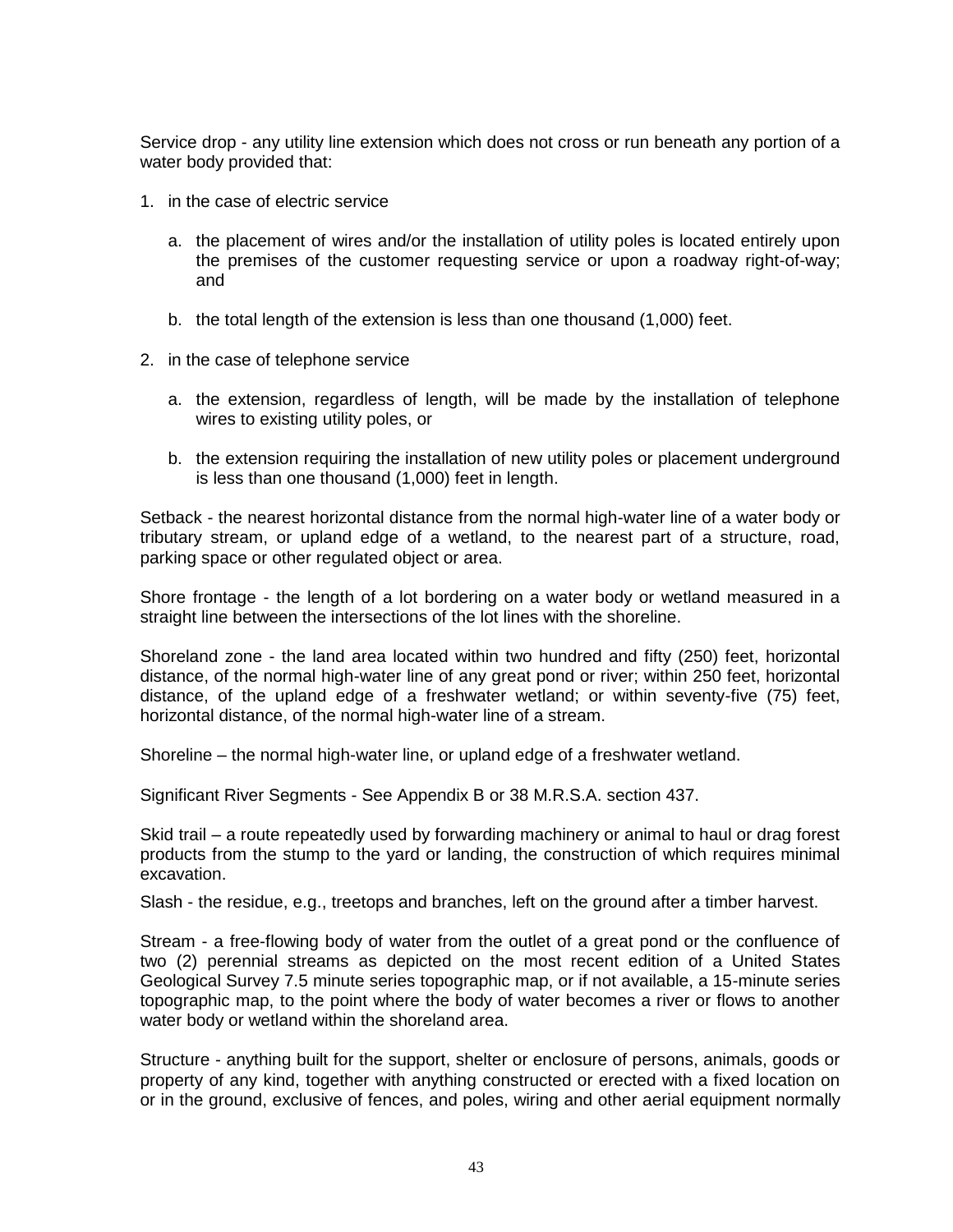associated with service drops as well as guying and guy anchors. The term includes structures temporarily or permanently located, such as decks, patios, and satellite dishes.

Substantial start - completion of thirty (30) percent of a permitted structure or use measured as a percentage of estimated total cost.

Subsurface sewage disposal system – any system designed to dispose of waste or waste water on or beneath the surface of the earth; includes, but is not limited to: septic tanks; disposal fields; grandfathered cesspools; holding tanks; pretreatment filter, piping, or any other fixture, mechanism, or apparatus used for those purposes; does not include any discharge system licensed under 38 M.R.S.A. section 414, any surface waste water disposal system, or any municipal or quasi-municipal sewer or waste water treatment system..

Sustained slope - a change in elevation where the referenced percent grade is substantially maintained or exceeded throughout the measured area.

Timber harvesting - the cutting and removal of timber for the primary purpose of selling or processing forest products. The cutting or removal of trees in the shoreland zone on a lot that has less than two (2) acres within the shoreland zone shall not be considered timber harvesting. Such cutting or removal of trees shall be regulated pursuant to Section 15 (P), *Clearing or Removal of Vegetation for Activities Other Than Timber Harvesting*.

Tributary stream – means a channel between defined banks created by the action of surface water, which is characterized by the lack of terrestrial vegetation or by the presence of a bed, devoid of topsoil, containing waterborne deposits or exposed soil, parent material or bedrock; and which is connected hydrologically with other water bodies. "Tributary stream" does not include rills or gullies forming because of accelerated erosion in disturbed soils where the natural vegetation cover has been removed by human activity.

This definition does not include the term "stream" as defined elsewhere in this Ordinance, and only applies to that portion of the tributary stream located within the shoreland zone of the receiving water body or wetland.

NOTE: Water setback requirements apply to tributary streams within the shoreland zone.

Upland edge of a wetland - the boundary between upland and wetland. For purposes of a freshwater wetland, the upland edge is formed where the soils are not saturated for a duration sufficient to support wetland vegetation; or where the soils support the growth of wetland vegetation, but such vegetation is dominated by woody stems that are six (6) meters (approximately twenty (20) foot) tall or taller.

Vegetation - all live trees, shrubs, and other plants including without limitation, trees both over and under 4 inches in diameter, measured at 4 1/2 feet above ground level.

Volume of a structure - the volume of all portions of a structure enclosed by roof and fixed exterior walls as measured from the exterior faces of these walls and roof.

Water body - any great pond, river or stream.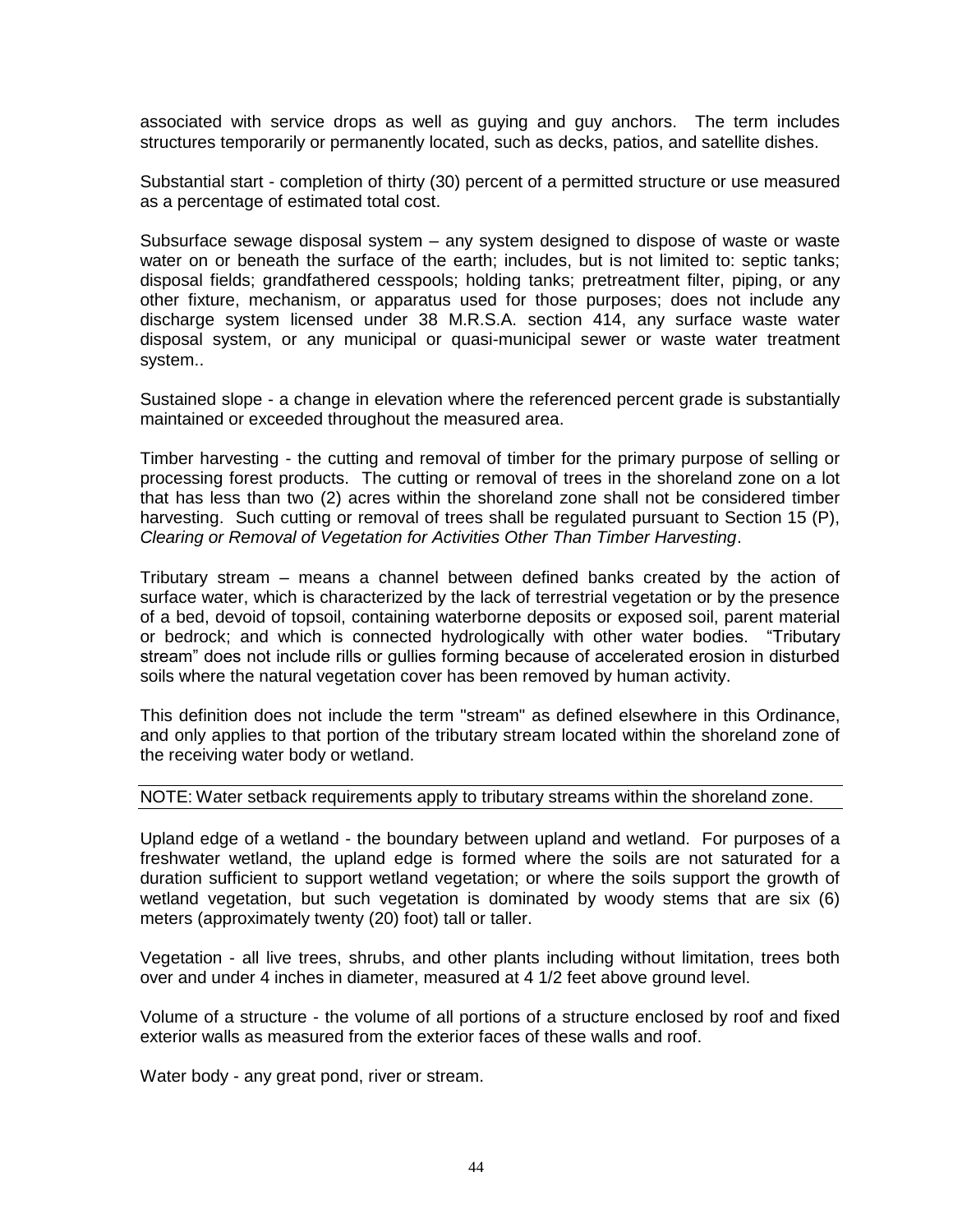Water crossing - any project extending from one bank to the opposite bank of a river, stream, tributary stream, or wetland whether under, through, or over the water or wetland. Such projects include but may not be limited to roads, fords, bridges, culverts, water lines, sewer lines, and cables as well as maintenance work on these crossings. This definition includes crossings for timber harvesting equipment and related activities.

Wetland - a freshwater wetland.

Woody Vegetation - live trees or woody, non-herbaceous shrubs.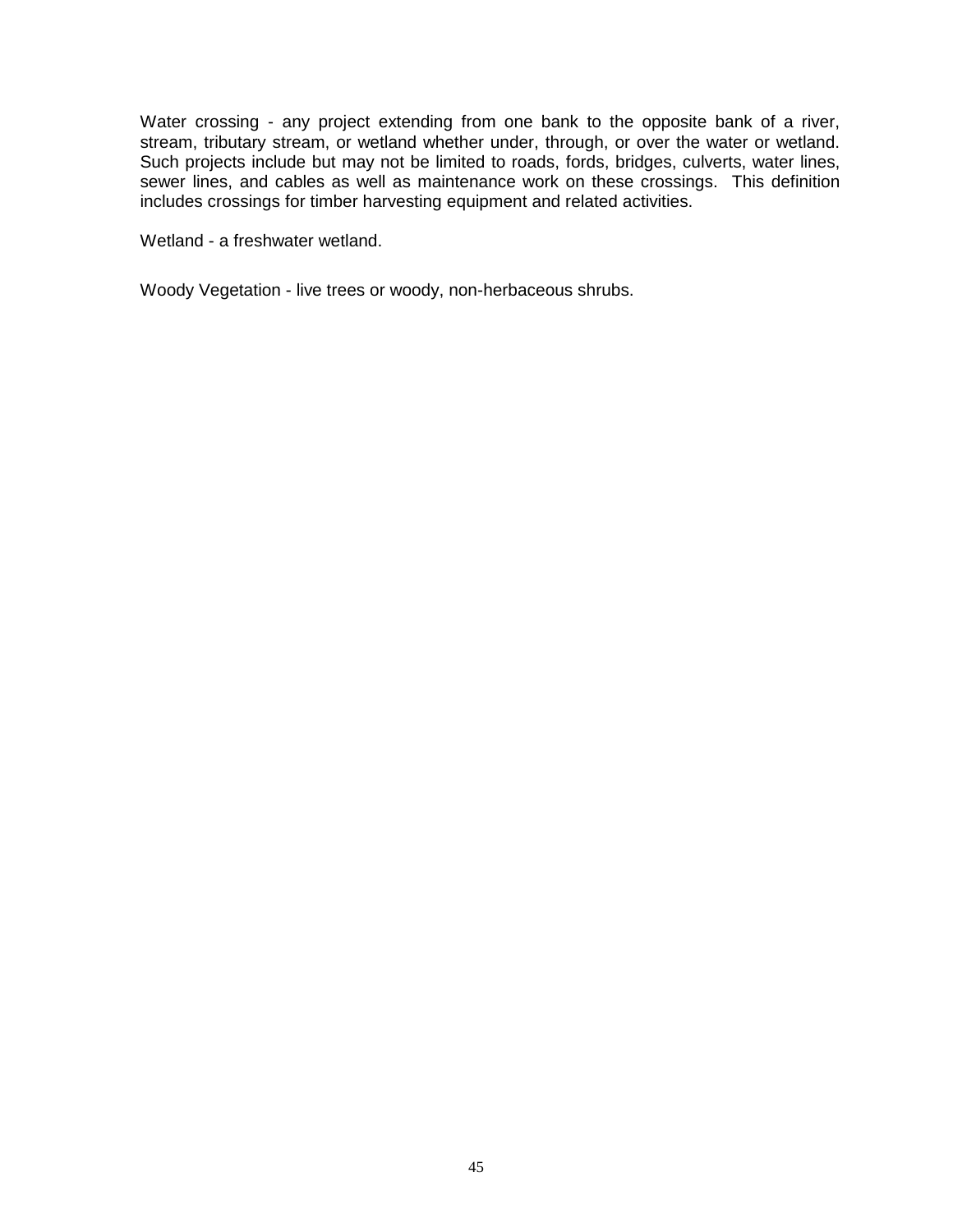1. Appendix A:

#### ALTERNATIVE TO 30% EXPANSION RULE PURSUANT TO 38 M.R.S.A. SECTION 439-A SUBSECTION 4-A

Section 12.C. Non-conforming Structures

- (1) Expansions. A non-conforming structure may be added to or expanded after obtaining a permit from the same permitting authority as that for a new structure, if such addition or expansion does not increase the non-conformity of the structure, and is in accordance with subparagraphs (a), and (b) below.
	- (a) Legally existing non-conforming principal and accessory structures that do not meet the water body, tributary stream, or wetland setback requirements may be expanded or altered as follows, as long as all other applicable standards contained in this Ordinance are met.
		- i. Expansion of any portion of a structure within 25 feet, horizontal distance, of the normal high-water line of a water body, tributary stream, or upland edge of a wetland is prohibited, even if the expansion will not increase nonconformity with the water body, tributary stream or wetland setback requirement.
		- ii. Expansion of an accessory structure that is located closer to the normal highwater line of a water body, tributary stream, or upland edge of a wetland than the principal structure is prohibited, even if the expansion will not increase nonconformity with the water body or wetland setback requirement.
		- iii. For structures located less than 75 feet, horizontal distance, from the normal high-water line of a water body, tributary stream, or upland edge of a wetland, the maximum combined total floor area for all portions of those structures within that 75-foot distance is 1,000 square feet, and the maximum height of any portion of a structure that is within 75 feet, horizontal distance, of a water body, tributary stream or upland edge of a wetland is 20 feet or the height of the existing structure, whichever is greater.
		- iv. For structures located less than 100 feet, horizontal distance, from the normal high-water line of a great pond classified as GPA or a river flowing to a great pond classified as GPA, the maximum combined total floor area for all portions of those structures within that 100-foot distance is 1,500 square feet, and the maximum height of any portion of a structure that is within 100 feet, horizontal distance, of a great pond is 25 feet or the height of the existing structure, whichever is greater, except that any portion of those structures located less than 75 feet, horizontal distance from the normal high-water line of a water body, tributary stream, or the upland edge of a wetland must meet the floor area and height limits of division (iii).
			- For the purposes of Section 12(C)(1)(a), a basement is not counted toward floor area.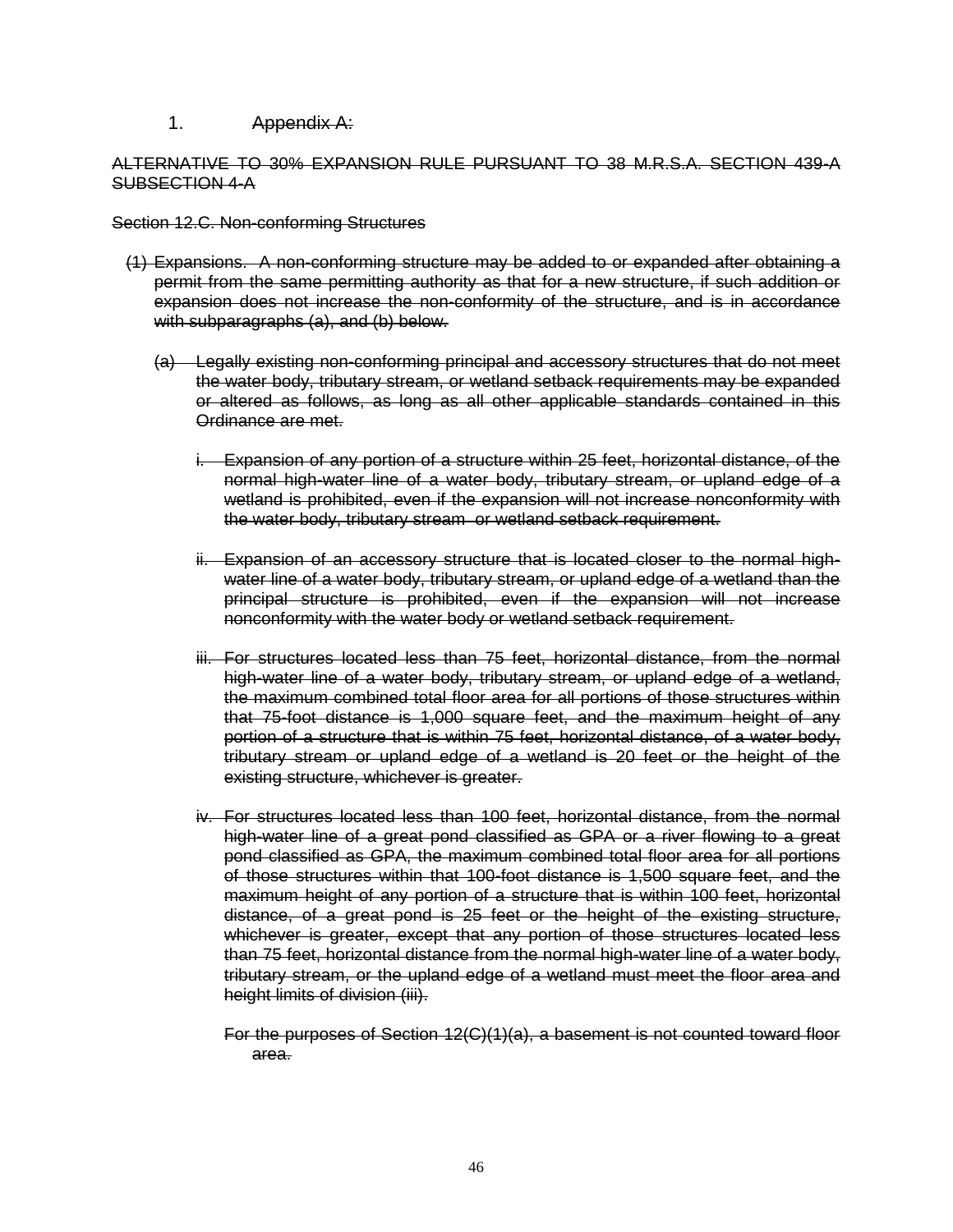(b) Whenever a new, enlarged, or replacement foundation is constructed under a nonconforming structure, the structure and new foundation must be placed such that the setback requirement is met to the greatest practical extent as determined by the Planning Board or its designee, basing its decision on the criteria specified in Section 12(C)(2) Relocation, below. If the completed foundation does not extend beyond the exterior dimensions of the structure and the foundation does not cause the structure to be elevated by more than three (3) additional feet, as measured from the uphill side of the structure, it shall not be considered to be an expansion of the structure.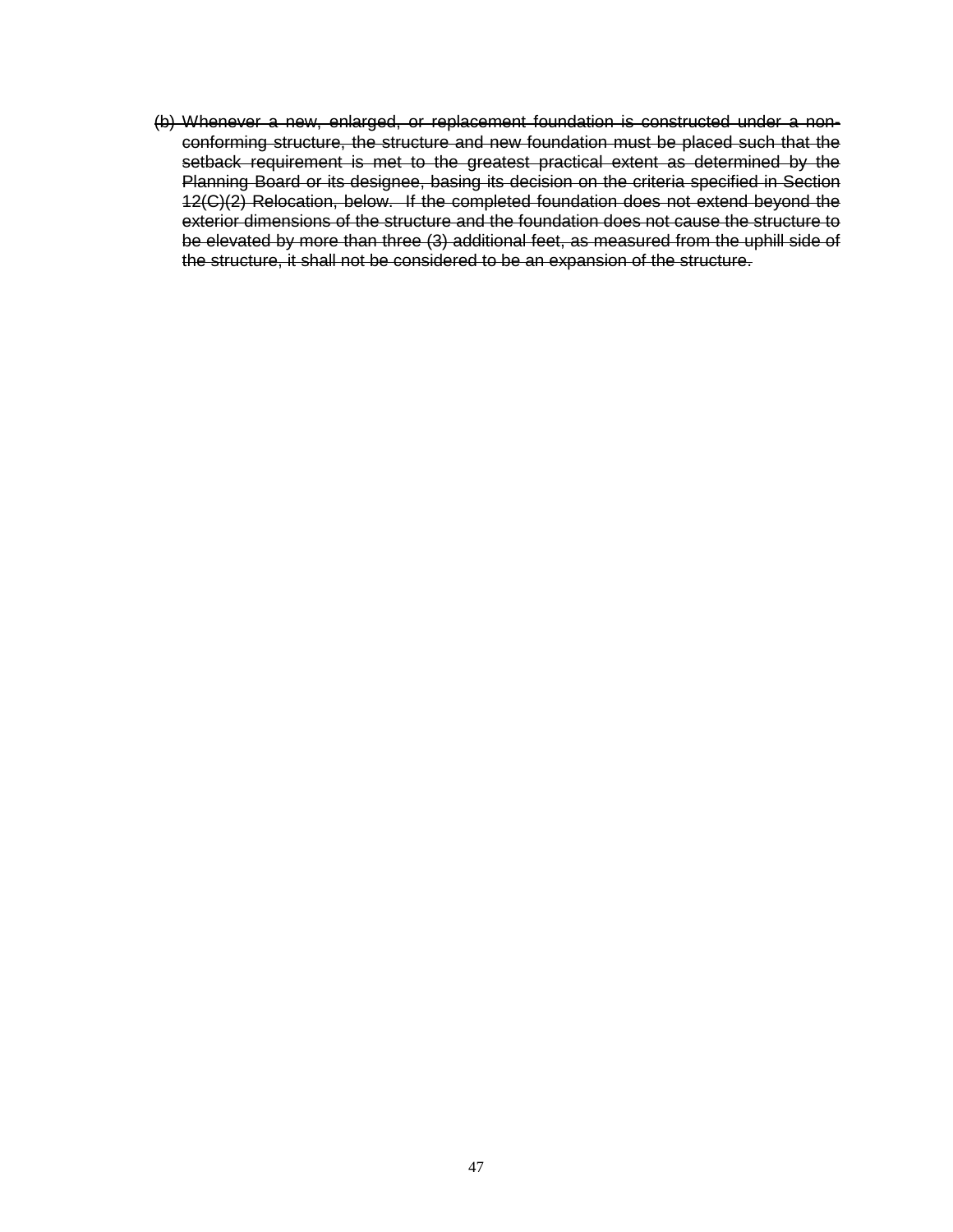#### APPENDIX B

38 §437. Significant river segments identified

For purposes of this chapter, significant river segments include the following:

1. Aroostook River. The Aroostook River from St. Croix Stream in Masardis to the Masardis and T.10, R.6, W.E.L.S. townline, excluding segments in T.9, R.5, W.E.L.S.; including its tributary the Big Machias River from the Aroostook River in Ashland to the Ashland and Garfield Plantation townlines;

2. Dennys River. The Dennys River from the railroad bridge in Dennysville Station to the dam at Meddybemps Lake, excluding the western shore in Edmunds Township and No. 14 Plantation;

3. East Machias River. The East Machias River from 1/4 of a mile above the Route 1 bridge in East Machias to the East Machias and T.18, E.D., B.P.P. townline, and from the T.19, E.D., B.P.P. and Wesley townline to the outlet of Crawford Lake in Crawford, excluding Hadley Lake;

4. Fish River. The Fish River from the bridge in Fort Kent Mills to the outlet of Eagle Lake in Wallagrass, and from the Portage Lake and T.14, R.6, townline to the Portage Lake and T.13, R.7, W.E.L.S. townline, excluding Portage Lake;

5. Machias River. The Machias River from the Whitneyville and Machias townline to the Northfield T.19, M.D., B.P.P. townline;

6. Mattawamkeag River. The Mattawamkeag River from the outlet of Mattakeunk Stream in Winn to the Mattawamkeag and Kingman Township townline, and from the Reed Plantation and Bancroft townline to the East Branch, including its tributaries the West Branch from the Mattawamkeag River to the Haynesville T.3, R.3, W.E.L.S. townline and from its inlet into Upper Mattawamkeag Lake to the Route 2 bridge; the East Branch from the Mattawamkeag River to the Haynesville and Forkstown Township townline and from the T.4, R 3, W.E.L.S. and Oakfield townline to Red Bridge in Oakfield; the Fish Stream from the Route 95 bridge in Island Falls to the Crystal-Patten townline; and the Baskehegan Stream from its inlet into Crooked Brook Flowage in Danforth to the Danforth and Brookton Township townline;

7. Narraguagus River. The Narraguagus River from the ice dam above the railroad bridge in Cherryfield to the Beddington and Devereaux Township townline, excluding Beddington Lake;

8. East Branch of Penobscot. The East Branch of the Penobscot from the Route 157 bridge in Medway to the East Millinocket and Grindstone Township townline;

9. Pleasant River. The Pleasant River from the railroad bridge in Columbia Falls to the Columbia and T.18, M.D., B.P.P. townline, and from the T.24, M.D., B.P.P. and Beddington townline to the outlet of Pleasant River Lake;

10. Rapid River. The Rapid River from the Magalloway Plantation and Upton townline to the outlet of Pond in the River;

11. West Branch Pleasant River. The West Branch Pleasant River from the East Branch to the Brownville and Williamsburg Township townline; and

12. West Branch of Union River. The West Branch of the Union River from the Route 9 bridge in Amherst to the outlet of Great Pond in the Town of Great Pond.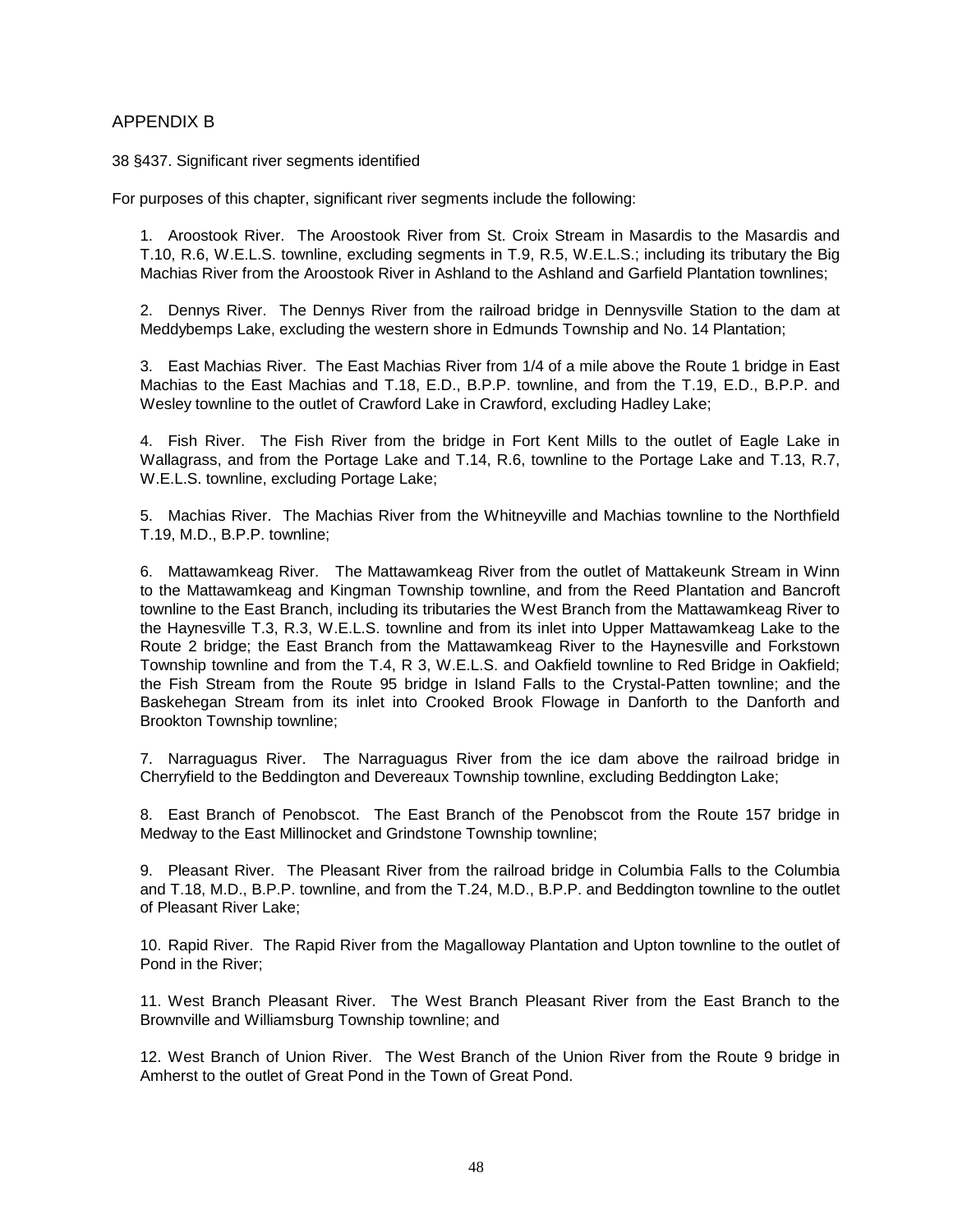#### STATUTORY AUTHORITY: 38 M.R.S.A. Section 438-A(5)

EFFECTIVE DATE: January 13, 1988 (Filed as 06-101, Ch. 1)

AMENDED: March 24, 1990 (Filed as 06-096, Ch. 1000) June 19, 1991 - Sections 15 and 17 July 14, 1992 - Sections 4, 8, 9, 12, 15, 16 & 17 August 7, 1994 - Sections 3, 14 & 16

EFFECTIVE DATE (ELECTRONIC CONVERSION): May 5, 1996

NON-SUBSTANTIVE CORRECTIONS:

December 29, 1997 - minor spelling and formatting. April 1, 1998 - minor renumbering and formatting.

AMENDED: February 6, 1999 February 13, 2000 May 1, 2006